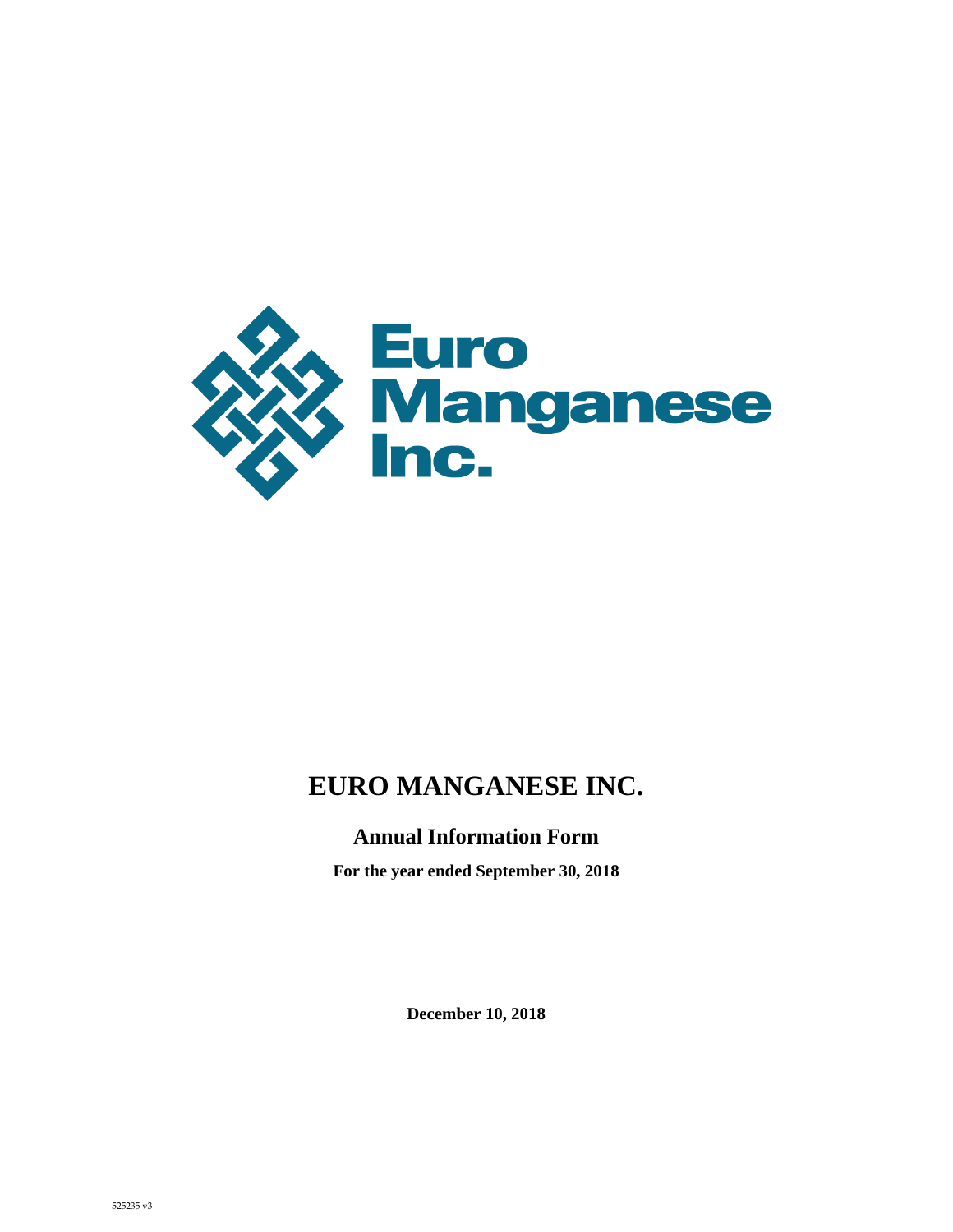## **TABLE OF CONTENTS**

| 1.1                                                       |  |
|-----------------------------------------------------------|--|
| 1.2                                                       |  |
| 1.3                                                       |  |
| 1.4                                                       |  |
|                                                           |  |
|                                                           |  |
|                                                           |  |
|                                                           |  |
|                                                           |  |
|                                                           |  |
|                                                           |  |
| ESCROWED SECURITIES AND SECURITIES SUBJECT TO CONTRACTUAL |  |
|                                                           |  |
|                                                           |  |
|                                                           |  |
|                                                           |  |
|                                                           |  |
|                                                           |  |
|                                                           |  |
|                                                           |  |
|                                                           |  |
|                                                           |  |
|                                                           |  |
|                                                           |  |
|                                                           |  |
|                                                           |  |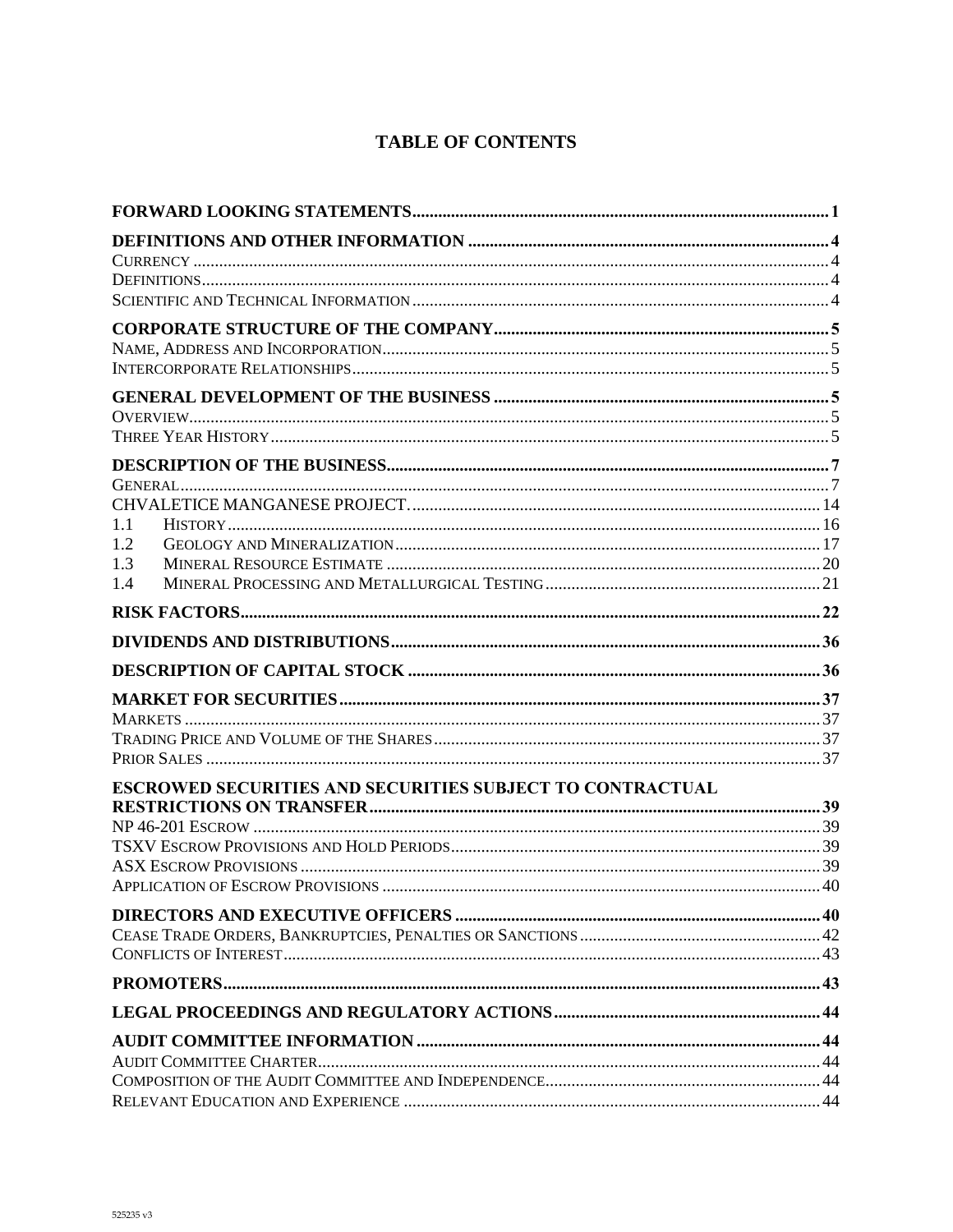| INTERESTS OF MANAGEMENT AND OTHERS IN MATERIAL TRANSACTIONS  45 |  |
|-----------------------------------------------------------------|--|
|                                                                 |  |
|                                                                 |  |
|                                                                 |  |
|                                                                 |  |
|                                                                 |  |
|                                                                 |  |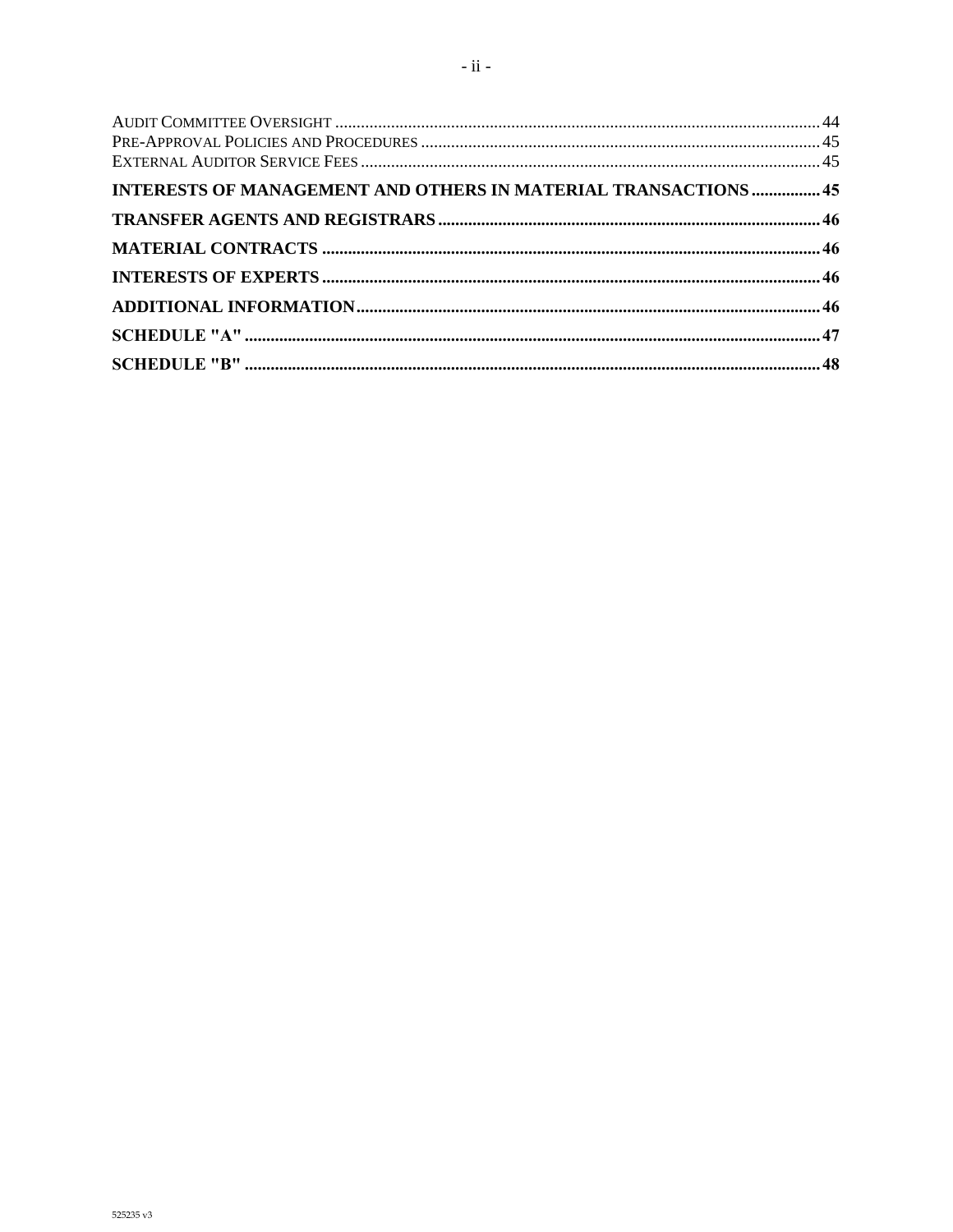#### **FORWARD LOOKING STATEMENTS**

Certain statements in this annual information form ("**AIF**") constitute "forward-looking statements" or "forward-looking information" within the meaning of applicable securities laws. Such statements involve known and unknown risks, uncertainties and other factors which may cause the actual results, performance or achievements of Euro Manganese Inc. ("**EMN**" or the "**Company**"), or its mineral projects, or industry results, to be materially different from any future results, expectations, performance or achievements expressed or implied by such forward-looking statements or forward-looking information. Such statements can be identified by the use of words such as "may", "would", "could", "will", "intend", "expect", "believe", "plan", "anticipate", "estimate", "scheduled", "forecast", "predict" and other similar terminology, or state that certain actions, events or results "may", "could", "would", "might" or "will" be taken, occur or be achieved. These statements reflect the Company's current expectations regarding future events, performance and results and speak only as of the date of this AIF.

Specific statements in this AIF that constitute forward-looking statements or forward-looking information include, but are not limited to: (i) the planned amount, completion, size and timing, as well as the degree of success of, any future exploration program including drilling programs, the potential addition of Mineral Resources and the potential to upgrade exploration targets to Mineral Resources as a result of such exploration and drilling programs; (ii) the amount, completion and timing of an preliminary economic analysis, or other ongoing environmental, metallurgical, market and other studies, (iii) the timing, and the ability of the Company to upgrade Indicated Resources to Measured Resources; (iv) the prospective receipt of permits, licenses or approvals at any mineral project, including those necessary to commence development or mining operations; (v) the amount and timing of capital expenditures; (vi) the expected levels of operating costs, general administrative costs, costs of services and other costs and expenses; (vii) the amount, timing and ability of the Company to negotiate and obtain surface rights to those parcels of original ground underlying and immediately surrounding, the three tailings deposit which comprise the Company's project, in addition to any lands or areas required for the Company's anticipated processing plants; and (ix) expected activities or results of exploration, development or mining operations at any mineral project.

With respect to forward-looking statements or forward-looking information contained in this AIF, in making such statements or providing such information, the Company has made assumptions regarding, among other things: (i) the accuracy of the estimation of Mineral Resources; (ii) that exploration activities and studies will provide results that support anticipated development and extraction activities; (iii) that studies of estimated mine life and production rates at the Chvaletice Manganese Project will provide results that support anticipated development and extraction activities; (iv) that the Company will be able to obtain additional financing on satisfactory terms, including financing necessary to advance the development of the Chvaletice Manganese Project; (v) that infrastructure anticipated to be developed or operated by third parties, including electrical generation and transmission capacity, will be developed and/or operated as currently anticipated; (vi) that laws, rules and regulations are fairly and impartially observed and enforced; (vii) that the market prices for relevant commodities remain at levels that justify development and/or operation of the Chvaletice Manganese Project; (viii) that the Company will operate efficiently and maintain stable operating costs; (ix) that foreign exchange rates affecting realized prices for the Company's products and affecting the input costs remain at levels that justify development and/or operation of the Chvaletice Manganese Project; (x) that the Company will be able to obtain, maintain, renew or extend required permits; (xi) ) that the Company will successfully negotiate and acquire the surface rights to those parcels of original ground underlying and immediately surrounding, in addition to any lands or areas required for the construction of its anticipated processing plants and other facilities. All other assumptions used in this AIF constitute forward-looking information.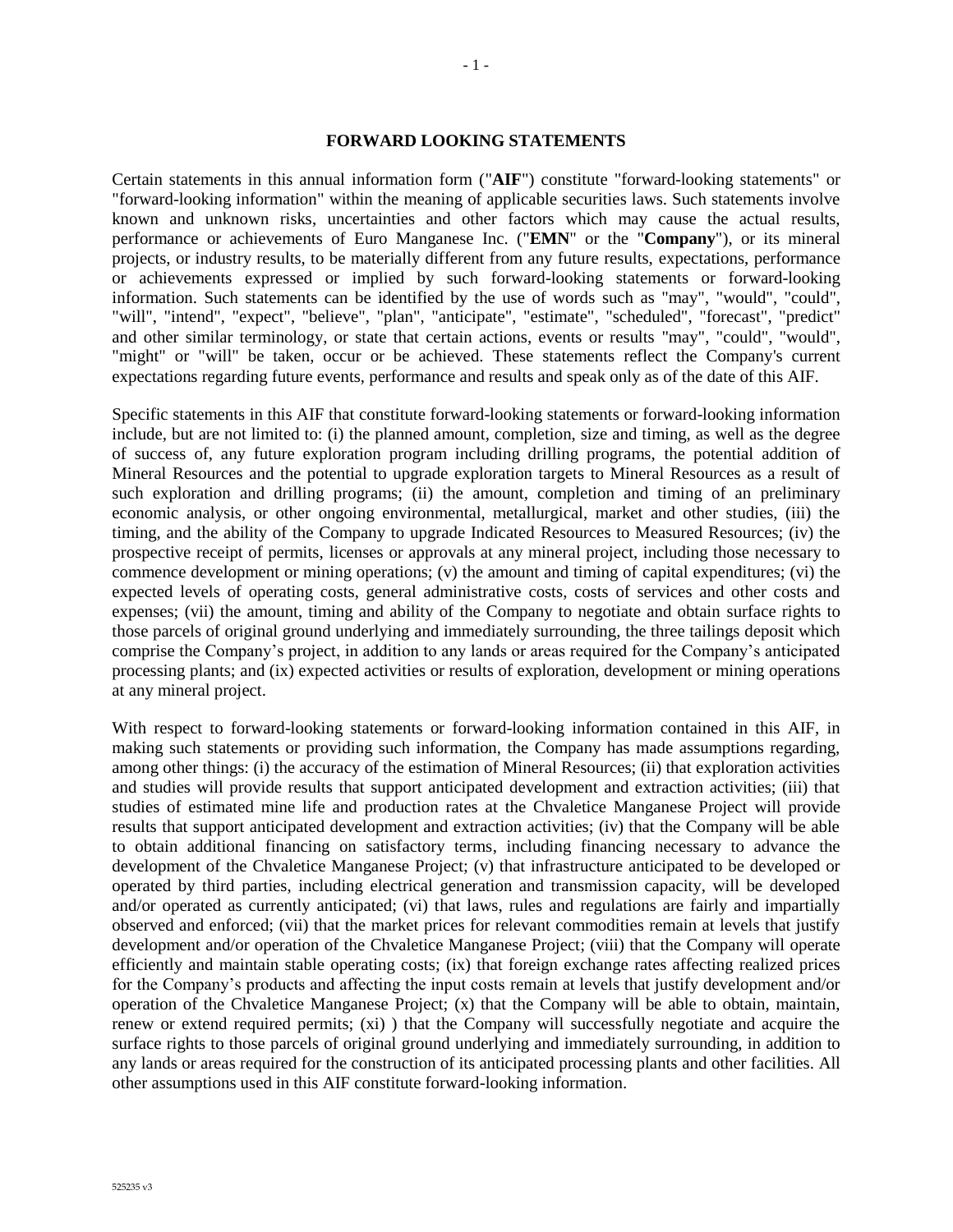In making the forward-looking statements and forward-looking information, the Company has made such statements based on assumptions and analyses on certain factors which are inherently uncertain. Uncertainties include among others: (i) the adequacy of infrastructure and rehabilitation or upgrade of existing infrastructure; (ii) geological characteristics; (iii) metallurgical characteristics of the mineralization; (iv) the ability to develop adequate processing capacity; (v) the price of manganese or other minerals; (vi) the availability of equipment and facilities necessary to complete exploration and development, (vii) the cost of consumables and mining and processing equipment; (viii) unforeseen technological and engineering problems; (ix) accidents, natural disasters, or acts of sabotage or terrorism; (x) currency fluctuations; (xi) changes in laws or regulations; (xii) the availability and productivity of skilled labour; (xiii) the regulation of the mining industry by various governmental agencies; (xiv) globally economic uncertainties, including interest rates, equity and debt capital market volatility affecting the availability of future funding, and (xv) other liabilities inherent in the Company's operations.

This AIF also contains references to estimates of Mineral Resources. The estimation of Mineral Resources is inherently uncertain and involves subjective judgments about many relevant factors. Mineral Resources that are not Mineral Reserves do not have demonstrated economic viability. Mineral Reserves that have demonstrated economic viability may cease to be economically viable as a result of many factors, including those set forth in the AIF. The accuracy of any such estimates of Mineral Resources is a function of the quantity and quality of available data, and of the assumptions made and judgments used in engineering and geological interpretation (including estimated future production from the Chvaletice Manganese Project, the anticipated tonnages and grades that will be mined and the estimated level of recovery that will be realized), which may prove to be unreliable and depend, to a certain extent, upon the analysis of drilling results and statistical inferences that may ultimately prove to be inaccurate. Mineral Resource estimates may have to be re-estimated based on, among other things: (i) fluctuations in manganese or other mineral prices; (ii) results of drilling; (iii) results of metallurgical testing and other studies; (iv) proposed mining operations, including dilution; (v) the evaluation of mine plans subsequent to the date of any estimates; and (vi) the possible failure to receive required permits, approvals and licenses. Mineral Reserves, if any, may have to be re-estimated based on, among other things: (i) fluctuations in manganese or other mineral prices; (ii) results of actual mining operations; (iii) changes to mine plans subsequent to the date of any estimates; or (iv) the possible failure to receive required permits, approvals and licenses, or the failure to have such required permits, approvals, or licenses honored or extended.

Forward-looking statements involve significant risks and uncertainties, should not be read as guarantees of future performance or results, and will not necessarily be accurate indicators of whether or not such results will be achieved. A number of factors could cause actual results to differ materially from the results discussed in the forward-looking statements, including, but not limited to, the factors discussed above and below and under "*Risk Factors*", as well as unexpected changes in laws, rules or regulations, or their enforcement by applicable authorities, including potentially arbitrary action; the failure of parties to contracts with the Company to perform as agreed; social or labour unrest; changes in commodity prices; unexpected changes in the cost of mining consumables; and the failure of exploration programs or current or future economic studies to deliver anticipated results or results that would justify and support continued exploration, studies, development or operations.

Although the forward-looking statements contained in this AIF are based upon what management of the Company believes are reasonable assumptions, the Company cannot assure readers that actual results will be consistent with these forward-looking statements. The Company's actual results could differ materially from those anticipated in these forward-looking statements, as a result of, amongst others, those factors noted above and those listed under the heading "*Risk Factors*". These forward-looking statements are made as of the date of this AIF and are expressly qualified in their entirety by this cautionary statement.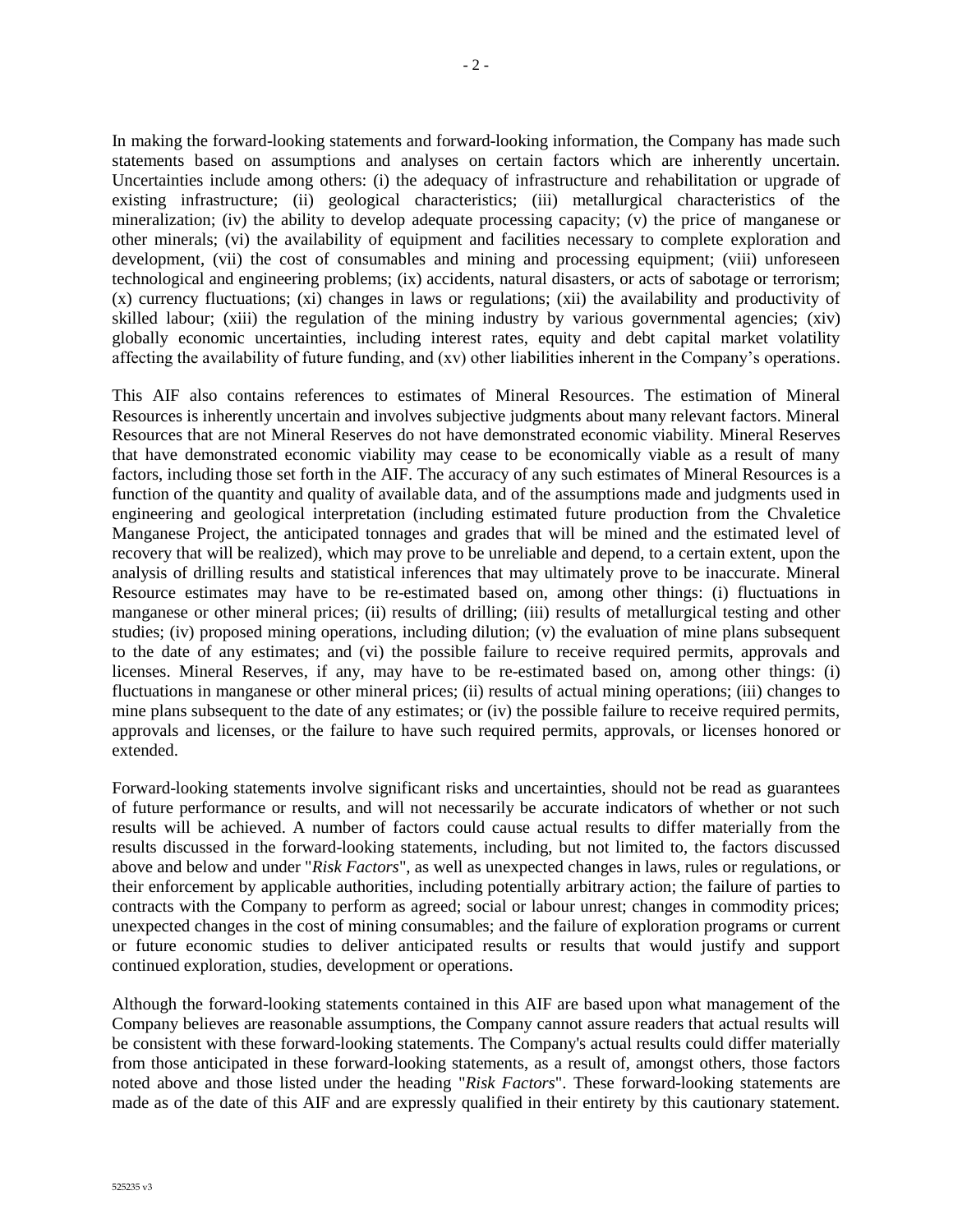Subject to applicable securities laws, the Company assumes no obligation to update or revise the forwardlooking statements contained herein to reflect events or circumstances occurring after the date of this AIF.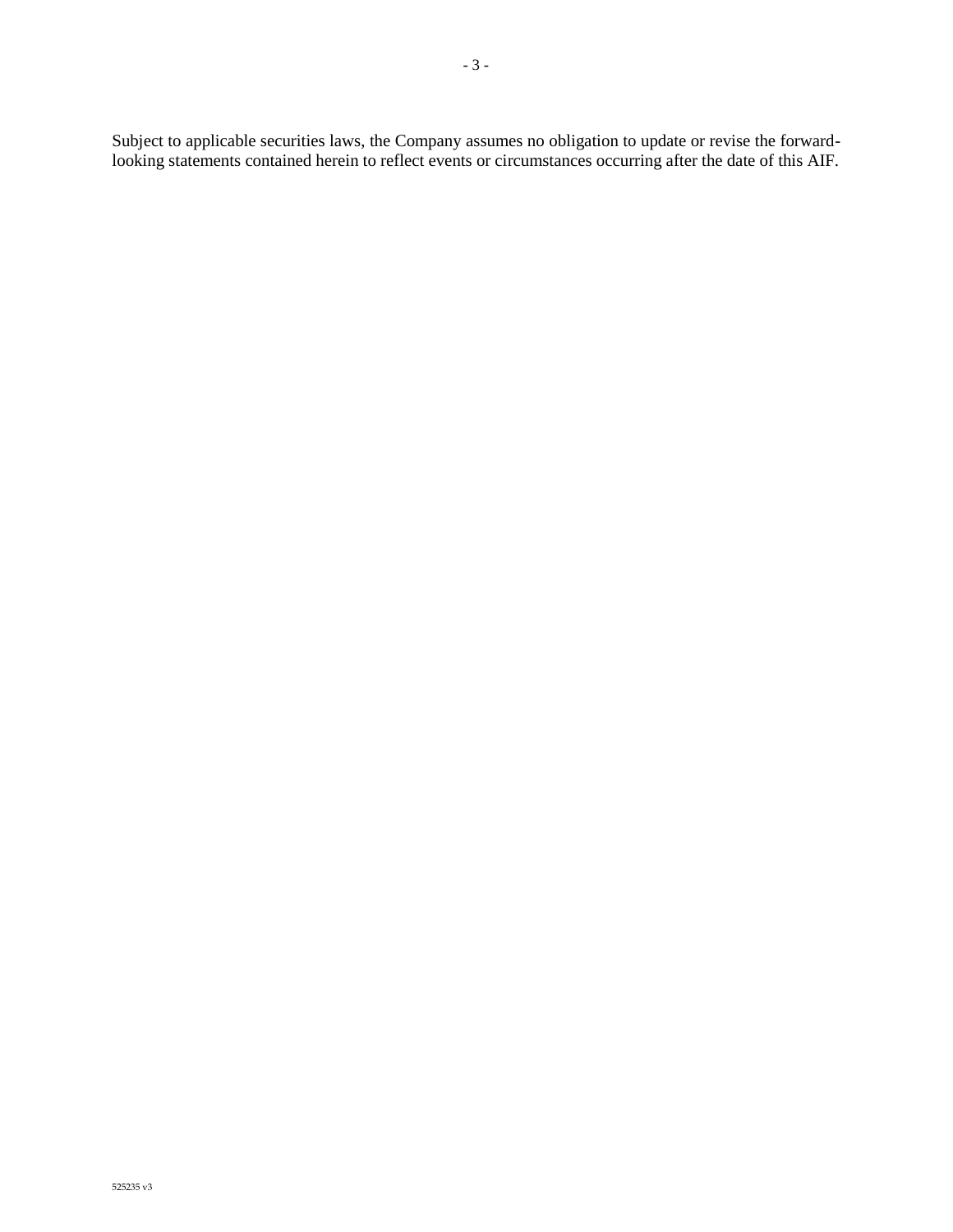#### - 4 -

#### **DEFINITIONS AND OTHER INFORMATION**

#### **Currency**

All references to "\$", "CAD\$" or "dollars" in this AIF mean Canadian dollars. References to "A\$" are to Australian dollars, references to "USD\$" are to United States dollars, references to "CZK\$" are to Czech Koruna, and references to "€" are to Euros.

## **Definitions**

Attached as Schedule "A" to this AIF are tables setting out defined terms.

#### **Scientific and Technical Information**

The scientific and technical information with respect to the Chvaletice Manganese Project contained in this AIF is derived from the independent NI 43-101 technical report with an effective date of April 27, 2018 (released June 21, 2018) entitled "*Technical Report on Mineral Resource Estimation for the Chvaletice Manganese Project Chvaletice, Czech Republic*" prepared by Mr. James Barr, P. Geo, and Mr. Jianhui (John) Huang, Ph.D., P. Eng. (the "**Technical Report**").

The technical information in this AIF has been updated with current information where applicable. The full text of the Technical Report has been filed with Canadian securities regulatory authorities pursuant to NI 43-101 and is available for review under the Company's SEDAR profile at www.sedar.com.

Mr. Gary Nordin, EMN's Chief Geologist, has reviewed and approved the scientific and technical information in respect of the Chvaletice Manganese Project contained in this AIF. Mr. Nordin is considered, by virtue of his education, experience and professional association, to be a qualified person for the purposes of NI 43-101. Mr. Nordin is not independent within the meaning of NI 43-101.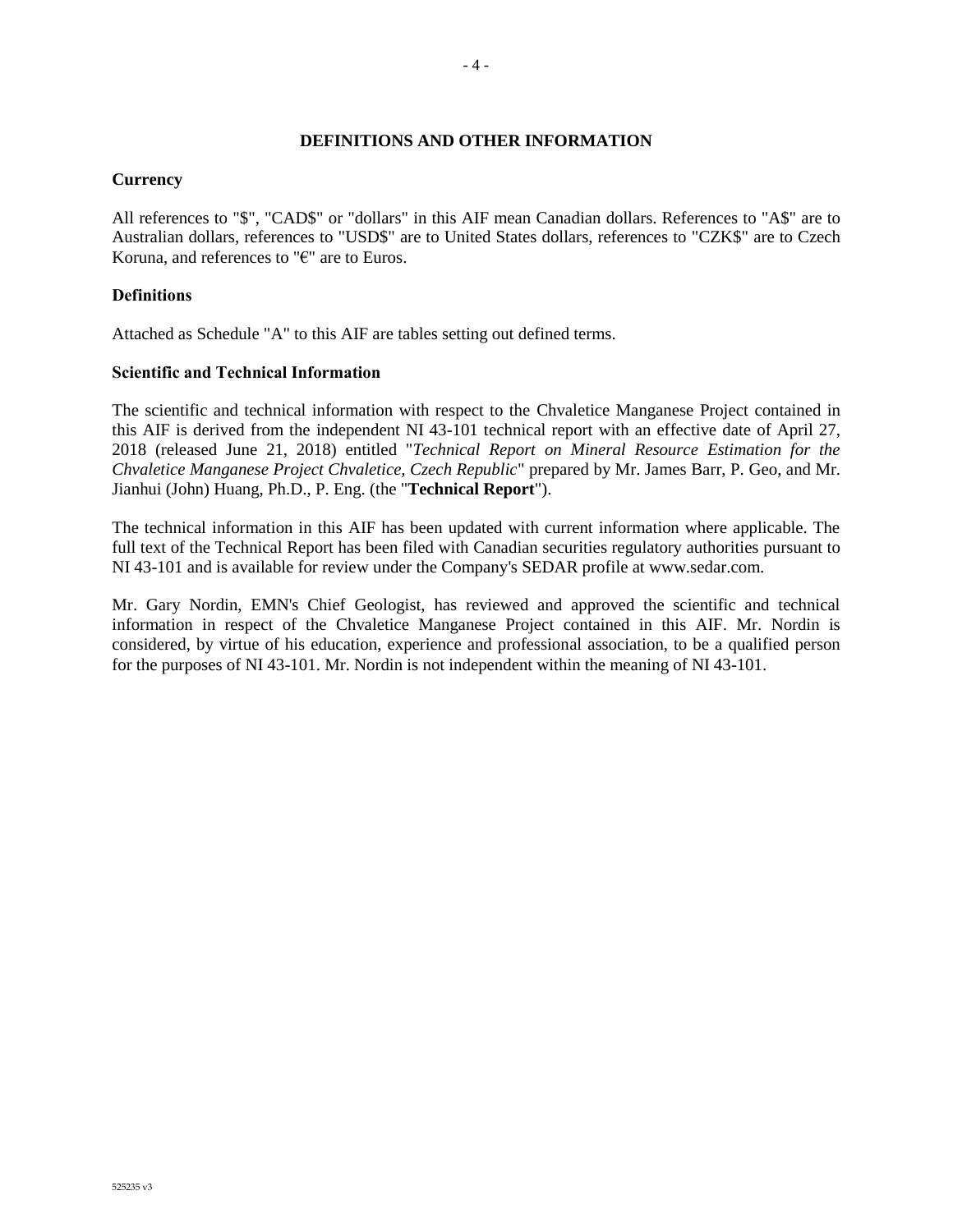## **CORPORATE STRUCTURE OF THE COMPANY**

#### **Name, Address and Incorporation**

Euro Manganese Inc. was incorporated under the BCBCA on November 24, 2014.

The Shares were listed for trading on the TSXV on October 2, 2018, under the symbol "EMN." The Shares, in the form of CHESS Depository Interests (each, a "**CDI**" with each CDI representing one fully paid Share) were admitted to the Official List of the ASX effective September 28, 2018 and trade under the symbol "EMN." On October 11, 2018, the Shares also became eligible to trade on the Frankfurt Stock Exchange under the trading symbol "E06." The Company is a reporting issuer in British Columbia, Alberta and Ontario.

The registered office of the Company is located at Suite 1700 – 666 Burrard Street, Vancouver, British Columbia V6C 2X8 and its head office is located at Suite 1500 – 1040 West Georgia Street, Vancouver, BC V6E 4H8.

#### **Intercorporate Relationships**

References in this AIF to the business of the Company include the business conducted by its sole subsidiary, Mangan Chvaletice s.r.o. ("**Mangan**"). As at December 10, 2018, the Company holds 100% of the voting shares of Mangan, a company formed under the laws of the Czech Republic. Mangan owns a 100% interest in the Chvaletice Manganese Project.

## **GENERAL DEVELOPMENT OF THE BUSINESS**

#### **Overview**

EMN is a publicly-traded mineral exploration company whose principal business is the evaluation and potential development of the Chvaletice Manganese Project, in the Czech Republic, which involves the re-processing of a manganese deposit hosted in historic mine tailings. The Company's activities in the Czech Republic are conducted through its wholly-owned subsidiary, Mangan, which owns the Chvaletice Manganese Project.

## **Three Year History**

#### **2016**

On May 13, 2016, the Company acquired a 100% interest in Mangan, from Mangan's founding shareholders pursuant to an acquisition agreement (the "**Mangan Acquisition Agreement**"), cancelling the earn-in option agreement entered into on December 14, 2014 to acquire an indirect interest in the exploration-stage Chvaletice Manganese Project. In connection with the acquisition, the Company agreed to issue the following consideration to Mangan's founding shareholders:

- (1) An aggregate cash payment of \$10,590 paid in early June 2016.
- (2) The issuance of Shares in five equal tranches, each tranche valued at \$300,000, for a total value of \$1,500,000. The first tranche, issued on June 16, 2016, consisted of 3,000,000 Shares at an estimated fair value of \$0.10 per Share, and the second tranche, issued on May 13, 2017, consisted of 2,727,275 Shares at an estimated fair value of \$0.11 per Share, as adjusted to reflect the subdivision of Shares on a one-for-five basis which was approved at the Annual General Meeting of the Company on March 20, 2018 (the "**Share Split**"). The third tranche was issued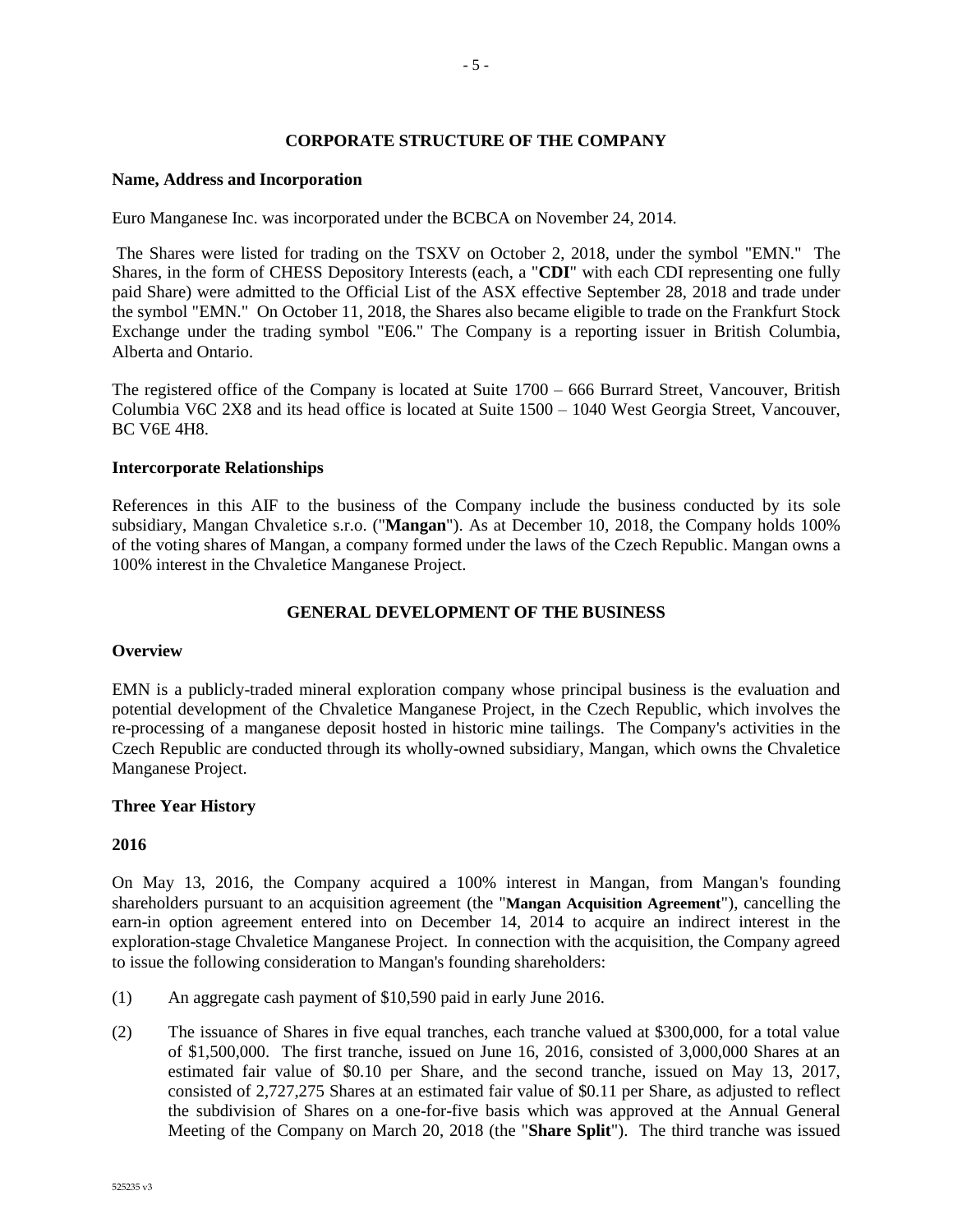on May 9, 2018 and consisted of 1,500,000 Shares at an estimated fair value of \$0.20 per Share. The last two tranches will be issued May 13, 2019 and May 13, 2020 and the number of Shares to be issued will be based on the estimated value of the Shares at the time of each issue. The value of the shares to be issued in traches four and five will be equal to the 20-trading day volume weighted average price of the Share on the TSXV. The total number of Shares to be issued under the Mangan Acquisition Agreement is restricted to an amount that, when combined with other Shares held by Mangan's founding shareholders, does not exceed 20% of the outstanding Shares following the applicable share issuance. Refer to "*Three Year History – 2018*" for an amendment to the terms of this commitment.

(3) The grant of an aggregate 1.2% net smelter royalty ("**NSR**") interest in the Chvaletice Manganese Project, pursuant to three separate arm's length royalty agreements (each, a "**Royalty Agreement**") with each of Mr. Jiří Šourek as to a 0.396% NSR, Mr. Pavel Reichl, as to a 0.408% NSR, and Mr. Tomáš Pechar, as to a 0.396% NSR. Pursuant to each Royalty Agreement, Mangan has a right of first refusal on the sale of all or a part of the royalties held by Mangan's founding shareholders and has a 90 day right to match any offer accepted by any of the royalty holders to sell their NSR interests.

During the fiscal year 2016, the Company issued 17,636,725 Shares having an aggregate value of \$1,141,553 comprised of: 10,700,000 Shares from private placements totaling \$562,700; 2,603,390 Shares issued for \$198,853 in services rendered; 1,333,335 Shares issued as a repayment of \$80,000 in debt; and 3,000,000 Shares having a value of \$300,000 issued in connection with the Mangan Acquisition Agreement as described above. Total project evaluation expenses incurred during the year ended September 30, 2016 were \$624,000 and total administrative expenditures amounted to \$322,000.

## **2017**

During the fiscal year 2017, the Company issued 60,374,885 Shares having an aggregate value of \$5,682,120 comprised of: 53,517,725 Shares from private placements totaling \$5,286,028; 4,129,885 Shares issued for \$431,160 in services rendered; and 2,727,695 Shares having a value of \$300,000 issued in connection with the Mangan Acquisition Agreement. Total evaluation expenses incurred during the year ended September 30, 2017 were \$2.4 million and total administrative expenditures amounted to \$1 million.

The majority of the project evaluation expenditures in fiscal 2017 were incurred in the fourth quarter following the completion of the private placements referred to above and involved the summer of 2017 drilling campaign completed by the Company to upgrade the Chvaletice Manganese Project's mineral resource to NI 43-101 standards and the subsequent metallurgical, environmental, plant site location and design studies which followed.

## **2018**

During the year ended September 30, 2018, the Company issued 70,097,990 Shares having an aggregate value of \$12,788,874 comprised of: 37,750,000 Shares from a February 2018 private placement at \$0.20 per Share and 25,000,000 Shares issued in connection with the Australian Offering (defined below) having a combined value of \$11,460,590; 646,003 Shares issued as brokers fees in connection with the February 2018 private placement and the Australian Offering; 370,877 Shares issued for \$2,833,940 in services rendered; 50,000 Shares pursuant to an exercise of options at \$0.55 per Share; and 1,500,000 Shares having a value of \$300,000 issued in connection with the Mangan Acquisition Agreement.

On June 15, 2018, the Company and Mangan's three founding shareholders amended the terms of the Mangan Acquisition Agreement to: (i) limit the minimum deemed value of the Shares to be issued under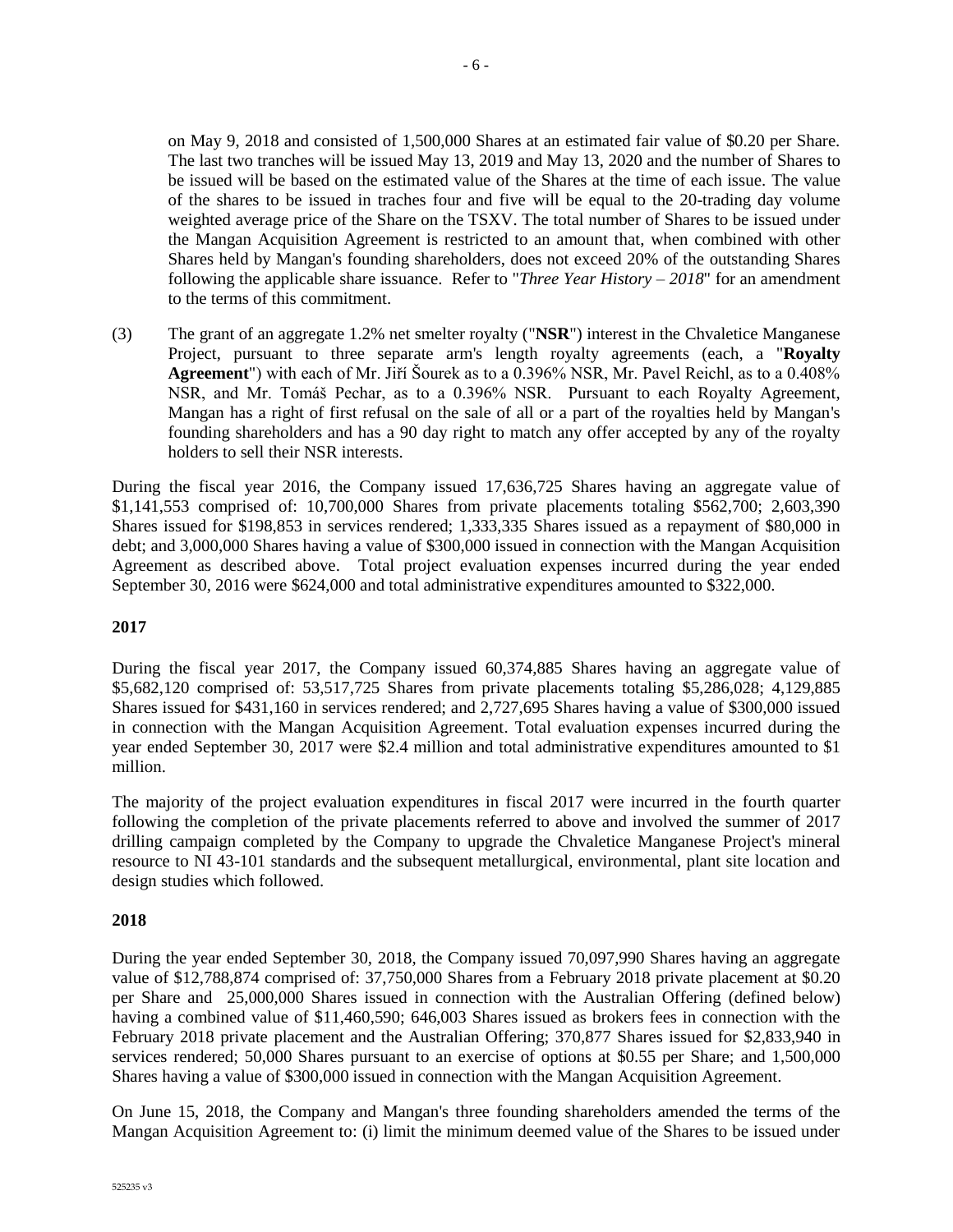the last two tranches so as not to be less than \$0.05 per Share; (ii) provide the Company with an option to settle the remaining two tranches in cash rather than Shares; and (iii) agree to settle the last two tranches in cash in the event that the remaining two Share issuances result in the deemed value of the Shares being below \$0.05 per share.

On September 4, 2018, the Company lodged a prospectus with the Australia Securities and Investments Commission to qualify a minimum of 20,000,000 CDIs, with a right to accept oversubscriptions of 14,000,000 CDIs to a maximum offering of 34,000,000 CDIs, at A\$0.26 per CDI (the "**Australian Offering**") pursuant to an offer management agreement entered into between the Company and the Australian agent (the "**Offer Management Agreement**"). The Company and the Australian agent subsequently fixed the number of CDIs to be issued under the Australian Offering to 25,000,000 which resulted in gross proceeds to the Company of A\$6,500,000 (approximately \$6.1 million). On September 28, 2018, the Company was admitted to the Official List of ASX and the official quotation of the Company's securities commended on October 2, 2018 under the symbol "EMN."

On September 21, 2018, the Company filed a final prospectus with the British Columbia, Alberta and Ontario Securities Commissions to qualify the distribution of 10,000,000 Shares (the "**Canadian Offering**") of the Company at a price of \$0.25 per Share for total gross proceeds of \$2,500,000 pursuant to an agency agreement between the Company and the Canadian agent (the "**Agency Agreement**"). The Company obtained a receipt for its final prospectus on September 24, 2018 and completed Canadian Offering on October 2, 2018, at which time its Shares commenced trading on the TSXV under the symbol "EMN." Gross proceeds to the Company from the Canadian Offering and Australian Offering were approximately \$8,600,000.

Total project evaluation expenses incurred during the year ended September 30, 2018 were \$4.6 million and total administrative expenditures amounted to \$1.9 million. During the fiscal year 2018, the Company successfully obtained a Preliminary Mining Permit, one of the key steps toward final permitting for the Chvaletice Manganese Project. The Company also obtained an additional exploration license from the Czech Ministry of Environment allowing it to drill the slopes on the perimeter of the tailings piles which, along with the Preliminary Mining Permit, secures the Company's rights to the entire tailings deposit. On August 13, 2018, the Company signed an option agreement granting it the right to acquire 100% of the equity of EP Chvaletice s.r.o. ("**EPCS**"), a company that owns a significant parcel of land suitable for the development of the Chvaletice Manganese Project tailings extraction facility and plant (the "**EPCS Option Agreement**"), by making payments totaling 140 million Korunas (approximately \$8.31 million) payable in three cash instalments. (See "*Description of the Business – The Chvaletice Manganese Project Resource*").

#### **DESCRIPTION OF THE BUSINESS**

#### **General**

Euro Manganese is Canadian public company whose shares are listed on the TSXV and the ASX. The Company's principal business is the evaluation and potential development of the Chvaletice Manganese Project, which involves the re-processing of a manganese deposit hosted in historic mine tailings to produce high purity manganese products. The Company's activities in the Czech Republic are conducted through its wholly-owned subsidiary, Mangan, which holds the rights to the Chvaletice Manganese Project and related exploration tenures, permits and real property.

With the development of the Chvaletice Manganese Project, the Company aims to establish a reliable producer of high-purity electrolytic manganese metal ("**HPEMM**") and/or high-purity manganese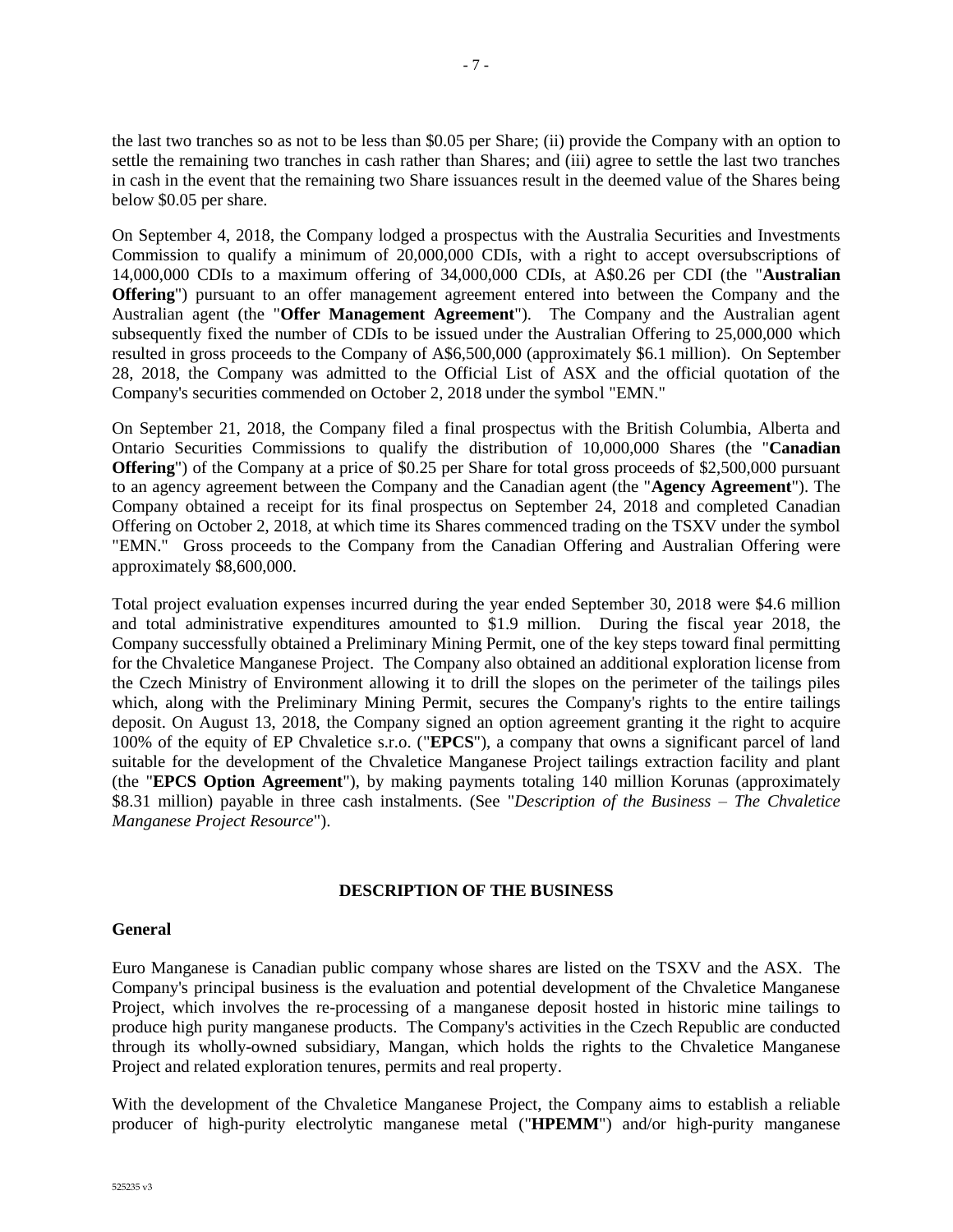sulphate monohydrate ("**HPMSM**") to satisfy the needs of producers of lithium-ion battery precursor materials, as well as producers of specialty steel and aluminum alloys.

The Company is committed to advancing the Chvaletice Manganese Project in an effective, efficient and prudent manner while adhering to the best practices in corporate governance, application of technology, environmental excellence and social integration. The Company's goal is to develop a state-of-the-art, commercially-viable and environmentally sustainable business enterprise.

## **Evaluation and Planning Activities**

In 2017, the Company conducted an extensive drilling program, using state-of-the-art Sonic sampling technology to sample the tailings for resource estimation and bulk-sampling purposes, conducted a broad range of tests and analyses at leading laboratories in Europe, North America and Asia, and implemented a quality assurance and quality control program to ensure the integrity of its resource estimates. The results of this 2017 work program have been reported on in the Technical Report.

The Company conducted an additional phase of drilling at the Chvaletice Manganese Project in July and August 2018, designed to upgrade the confidence level of the resource estimate that was published in the Technical Report. A total of 80 holes were drilled, totaling 1,510 metres in length, comprising of: 54 Sonic drill holes totaling 1,410 metres, consisting of 35 vertical holes, totaling 661 metres, and 19 inclined holes, totaling 749 metres (focused on sampling the embankment of the tailings piles, which was largely classified as an inferred resource following the 2017 drill program, as it could not be accessed using vertical drill holes); and 26 hand-auger holes, totaling 100 metres. A total of 767 samples were sent for assaying and various other tests. An additional 63 samples were sent for analysis, as part of a comprehensive quality assurance/quality control program, that included blind insertion of duplicates, blanks and standards, as well as independent check assays. Final results were received in late November 2018 and are expected to be incorporated in an updated NI 43:101 Resource Estimate to be prepared by Tetra Tech Canada Inc. ("**Tetra Tech**"). The updated Resource Estimate results are expected to be issued in December 2018. The final report for the updated Resource Estimate is expected to be filed in January 2019.

Following the collection of 14.8 tonnes of samples representative of the Chvaletice tailings in the summer of 2017, an extensive metallurgical testwork and process design program was initiated by the Company and is now nearing completion. The focus of the overall program is the development of technically, environmentally and economically robust process flowsheets for the production of HPEMM and/or HPMSM. The Company expects to make a decision in early 2019 on the flowsheet that will be advanced to the next stage of evaluation and planning, which is expected to be a Feasibility Study.

The metallurgical testwork program involved completion of over 535 individual bench and pilot-scale tests, and 8,125 assays. It also entailed extensive equipment vendor testing and third-party exploratory, confirmation and verification tests. The program included beneficiation testwork, principally focused on magnetic separation, as well as leaching, solution purification, solid-liquid separation, wash water reagent recovery, electrowinning, and passivation and crystallization tests. It also included 21 days of lockedcycle pilot-scale test runs, on a pilot plant that was purposely built for this program. Preliminary findings to date are encouraging and the resulting product specifications are excellent. Detailed results are being compiled and interpreted. A summary of these findings by Tetra Tech is expected to be presented in the context of a Preliminary Economic Assessment ("**PEA**") which is expected to be released early in calendar 2019.

In 2018, the Company initiated hydrological and hydrogeological studies to extend the baseline environmental monitoring program, and initiated a study on mining, tailings storage operations and reclamation design, and waste management plans. Planning and preparation of the Company's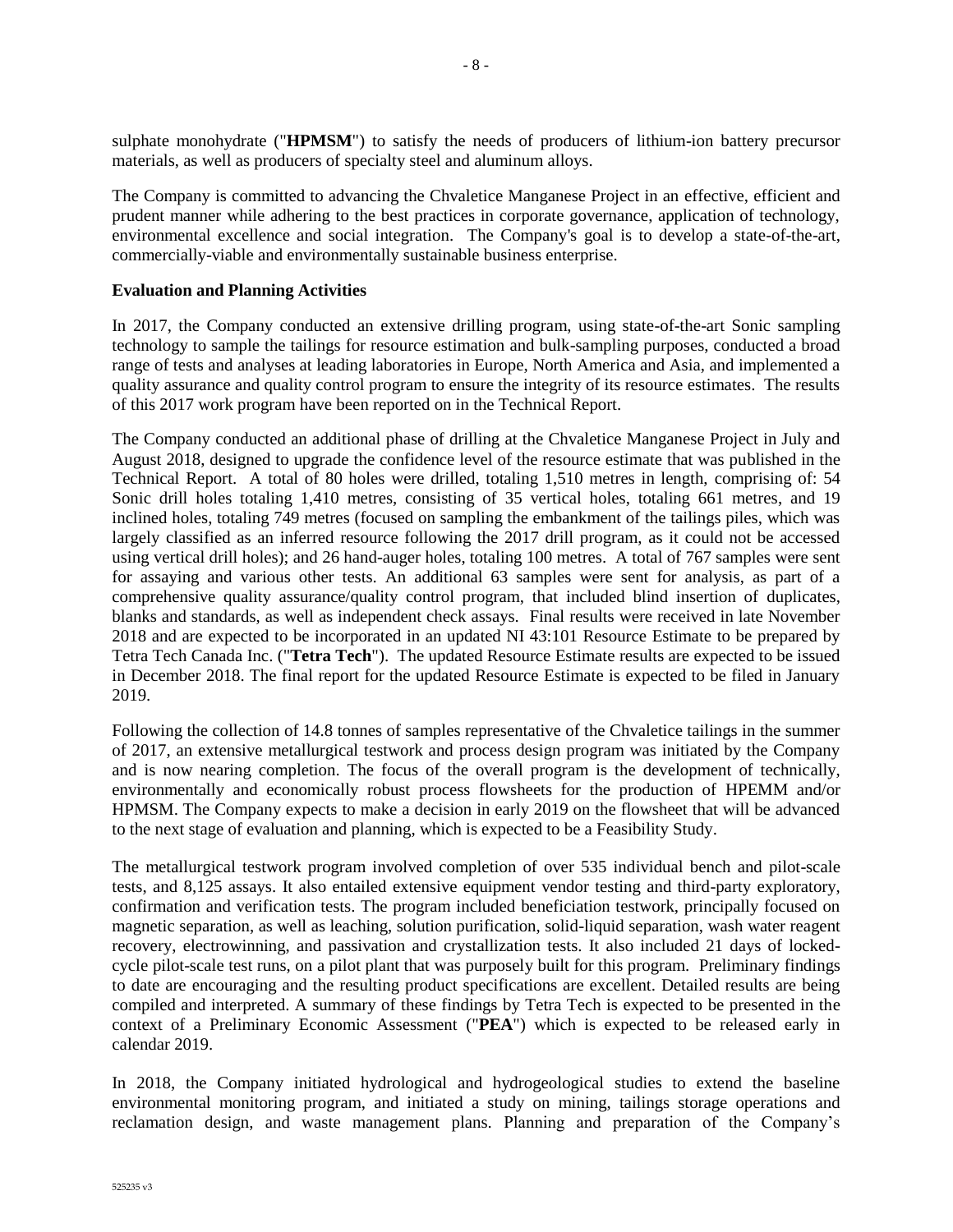Environmental Assessment application has been initiated, with the objective of filing a Project Description/Notification early in 2019 and an Environmental Assessment application shortly thereafter. The Company has also undertaken scoping and pre-feasibility-level process design studies, evaluating plant and site infrastructure layout alternatives, elaboration of preliminary capital and operating cost estimates, planning and extensive environmental impact studies. It has also initiated widespread community and regulatory agency consultations. The Company believes that it must involve local communities in the development of the Chvaletice Manganese Project, and meaningfully incorporate local input to ensure the project's economic, environmental and social viability. The Company continues to advance its investigations to narrow down potential plant and related facilities site options, and to advance the Company's land acquisition program.

Market research and discussions with potential off-take purchasers are ongoing and are increasingly focused on product specifications, especially those required to meet the requirements of the producers of high-performance Nickel, Manganese and Cobalt ("**NMC**") lithium-ion battery precursor materials. NMC battery chemistry is progressively emerging as the dominant electric vehicle battery chemistry in the world and is widely expected to experience strong demand growth in the coming decade. High-purity manganese inputs are a vital constituent of this new generation of automotive batteries. The Company's goal is to differentiate itself in this highly competitive market by focusing on the reliable and sustainable European production of the highest quality and purity materials, designing its products to meet what it expects will be increasingly demanding raw material specifications, as the battery industry progresses with the deployment of highly sophisticated low cobalt NMC formulations.

#### **The Chvaletice Manganese Project Resource**

The Chvaletice Manganese Project manganese resource is contained in three adjacent tailings piles that were emplaced on flat terrain immediately below the site of a flotation mill site, adjacent to the former Chvaletice open pit mine. The Chvaletice Manganese Project is the subject of the Technical Report prepared by Mr. James Barr, P. Geo, Senior Geologist, and Mr. Jianhui (John) Huang, Ph.D., P. Eng., Senior Metallurgical Engineer, both with Tetra Tech, both of whom are "qualified persons" under NI 43- 101.

|             |              |               |               | <b>Bulk</b>    |          |          |
|-------------|--------------|---------------|---------------|----------------|----------|----------|
|             |              | Volume        | <b>Tonnes</b> | <b>Density</b> | Total Mn | Soluble  |
| <b>Cell</b> | <b>Class</b> | $(m^3, 000s)$ | (kt)          | $(t/m^3)$      | (%)      | $Mn$ (%) |
| T1          | Indicated    | 5,684         | 8,832         | 1.55           | 8.08     | 6.46     |
|             | Inferred     | 1,004         | 1,497         | 1.49           | 8.60     | 6.87     |
| T2          | Indicated    | 6,773         | 10,567        | 1.56           | 6.86     | 5.48     |
|             | Inferred     | 996           | 1,648         | 1.65           | 7.90     | 6.05     |
| T3          | Indicated    | 2,772         | 3,973         | 1.43           | 7.34     | 5.78     |
|             | Inferred     | 250           | 363           | 1.46           | 7.84     | 6.14     |
|             |              |               |               |                |          |          |
| Total       | Indicated    | 15,229        | 23,371        | 1.53           | 7.40     | 5.90     |
|             | Inferred     | 2,251         | 3,508         | 1.56           | 8.21     | 6.43     |

A summary of the Technical Report resources is presented in the table below:

Note <sup>(1)</sup>: Numbers may not add exactly due to rounding.

Note <sup>(2)</sup>: Mineral Resources do not have demonstrated economic viability but have reasonable prospects for eventual economic extraction. Inferred Resources have lower confidence than Indicated Resources. The estimate of Mineral Resources may be materially affected by environmental, permitting, legal, title, taxation, sociopolitical, marketing, or other relevant issues.

The original exploration license for the Chvaletice Manganese Project, issued by the Czech Republic's Ministry of the Environment on September 2, 2014, was transferred to Mangan effective January 28, 2015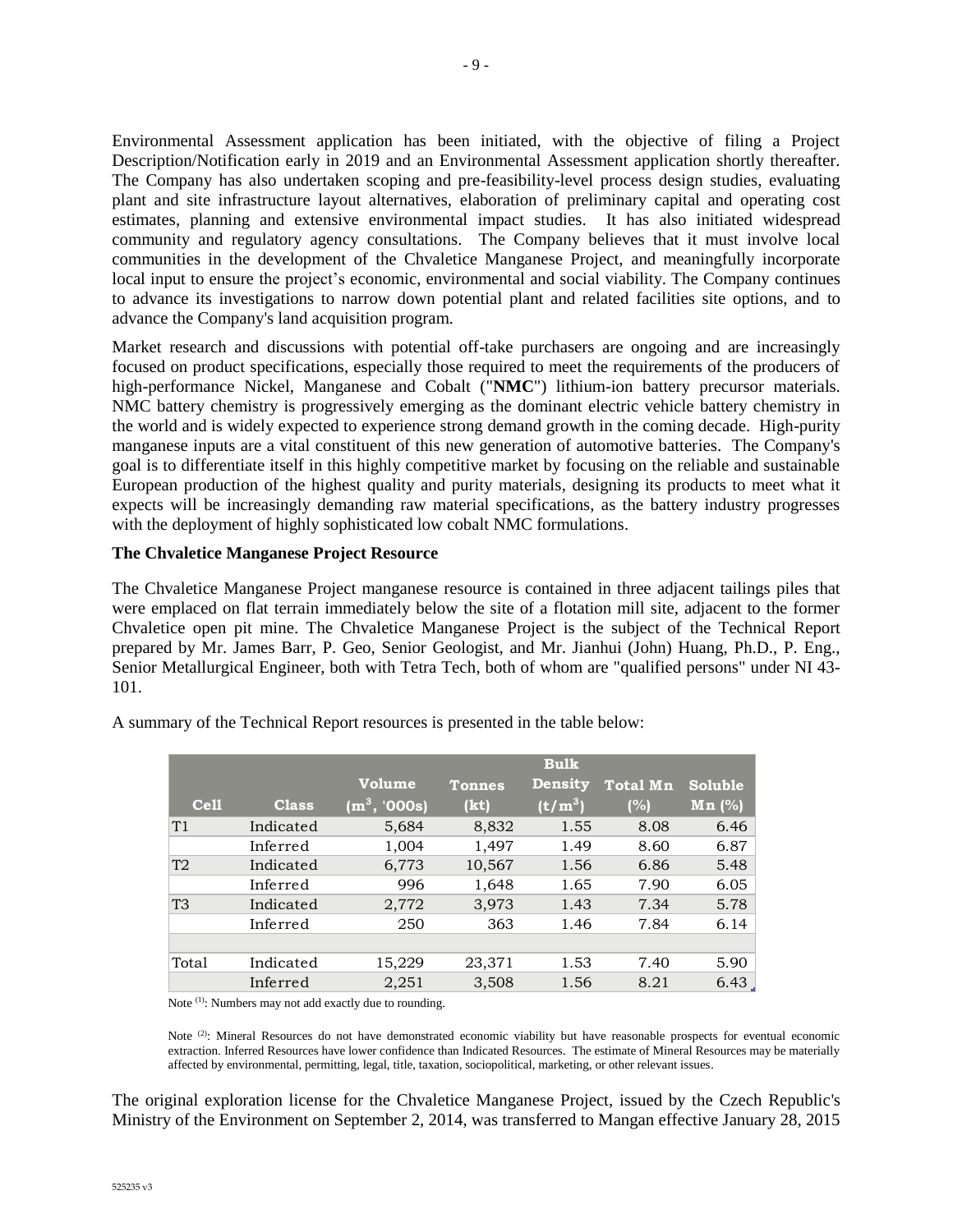and was valid until September 30, 2019 ("**Exploration License Trnávka I**"). On December 4, 2018, Mangan received a renewal and extension of this license until 31 May 2023. On May 4, 2018, the Czech Ministry of Environment issued Mangan an additional exploration licence allowing it to drill the slopes on the perimeter of the tailings piles ("**Exploration License Trnávka II**"). Exploration License Trnávka II became effective May 23, 2018 and is valid until May 31, 2023. On April 17, 2018, with effect from April 28, 2018, Mangan was issued a Preliminary Mining Permit by the Ministry of Environment, referred to by the Ministry of Environment as the prior consent of the establishment of the Mining Lease District (the "**Preliminary Mining Permit**"). The Preliminary Mining Permit, valid until April 30, 2023, covers the areas included in Exploration License Trnávka I and the Exploration License Trnávka II (together the "**Licenses**") and now secures Mangan's rights for the entire deposit.

The Preliminary Mining Permit forms one of the prerequisites for the application for the establishment of the Mining Lease District and represents one of the key steps towards final permitting for the project. Based on the Preliminary Mining Permit and other documents, including the Environmental Impact Assessment (which may only commence after the Preliminary Mining Permit is issued), Mangan has until April 30, 2023 to apply for the establishment of the Mining Lease District covering the areas included in the Licenses. The establishment of the Mining Lease District, the application for the final Mining Permit, and applications for permits relating to the construction of infrastructure required for the project, are required prior to mining at the Chvaletice Manganese Project.

At present, Mangan does not hold surface rights to the Chvaletice Manganese Project area, which are considered as those lands of original ground elevation surrounding, and those parcels of original ground underlying and immediately surrounding, the three tailings deposit which comprise the Chvaletice Manganese Project. The area of interest for the Chvaletice Manganese Project overlies 18 privately owned land parcels with surface rights. To date, Mangan has received the consent to conduct exploration activities and to access the site from the land owners whose surface properties underlie the tailings. In the future, the Company expects to negotiate the acquisition of surface rights, leases, rights of way, or other arrangements in those areas where it may wish to develop its operations, site facilities and infrastructure. There is no guarantee that areas needed for these activities and facilities will be available. See "*Risk Factors – Risks Relating to the Business of the Company and Industry-related Risks - Rights to use the Surface of the Company's Mineral Properties are not Guaranteed*".

On August 13, 2018, following completion of legal and financial diligence, the Company, through its subsidiary, Mangan, signed the EPCS Option Agreement giving it the right to acquire 100% of the equity of EPCS, a small Czech steel fabrication company that owns a 19.94 hectare parcel of land located immediately south of the highway and rail line that bound the Chvaletice tailings deposit and immediately adjacent to the Chvaletice power plant and 1.7-hectare parcel of land and rail siding that was acquired by the Company in November 2017. The land is zoned for industrial use and contains numerous buildings, including office, warehousing and other industrial structures, several of which are leased to short-term tenants. The land also contains two rail spurs and is served by gas, water and power. The Company will have the right to acquire EPCS by making payments aggregating 140 million Korunas payable in three cash instalments, the first of which was paid on October 17, 2018 in the amount of 14 million Czech Korunas (approx. CAD\$815,000). The Company can complete the acquisition of EPCS by making two additional instalments aggregating 126 million Korunas (approx. CAD\$7.32 million) as follows:

i. an instalment of 42,000,000 Czech Koruna (approx. CAD\$2.44 million) ("**Second Instalment"**), within 60 days of final approval of the environmental impact assessment for the Chvaletice Manganese Project, and no later than three years after signing the EPCS Option Agreement. The three-year term may be extended under certain circumstances by up to one year; and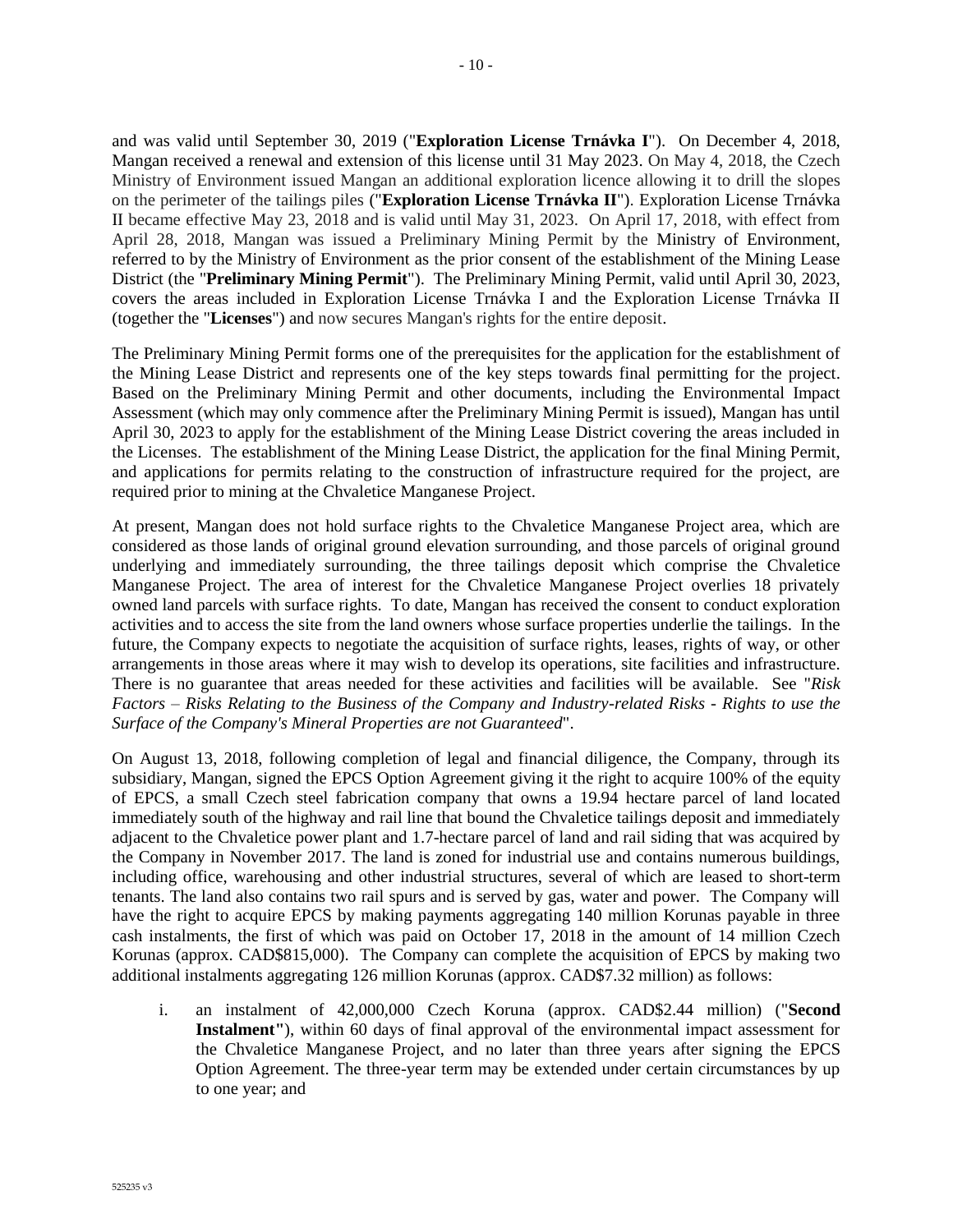ii. a final payment of 84,000,000 Czech Koruna (approx. CAD\$4.88 million) ("**Final**  Payment"), due upon receipt of all development permits for the Chvaletice Manganese Project, and no later than five years after signing the EPCS Option Agreement.

The shares of EPCS are being held in escrow pending release of the Final Payment by the Company. To secure the transaction, liens have been placed by the Company on the property and shares of EPCS, while the EPCS Option Agreement is in effect. The vendor of EPCS will continue to operate its steel fabrication business until the Final Payment is received, will retain profits from the business and will remain responsible for any losses incurred by the business during the term of the EPCS Option Agreement. The Company will endeavour to retrain and transition into the proposed Chvaletice Manganese Project workforce as many of the EPCS employees as possible.

#### **Specialized Skill and Knowledge**

At the current stage of the Company's development, the nature of its business requires specialized skills, knowledge and technical expertise. Such skills and knowledge currently include the areas of geology, management, exploration programs, finance and accounting, engineering, mineral processing, and environmental management and compliance. In addition to the specialized skills listed above, the Company relies on staff members, contractors and consultants with specialized knowledge of logistics and operations in the Czech Republic and local community relations. In order to attract and retain personnel with the specialized skills and knowledge required for the Company's operations, the Company maintains competitive remuneration and compensation packages. To date, the Company has been able to meet its staffing requirements.

#### **Competition**

The Company competes with other exploration companies for the acquisition of mineral claims and other mineral interests, as well as for the recruitment and retention of qualified employees or consultants with the technical expertise to find, develop, and operate such properties. Competition in the mining, mineral processing and waste re-processing industry is intense, and includes competition for technical expertise and for capital to fund evaluation and development projects. Further, the Company competes for markets for its proposed manganese products with companies that may be better funded, have lower production costs, have stronger relationships with consumers of manganese and which are better capable of securing access to markets for their competing manganese products. Such competition may result in the Company being unable to acquire or develop desired properties, to recruit or retain qualified employees and consultants or to attract the capital necessary to fund its operations and develop its properties. The Company's inability to compete with other companies for these resources could have a material adverse effect on its business, financial condition, results of operations, cash flows or prospects. See "*Risk Factors – Competition*".

## **Employees**

As at the end of the most recent financial year, September 30, 2018, the Company and its subsidiaries employed a total of ten employees, including four executive officers, three of which were located in Vancouver, Canada. Subsequent to that date, the Company added one additional executive officer in Vancouver. The Company also employs consultants on an as-needed basis.

#### **Environmental Protection**

All phases of the Company's operations are subject to environmental regulation. Environmental legislation is evolving in a manner which requires increasingly strict standards and enforcement, increased fines and penalties for non-compliance, more stringent environmental assessments of proposed projects and a heightened degree of responsibility for corporations and their officers, directors and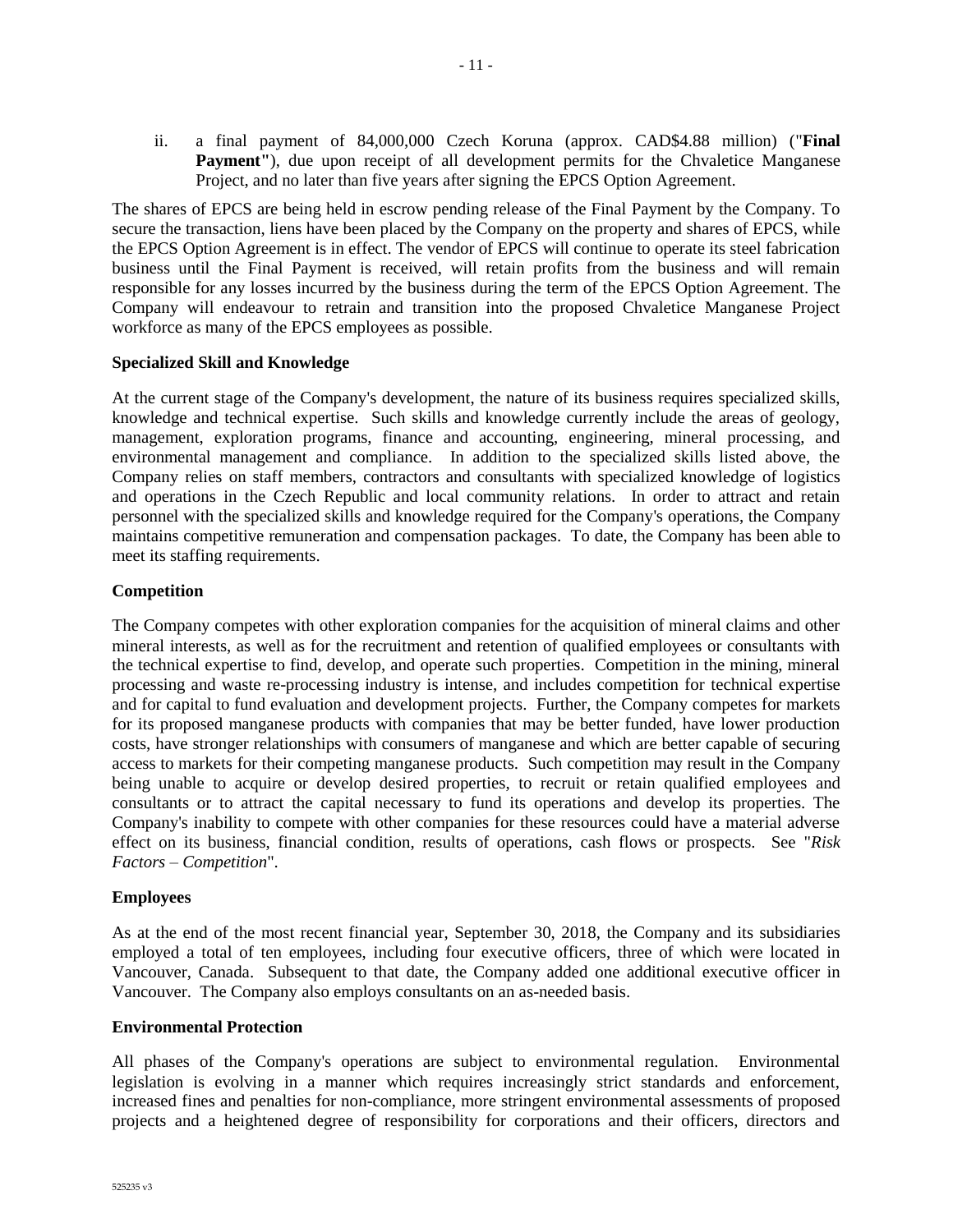employees. There is no assurance that future changes in environmental regulation, if any, will not adversely affect the Company's operations, including its ability to develop the Chvaletice Manganese Project, capital and operating expenditures, earnings and competitive position.

As further outlined in the Technical Report, the area covered by the Chvaletice Manganese Project tailings has been significantly impacted by past mining and other heavy industrial activities. Czech law exempts land owners and developers from impacts prior to 1989. Mining activity at the Chvaletice Manganese Project predates 1975. The Company is, however, responsible for any new disturbances and impacts that it may cause.

Environmental baseline studies have been in progress since the summer of 2016. These include hydrological sampling and monitoring, as well as fauna and flora surveys.

During the fiscal year 2017, the Company was provided with a report identifying the local requirements and permits required for the project. Local regulatory requirements discussed therein included the permitting process and Czech environmental regulations, standards and best practices for an Environmental Monitoring and Management Plan, including waste water, waste and tailings storage, air, noise and other environmental regulations. A time schedule for the process of an environmental impact assessment, environmental permits and building permits was provided, which suggests that permitting could take approximately 16 months from the time an Environmental Impact Assessment report and permit application is filed.

The Company has initiated pro-active and regular consultation with community stakeholders, which are expected to intensify as the evaluation and planning for the Chvaletice Manganese Project advances. The Company's subsidiary, Mangan, opened a Project Information Center in November 2017 in the Town of Chvaletice's Municipal Culture House to provide local residents with opportunities to learn about the Chvaletice Manganese Project and to provide feedback and suggestions.

Due to the location of the Chvaletice Manganese Project on the shore of the Labe River, there is potential for environmental sensitivities related to run-off and potential impacts to local groundwater and the Labe River. Adequate additional baseline environmental data collection and planning will be required to ensure the effects to the receiving environment are well understood. This baseline work has been initiated, as discussed above, and is ongoing.

## **Czech Republic**

The Chvaletice Manganese Project is located in the Czech Republic, a member country of the European Union ("**EU**"). The official language of the Czech Republic is Czech, and the currency is the Czech koruna. The Czech Republic split from Slovakia in January 1993 and is now a stable, modern democracy with a free market economy. Mineral exploration activity in the Czech Republic has increased recently, driven largely by a search for battery making raw materials such as lithium and cobalt.

Through local laws, regulations and standards, which have been harmonized with those that prevail in the EU, the country has robust environmental regulations and a well-informed and engaged population that cares about the health of its environment and the diversity of its ecosystems. The Czech Republic also has a highly-educated, skilled and productive workforce capable of supporting a multitude of technologically advanced industries.

Corporate income tax in the Czech Republic at a rate of 19% will apply to the profits generated by all companies, including branches of foreign companies. Czech resident companies are required to pay corporate income tax on income derived from worldwide sources and non-resident companies are subject to taxation on income sourced in the Czech Republic. There are no regional or local income taxes in the Czech Republic. Additionally, Czech companies are required to withhold tax on payments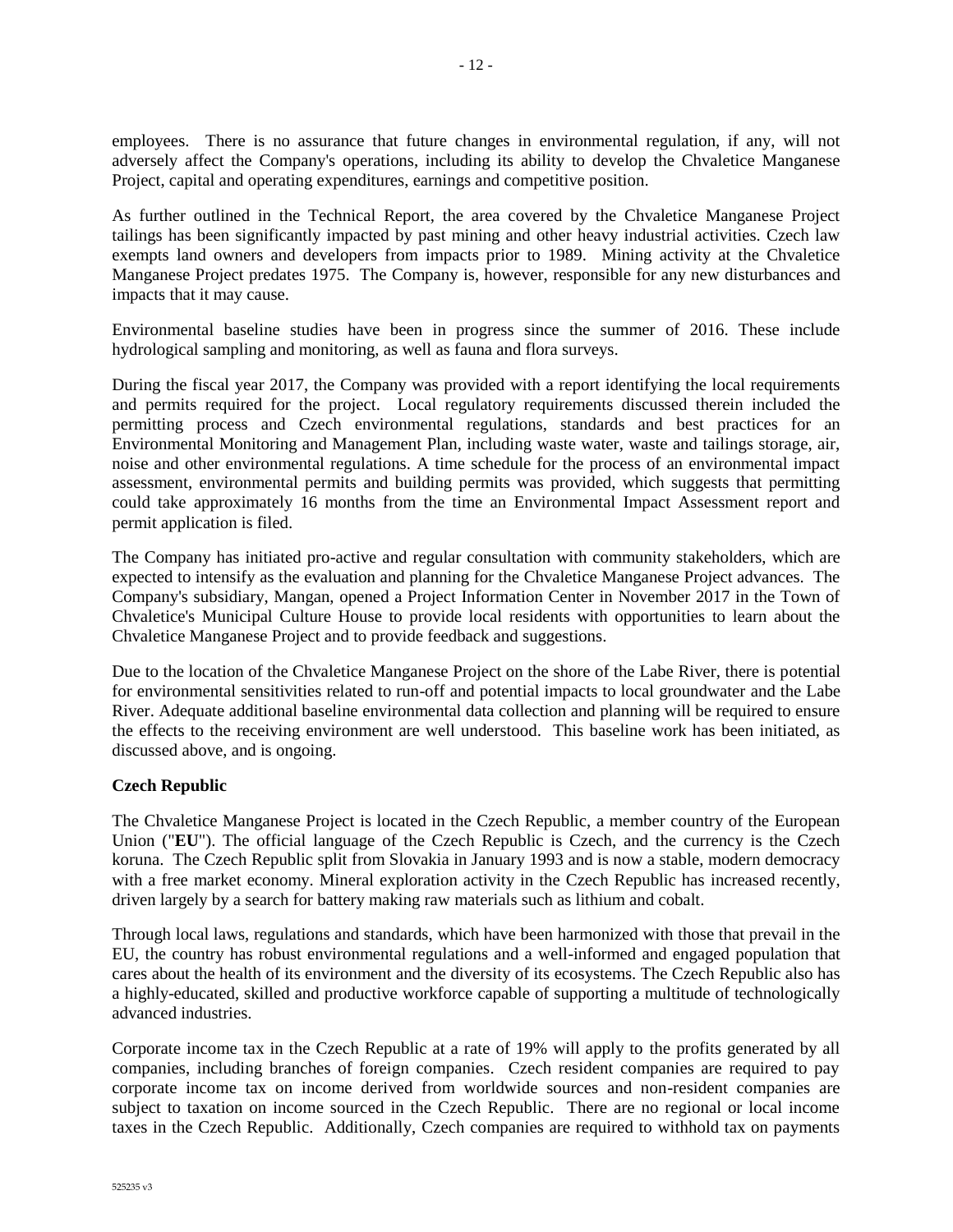of dividends to non-residents in the amount of 15%, unless the recipient is a company that owns at least a certain amount of the capital or a certain amount of the voting shares of the company paying the dividend directly, such as Euro Manganese, in which case the withholding is reduced to 5%. The Czech Republic imposes royalties on the extraction of minerals, and the rate currently applicable for manganese is 2,308.43 Czech Koruna (approximately \$135) per tonne of manganese sold.

The Chvaletice Manganese Project is located approximately 90 kilometers east of the country's capital, Prague, in an area served by excellent infrastructure. The site has direct access to rail, road and a navigable river for transportation. It is also immediately adjacent to an 820-megawatt power station - an important node in the Czech national power grid - that provides the Chvaletice Manganese Project with direct and efficient access to competitively priced electrical power. The surrounding region is agrarian, yet industrialized, and a skilled workforce is available in the local market. In addition to the adjacent power station, within a radius of five kilometers of the Chvaletice Manganese Project site are two rock quarries, an industrial and municipal waste disposal site, metal and pre-cast concrete fabrication facilities, warehousing facilities, a plastic pipe manufacturer, a steel foundry and a ready-mix concrete plant. A commuter train trip from Prague to the nearby village of Chvaletice takes approximately one hour.

Despite the attractiveness of the Chvaletice Manganese Project being located in the Czech Republic, its activities are subject to the risks normally associated with the conduct of business in foreign countries. See "*Risk Factors – Country Risks*". The occurrence of one or more of these risks could have a material and adverse effect on the Company's profitability or the viability of its affected foreign operations, which could have a material and adverse effect on the Company's business viability, results of operations, financial condition and prospects.

## **Social or Environmental Policies**

The Company emphasizes a safe and secure working environment for all of its employees, contractors and consultants, and recognizes the importance of operating in a sustainable manner. The Company has adopted a Code of Ethics and Business Conduct (the "**Code**"), which sets out the standards which guide the conduct of its business and the behavior of its directors, officers, employees and consultants. All new employees must read, and acknowledge that they will abide by, the Code when hired. The Code, among other things, sets out standards in areas relating to the Company's: commitment to health and safety in its business operations; compliance with applicable occupational health and safety laws and regulations; promoting and providing a work environment in which individuals are treated with respect, and is free of all forms of discrimination and abusive and harassing conduct; providing employees with equal opportunity; and ethical business conduct and legal compliance.

The Code also requires the Company to conduct its exploration, development and mining operations using environmental best practices with a goal of protecting human health, minimizing impact on the ecosystem and returning exploration and mining sites to a high environmental standard, and always in compliance with all applicable environmental laws and regulations. Further, the Code requires that the Company conduct its operations with a view to respecting and enhancing the economic and social situations of the communities in which the Company operates.

The Company has also adopted a Whistleblowing Policy wherein employees and consultants of the Company are provided with the mechanics by which they may raise concerns with respect to falsification of financial records, unethical conduct, harassment, theft, and violation of the Code, or any other "wrongdoing" in a confidential, anonymous process. The Whistleblower Policy provides employees and contractors with information regarding who to contact with a complaint, how the Company will respond to a complaint, and timeframes for the Company to respond (the "**Whistleblower Policy**"). The Company will respect the confidentiality of any whistle blowing complaint received by the Company where the complainant requests that confidentiality.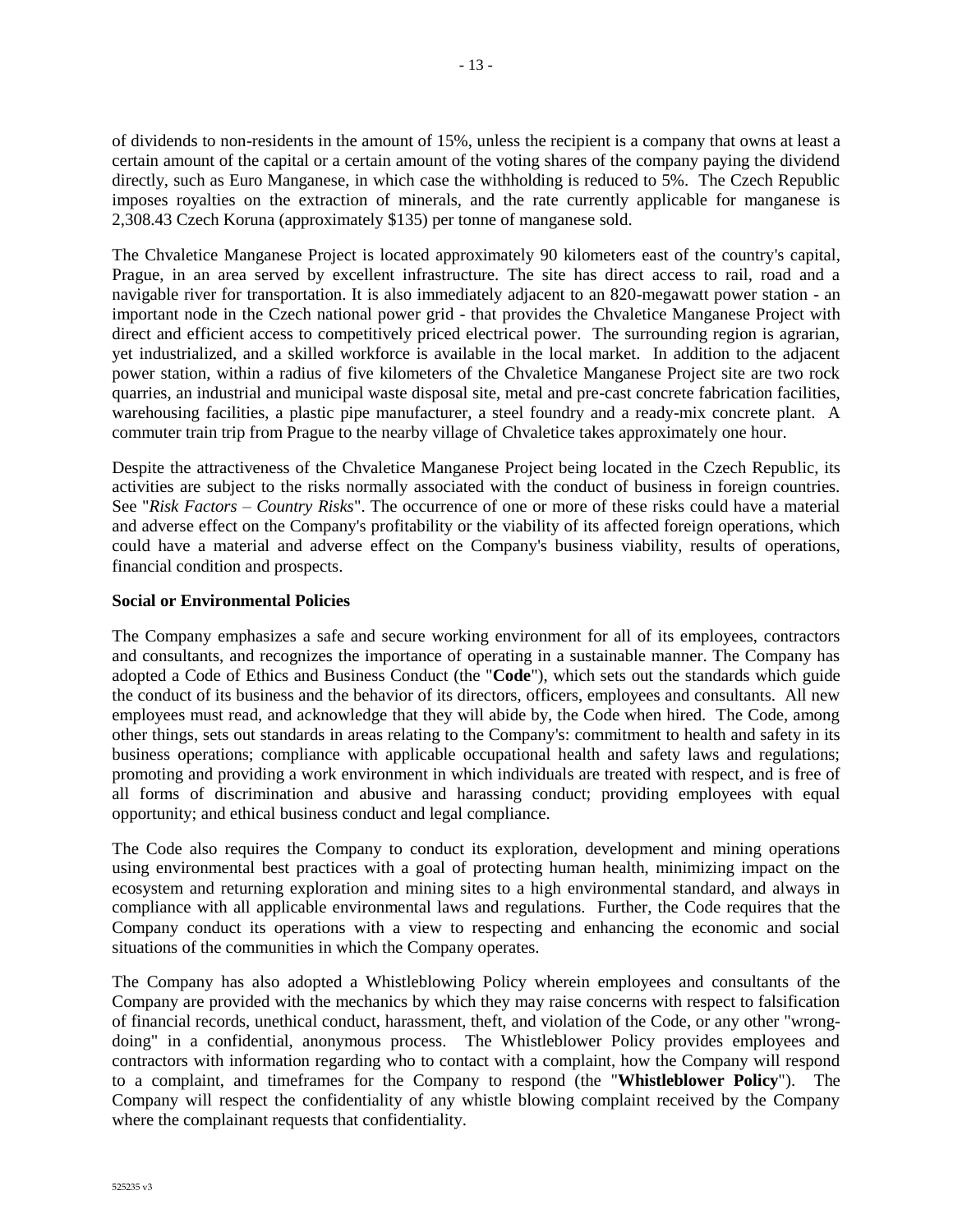## **CHVALETICE MANGANESE PROJECT.**

The Chvaletice Manganese Project is the Company's only material mineral property. Please refer to the Technical Report filed on the Company's SEDAR profile, for detailed disclosure relating to:

- Project Description and Location;
- History;
- Geological Settling and Mineralization
- Deposit Types;
- Exploration;
- Drilling;
- Sampling Preparation, Analyses and Security;
- Data Verification:
- Mineral processing and metallurgical testing; and
- Mineral resource estimates.

The following is the extracted summary section from the Technical Report prepared by Mr. James Barr, P. Geo, Senior Geologist, and Mr. Jianhui (John) Huang, Ph.D., P. Eng., Senior Metallurgical Engineer, both with Tetra Tech and both of whom are "qualified persons" under NI 43-101, and is subject to any updated information contained elsewhere in this AIF. The Technical Report is incorporated by reference herein and for full technical details, reference should be made to the complete text of the Technical Report. Additionally, section 1.5 – "*Recommendations*" of the summary section of the Technical Report is not included below as the recommendations to conduct a phase 1 geological investigation, representing in-fill drilling, analysis and professional fees, has substantially been completed as of the date of this AIF. Similarly, the recommended metallurgical testing program included in the summary section of the Technical Report has also substantially been completed as of the date of this AIF.

The following summary does not purport to be a complete summary of the Chvaletice Manganese Project and is subject to all the assumptions, qualifications and procedures set out in the Technical Report and is qualified in its entirety with reference to the full text of the Technical Report. Readers should read this summary in conjunction with the Technical Report.

## **Summary**

The Chvaletice Manganese Project (CMP) is located in the western area of the Pardubice region of the Czech Republic, approximately 89 km by road east of Prague, on the southern shore of the Labe River (Figure 1-1). The CMP contemplates reprocessing of fine-grained tailings material for production of high purity, selenium-free, 99.9% electrolytic manganese metal (EMM) and/or high purity manganese sulphate monohydrate (HPMSM) at a hydrometallurgical refinery expected to be located near the tailings. The tailings were deposited into three separate tailings cells, referred to as Cell 1, Cell 2 and Cell 3 from historical mining and processing activities. The Chvaletice Property (the Property) is the subject of two exploration licences, numbered 631/550/14-Hd and MZP/2018/550/386-Hd (together the "Exploration Licences") and a Preliminary Mining Permit, numbered MZP/2018/550/387-HD, which is registered to include mineral rights over an area of  $0.98 \text{ km}^2$  (98 ha, encompassing all three tailings cells) (Figure 1-2).

Mangan Chvaletice sro (Mangan) retained Tetra Tech Canada Inc. (Tetra Tech) to prepare a Technical Report and to undertake a mineral resource estimate based on the data generated from work completed to date. This report and mineral resource estimate has been prepared for the CMP in accordance with National Instrument 43-101 (NI 43-101) guidelines and following CIM Best Practices. The effective date for this report is April 27, 2018. In accordance with NI 43-101 guidelines, the QPs for this report are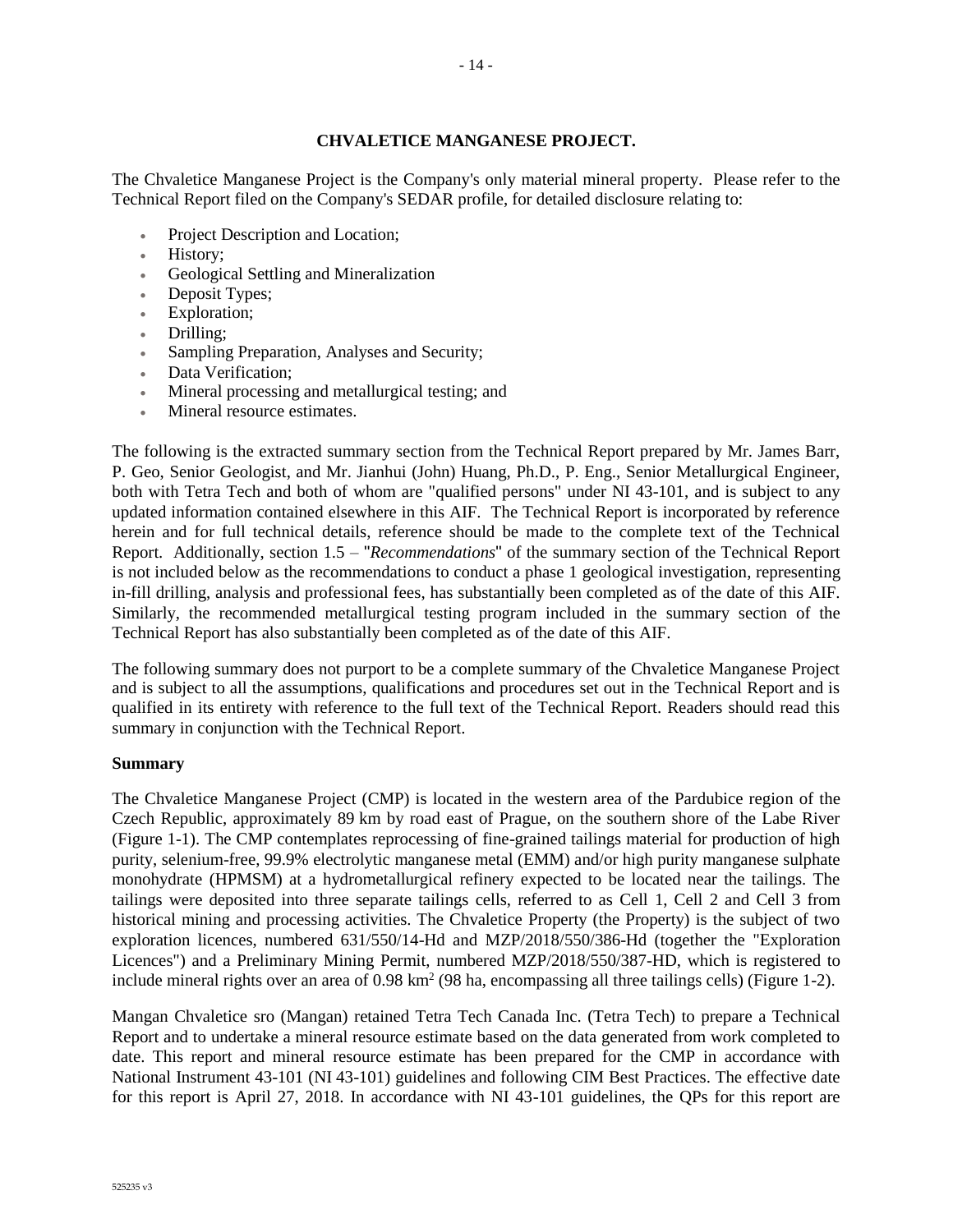Mr. James Barr, P.Geo., Senior Geologist, and Mr. Jianhui Huang, Ph.D., P.Eng, Senior Metallurgical Engineer, both with Tetra Tech.

The Exploration Licences and the Preliminary Mining Permit are held by Mangan (a private company established in the Czech Republic as a partnership between GET s.r.o. (GET), Geomin s.r.o. (Geomin), and Orex Consultants s.r.o. (Orex). Euro Manganese Inc. (EMI) owns 100% of Mangan. Terms of the purchase agreement dated May 2016 included transfer of an exploration licence, number 631/550/14-Hd, from GET to Mangan and purchase of 100% of Mangan by EMI. On May 4, 2018, the Czech Ministry of Environment issued Mangan an additional exploration licence, MZP/2018/550/386-Hd, allowing it to drill the slopes on the perimeter of the tailings piles. The additional exploration license became effective May 23, 2018 and is valid until May 31, 2023. Further, in April 2018, Mangan was issued a Preliminary Mining Permit, valid until April 30, 2023, and covering the areas included in the Exploration Licences. The Preliminary Mining Permit is a precursor to applying for a Mining Permit and grants EMI the right to conduct an Environmental Impact Assessment. A net smelter royalty (NSR) agreement with a total aggregate amount of 1.2% is held by the original shareholders of Mangan, which was granted as part of the purchase transaction by EMI for 100% ownership of Mangan.

At present, Mangan does not hold surface rights to the CMP area, which are considered as those lands of original ground elevation surrounding, and those parcels of original ground underlying and immediately surrounding, Cells 1, 2, and 3. The area of interest for the CMP overlies 18 privately owned land parcels with surface rights. Mangan received the consent to conduct exploration activities and to access the site from the land owners whose surface properties underlie the tailings

Infrastructure in the vicinity of, and accessible to, the CMP includes highways, a major rail corridor, water supply, a pre-cast concrete plant operated by Eurobeton, and an 800 MW lignite coal-fired power station operated by Severní Energetická a.s.

A significant skilled and trainable labour workforce is accessible in the nearby communities, including the villages of Chvaletice (population of 3200) and Trnavka (population 250) and the nearby towns and cities of Kutna Hora (population 21,000), Kolin (population 31,000), Pardubice (population 89,000), Hradec Kralove (population 93,000), and Prague (population 1,200,000).

Mining supplies, services and technical expertise can be found mainly in Prague and Pardubice.

Environmental baseline and hydrogeological studies have been initiated and are ongoing for the project. The work includes monitoring of groundwater conditions underlying the tailings which have been identified to have been impacted by the history of industrial activity in the area.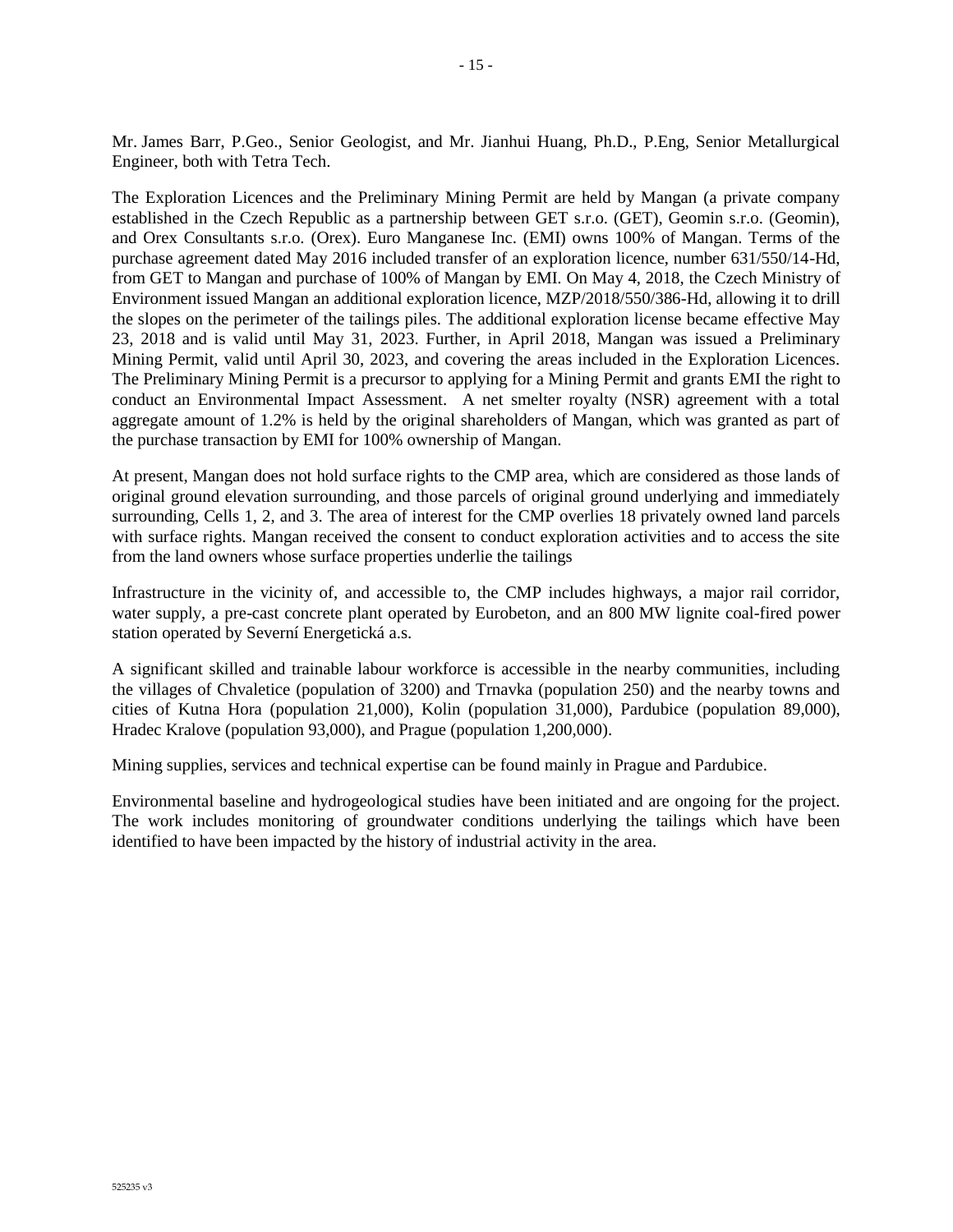

**Figure 1-1 : Location of the Chvaletice Manganese Project**

#### **1.1 History**

Historical mining in the region dates back to approximately 677 AD through to medieval times according to records of iron (Fe) production from local mines. Intermittent mining for iron in the region continued through until the mid-19<sup>th</sup> Century, when iron and manganese (Mn) minerals near Chvaletice were discovered. Systematic underground mining within the Chvaletice Mine produced manganese between the years 1915 and 1945. Thereafter, from 1951 to 1975, milling operations occurred for the recovery of pyrite as basic raw material for the production of sulphuric acid, which produced the three adjacent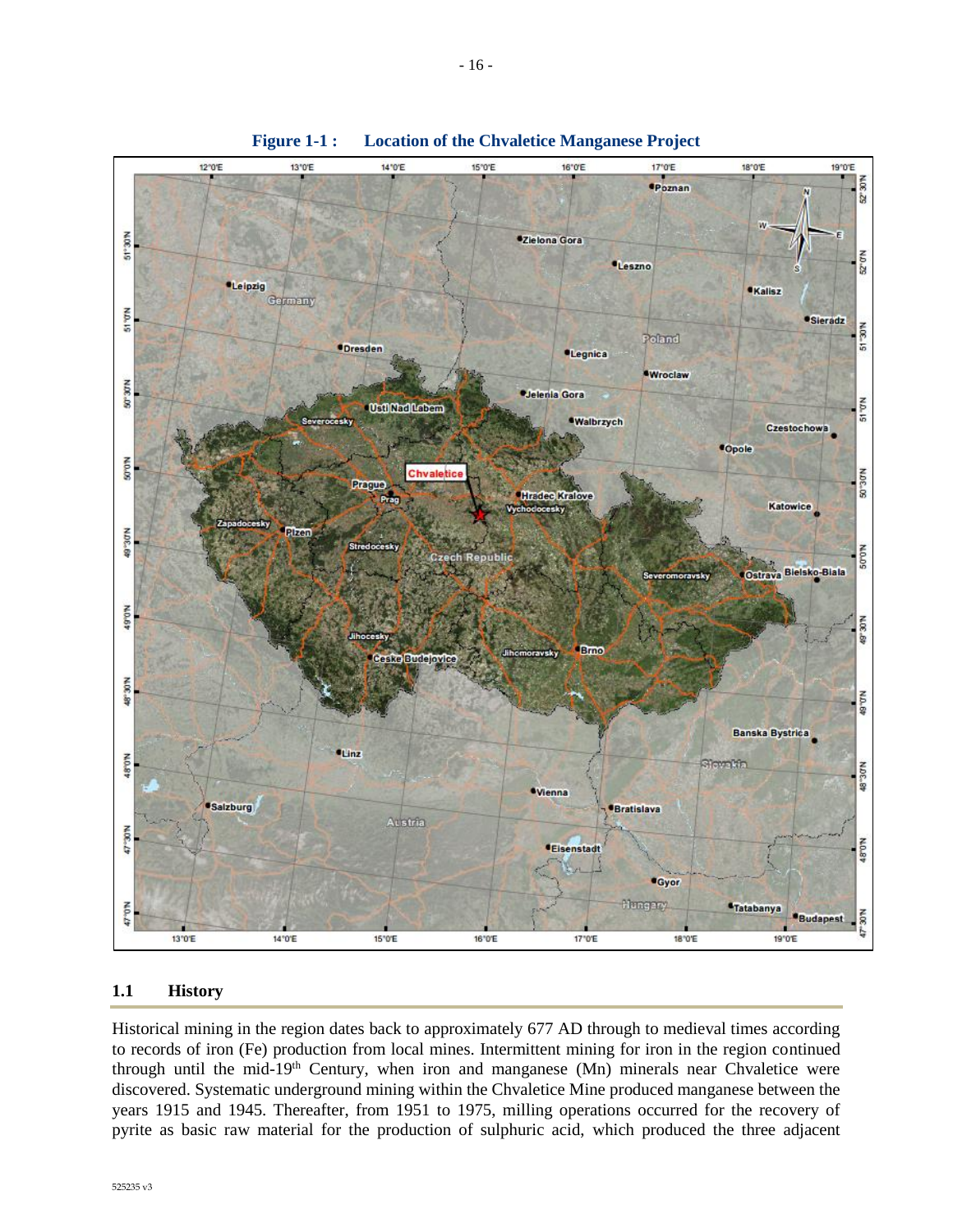tailings deposits. Conversion from underground to bulk tonnage open pit mining occurred during this period, during which time an estimated 32 Mt of material was mined for pyrite, with approximately 20 Mm<sup>3</sup> of waste rock deposited on the spoil heaps, and over 17 Mm<sup>3</sup> of flotation waste was placed into the unlined tailing ponds. These tailings ponds are the target of the CMP and are referred to as Cells 1, 2, and 3. Mining and production of tailings material was terminated in 1975.

An extensive evaluation of the tailings material was conducted between April 1986 and July 1988 by Bateria Slany, the former Czechoslovakian, State-owned manufacturer of batteries, for the potential manufacture of electrolytic manganese dioxide (EMD). The results from their investigation included a "reserve calculation", currently registered as the "Řečany – Tailings Pond 3" and "Chvaletice – Tailings Ponds 1, 2" as a "State Reserve" with the Czech Republic Government. This historical calculation comprised 27,557,441 tonnes of "reserves", containing 25,496,299 tonnes at a grade of 5.15% leachable Mn (7.06% total Mn) at a "C2" category, and 2,061,143 tonnes of material average grade of 4.97% of leachable Mn (7.39% total Mn) at a "C1" category. The definition of C2 and C1 categories references a system developed in the Czech Republic for classification of minerals "resources" and "reserves", where resources classified as C1 are supported in greater detail than those that are classified as C2. The Czech system differs significantly from the classification system defined under the CIM Terms and Definitions as referenced by National Instrument 43-101 and cannot be misconstrued to imply a similar level of confidence. This historical calculation cannot be relied upon as being accurate.

## **1.2 Geology and Mineralization**

The cells are estimated to contain approximately 19.5  $\text{Mm}^3$  of material, with approximately 17.5  $\text{Mm}^3$ comprised of silt and clay sized particulate tailings material. The remaining estimated  $2 \text{ Mm}^3$  is native soils that were used for dam construction and reclamation topsoil. Cell 1 averages approximately 25 m thick, with a surface area of approximately  $326,400 \text{ m}^2$ , and has a volume of approximately 6,908,700 m<sup>3</sup>. Cell 2 averages approximately 26 m thick, with a surface area of approximately 393,200  $m^2$ , and has a volume of approximately 8,198,500  $m<sup>3</sup>$ . Cell 3 averages approximately 11 m thick, with a surface area of approximately  $313,200$  m<sup>2</sup>, and has a volume of approximately  $3,219,300$  m<sup>3</sup>.

EMI began recent exploration activity on the Property in 2014, when a series of near surface samples were collected from auger holes and test pits for preliminary materials characterization. In June 2017, EMI initiated an 80-hole Sonic drilling campaign totaling 1,679.3 m within Cells 1, 2, and 3 to evaluate the mineral resource potential both horizontally and vertically through the full tailings profile, referred to as the 2017 Drilling Program. Drill hole spacing was approximately 100 m throughout each cell. The perimeter embankments of each cell were not safely accessible to the sonic drill rig and was not drilled. To verify the composition of the embankments, four additional drill holes were collared on access ramps. Each hole intersected a layer of topsoil with average thickness of approximately 1m, manganese bearing tailings material, and terminated in native basal soils at elevations consistent with other drill holes. Additionally, a resistivity and seismic survey was conducted over six survey lines across the tailings and the adjacent land. Information collected during the investigation will be used for the purposes of mineralogy; Mineral Resource estimation; and hydrological, geotechnical, metallurgical, environmental and process engineering.

Samples were collected on intervals ranging from 0.9 m to 2.9 m with the average length representative of the 2 m core runs. Each sample was logged for lithology, moisture, particle size, wet mass, and recovery in the field. A total of 755 samples were split in the field. A 25% sub-sample split of each sample was shipped to SGS Mineral Services (SGS) laboratories in Bor, Serbia, for analysis and test work, and a 75% sub-sample was shipped to Changsha Research Institute of Mining and Metallurgy Co. Ltd. (CRIMM) in China, for bulk sample metallurgical and processing test work, respectively. A rigorous quality assurance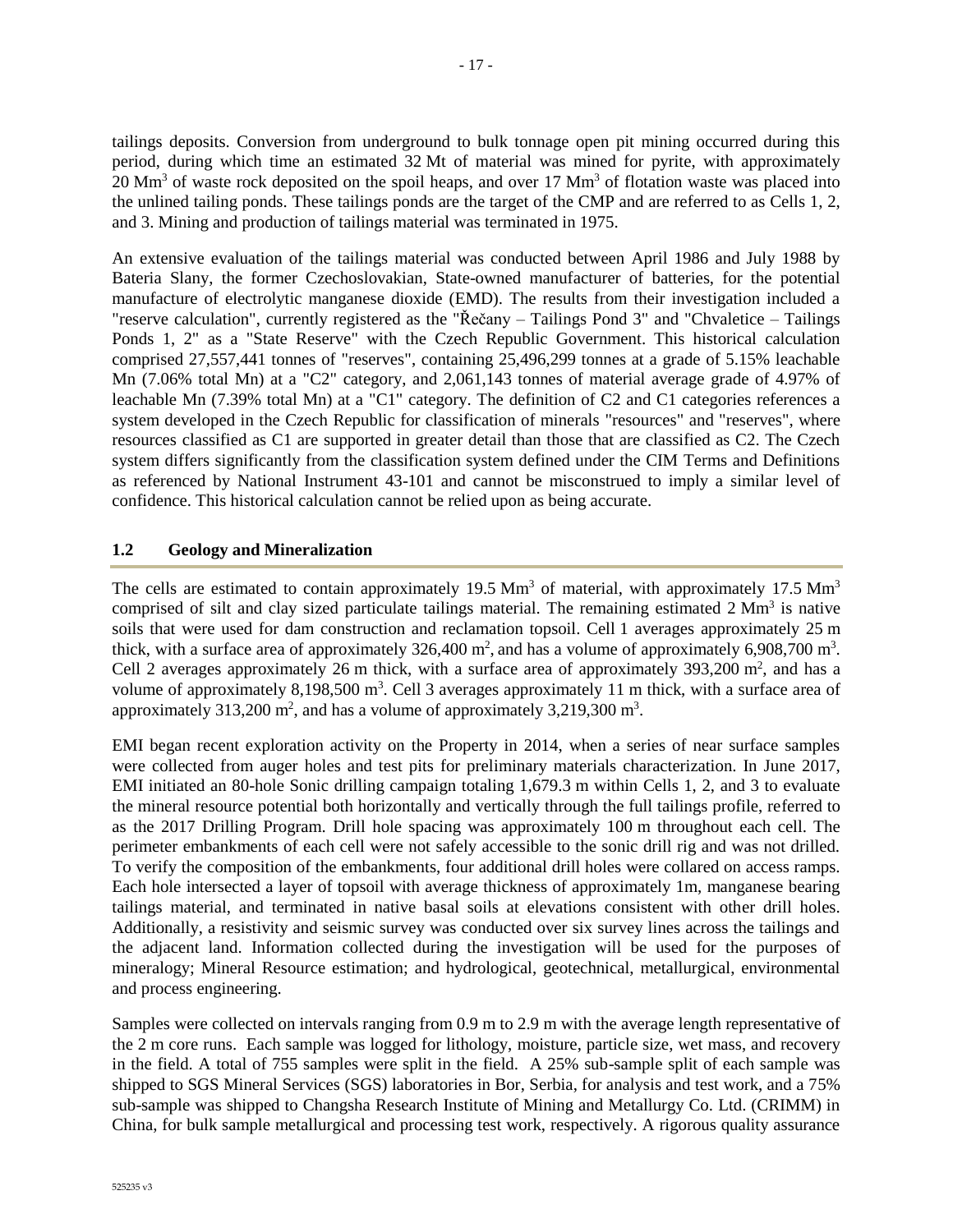(QA) and quality control (QC) program was implemented by EMI, which included use of field duplicates, lab duplicates, insertion of three certified reference materials (CRMs), and insertion of two certified blank materials. Quality control methods were reviewed by Tetra Tech QP James Barr, P.Geo., during a twoday site visit to the property, and following receipt of analytical results Tetra Tech undertook compilation of the geological database, the verification of laboratory data and the QA/QC program for data validation. The Qualified Person (QP) is satisfied that the sampling method and analytical integrity has been preserved throughout sample handling, preparation, and the analytical process.

Analysis and testwork conducted on the samples, included:

- Multi-element assay using aqua regia and four acid digestions as proxy for soluble (smn) and total manganese (tmn) concentrations
- Whole rock analysis using fusion-x-ray fluorescence (XRF)
- Particle size analysis using laser diffraction and sieve/hydrometer methods
- Mass measurements
- Moisture measurements
- Specific gravity by pycnometer.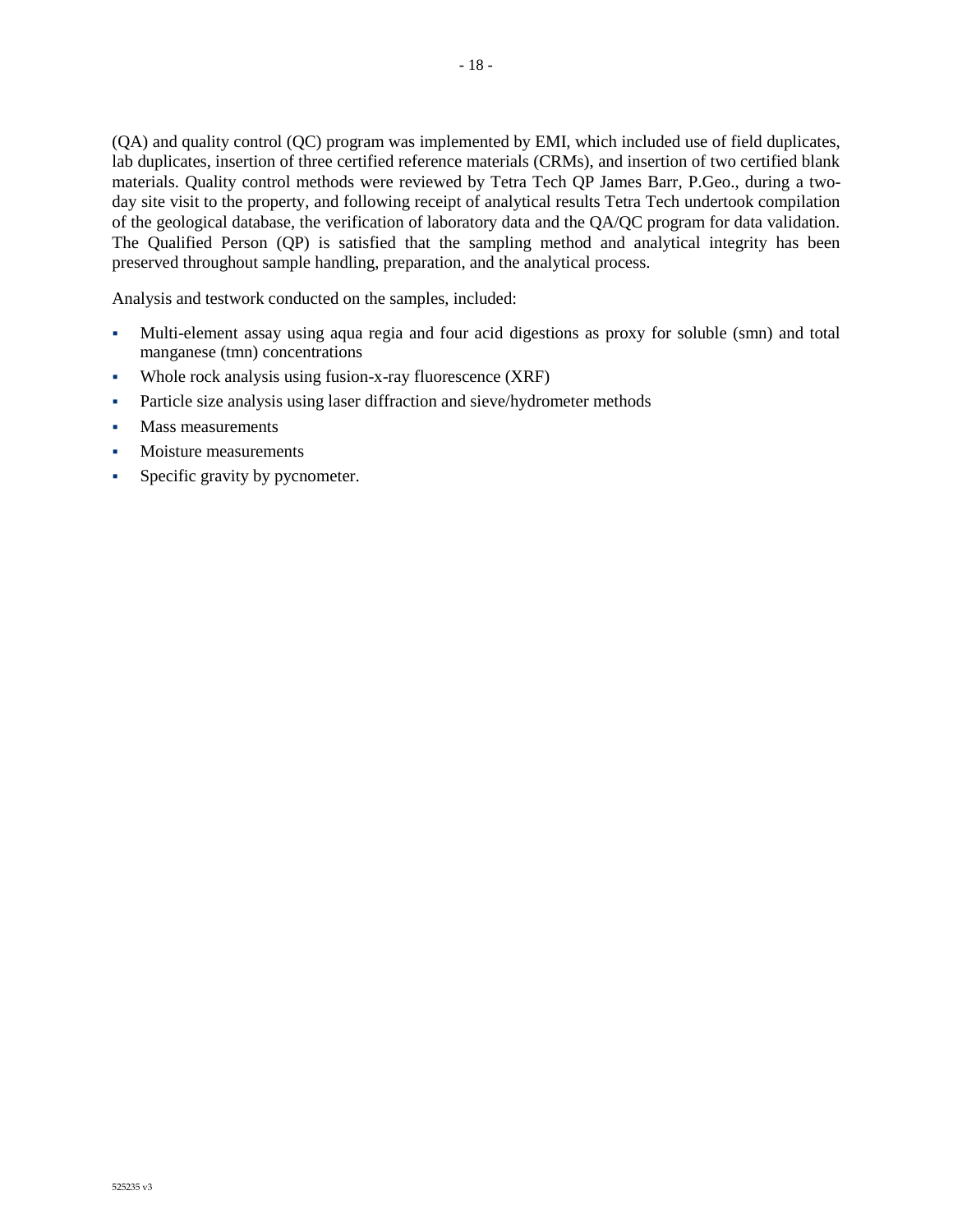

A preliminary in situ dry bulk density investigation was conducted by EMI in advance of the 2017 drilling program using a cylinder test method from near surface samples. This work was followed by indepth calculation of in situ dry bulk density using core recovery volumes and dry mass using SGS laboratory measurements. Calculated in situ dry bulk density values for individual samples range between 0.74 t/m<sup>3</sup> and 2.85 t/m<sup>3</sup>, with a mean value of 1.55 t/m<sup>3</sup>.

Manganese is primarily hosted in carbonate minerals with lesser amounts as silicate and oxide minerals, as identified by x-ray diffraction (XRD) analyses completed by EMI in 2015 and reported by AMEC in their initial investigation in 2016 (AMEC 2016). The analysis identified three manganese bearing minerals from tailings samples including rhodochrosite (MnCO<sub>3</sub>); moderate proportions of spessartine (a nesosilicate, manganese aluminum garnet  $(Mn_3A1_2(SiO_4)_3)$ ; and ankerite/dolomite (manganesesubstitution in a calcium (Ca)/magnesium (Mg) carbonate (Ca(Fe, Mg, Mn)(CO<sub>3</sub>)<sub>2</sub>). Subsequent Scanning Electron Microscope investigations work identified a rare and locally named mineral kutnohorite  $(Ca(Mn^{2+}, Mg, Fe^{2+})(CO<sub>3</sub>)<sub>2</sub>)$ , which forms a series with dolomite and ankerite. Additional manganese minerals which were identified in trace quantities include silicates such as sursassite (a manganese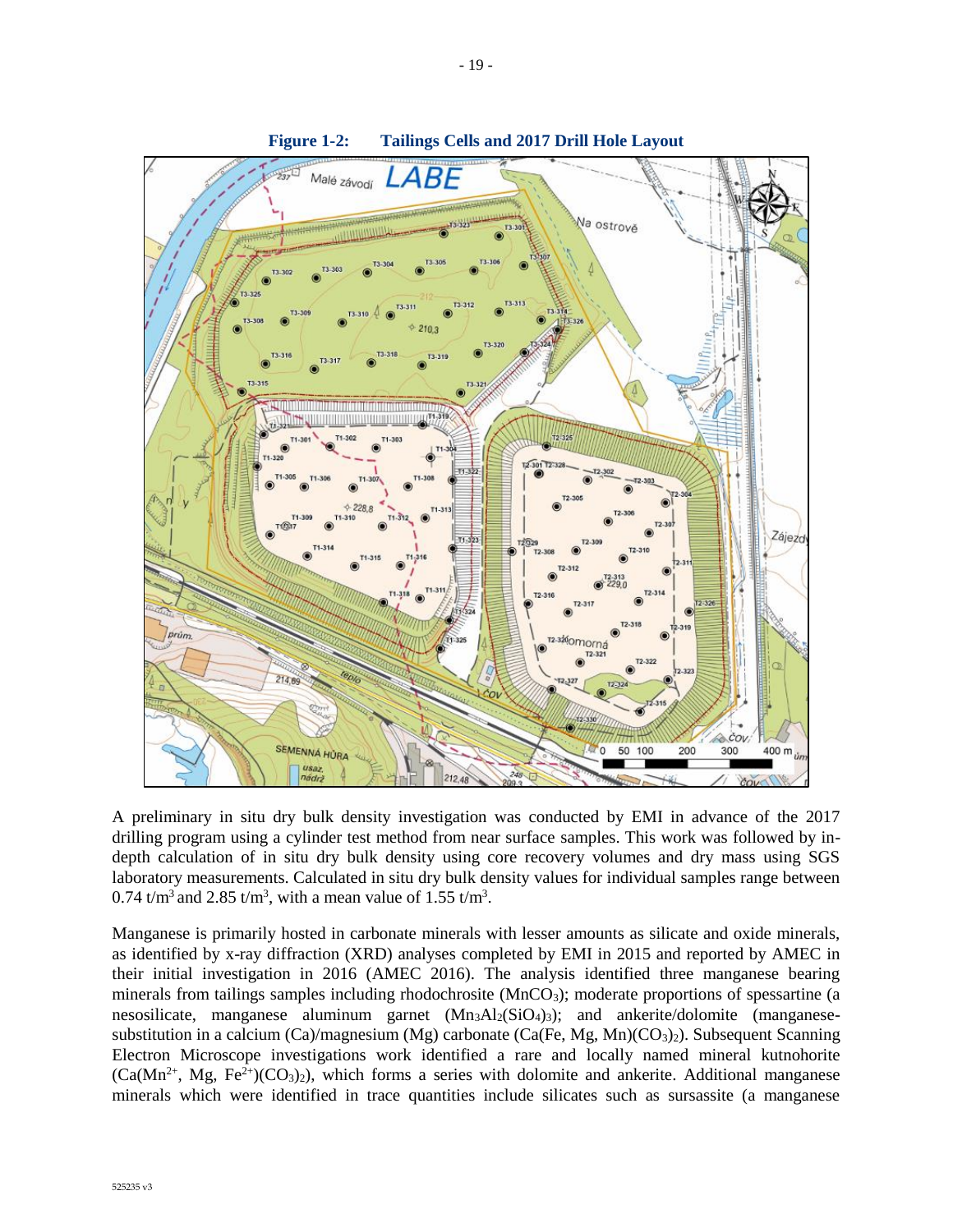bearing sorosilicate), pyrolusite (a manganese dioxide (MnO<sub>2</sub>), and kurchatovite (calcium-magnesiummanganese-iron borate (Ca (Mg, Mn,  $Fe^{2+}$ ) B<sub>2</sub>O<sub>5</sub>).

Total sulphur concentration in the tailings averages approximately 3.1% which is sourced form sulphide, sulphate and organic sulphur origin. Total carbon concentrations averages approximately 3.4%, which includes contributions from graphite, organic carbon and carbonate origins. Photos of core recovered from drill hole T1-312, near the core of Cell 1, are shown on Photo 1–1.



## **Photo 1-1: Core Photos from Drill Hole T1-312, from Depths 3-4 m, 9-10 m and 23-25 m**

## **1.3 Mineral Resource Estimate**

A three-dimensional model was constructed for Cells 1, 2 and 3 using a digital topographic model (DTM) compiled by GET using data from the 5<sup>th</sup> generation digital elevation model (DEM) 5G developed by the Land Survey Office in Prague from LiDAR data in the System Jednotne Trigonometricke Site Katastralni (S-JTSK) (Krovak East North) coordinate system and the Baltic Vertical Datum (Bpv). The topography has been used to constrain volume estimates for each cell.

Lithology logs were used to construct an upper contacting surface between tailings and topsoil, then used to construct a lower contact surface between tailings and native subsoil. The intervening volume defined the volume of tailings material in each cell and was used to constrain all laboratory analysis and test work data that was subsequently used to model various physical and chemical attributes of the tailings material.

Data analysis and modelling was undertaken using Aranz Leapfrog® Geo, Phinar x10 Geo, and Geovia  $GEMS<sup>TM</sup>$  software. All sample data was composited to 2 m, and each cell was modelled separately. No capping was applied to any variable following inspection of the composited data.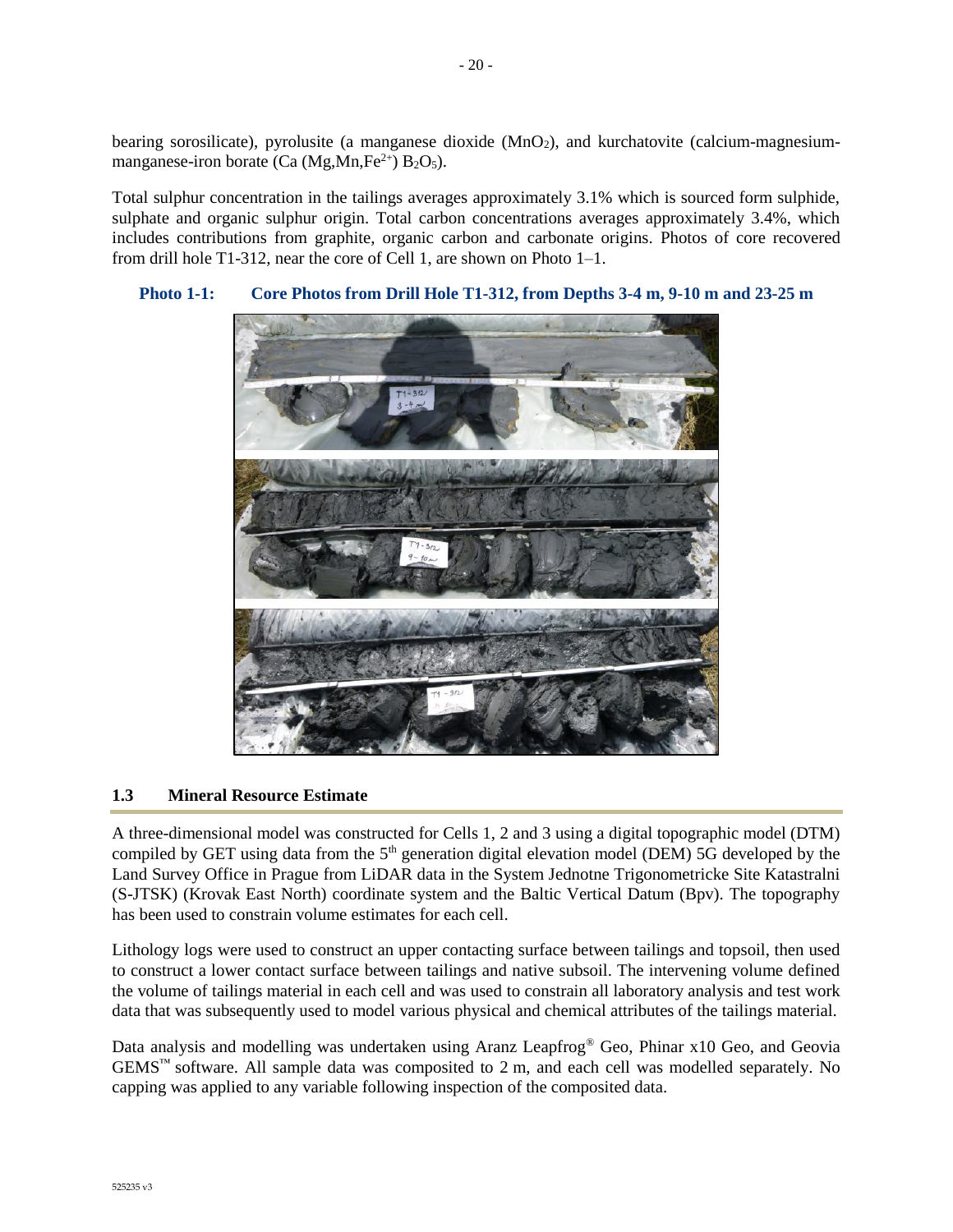Volume models were developed for physical parameters including grain size, in situ dry bulk density, and moisture content. Grain size was represented using  $D_{50}$ ,  $D_{80}$ ,  $D_{90}$ , which are the average diameter of the particles at the 50<sup>th</sup>, 80<sup>th</sup> and 90<sup>th</sup> percentiles, respectively, and using  $P_{75}$  which is the percentage of the sample that passes a standard 200 mesh, equivalent to a  $75 \mu m$  nominal mesh. The model results show that particle size is gradational coarse to fine inwards in each cell and that a higher moisture content is contained within the finest particles mass at the center of each deposit. Average  $P_{75}$  for each cell ranged from 69.44% to 74.78%, indicating that the bulk of the material is silt size or smaller. In situ dry bulk density varies throughout each cell and is a function of the composite mineral densities in addition to the degree of compaction in the soils. Modelled in situ dry bulk density values ranged from 1.10 to 2.15  $t/m<sup>3</sup>$ , with an overall average of  $1.52 \text{ t/m}^3$ .

Total and soluble manganese concentrations were interpolated using a spherical interpolation method into a sub-block model with 50 m by 50 m by 4 m parent blocks, and 25 m by 25 m by 4 m sub-blocks. The dry in situ bulk density model was applied to the sub-block model to calculate block tonnages. The block model was classified and validated by Tetra Tech QP James Barr, P.Geo., using guidelines set forth by NI 43-101 and the Canadian Institute of Mining, Metallurgy and Petroleum (CIM) Best Practices resulting in Inferred and Indicated Mineral Resource estimates for each of the cells. The estimates are listed in [Table](#page-23-0) [1-1](#page-23-0) with an effective date of April 27, 2018.

| <b>Cell</b>    | <b>Class</b>     | <b>Volume</b><br>$(m^3, 000s)$ | <b>Tonnes</b><br>(kt) | <b>Bulk</b><br><b>Density</b><br>(t/m <sup>3</sup> ) | <b>Total Mn</b><br>(%) | <b>Soluble Mn</b><br>(%) |
|----------------|------------------|--------------------------------|-----------------------|------------------------------------------------------|------------------------|--------------------------|
| T1             | Indicated        | 5,684                          | 8,832                 | 1.55                                                 | 8.08                   | 6.46                     |
|                | Inferred         | 1,004                          | 1,497                 | 1.49                                                 | 8.60                   | 6.87                     |
| T <sub>2</sub> | Indicated        | 6,773                          | 10,567                | 1.56                                                 | 6.86                   | 5.48                     |
|                | Inferred         | 996                            | 1,648                 | 1.65                                                 | 7.90                   | 6.05                     |
| T3             | Indicated        | 2,772                          | 3,973                 | 1.43                                                 | 7.34                   | 5.78                     |
|                | Inferred         | 250                            | 363                   | 1.46                                                 | 7.84                   | 6.14                     |
|                |                  |                                |                       |                                                      |                        |                          |
| <b>Total</b>   | <b>Indicated</b> | 15,229                         | 23,372                | 1.53                                                 | 7.40                   | 5.90                     |
| <b>Total</b>   | <b>Inferred</b>  | 2,250                          | 3,508                 | 1.56                                                 | 8.21                   | 6.43                     |

<span id="page-23-0"></span>**Table 1-1: Mineral Resource Estimate for the Chvaletice Manganese Project, Effective April 27, 2018**

Notes:

Mineral Resources do not have demonstrated economic viability but have reasonable prospects for eventual economic extraction. Inferred Resources have lower confidence than Indicated Resources. The estimate of Mineral Resources may be materially affected by environmental, permitting, legal, title, taxation, sociopolitical, marketing, or other relevant issues.

A cut-off grade has not been applied. No capping has been applied.

Numbers may not add exactly due to rounding.

## **1.4 Mineral Processing and Metallurgical Testing**

Several preliminary metallurgical test programs have been carried out to investigate the mineralogical characteristics and assess the metallurgical responses of the tailings materials. The metallurgical test programs include the latest testing undertaken by EMI from 2015 through 2017 to investigate preconcentration and acid leaching responses of various samples while the early testing by Bateria Slany, a Czechoslovak state battery producer, studied the production of EMD.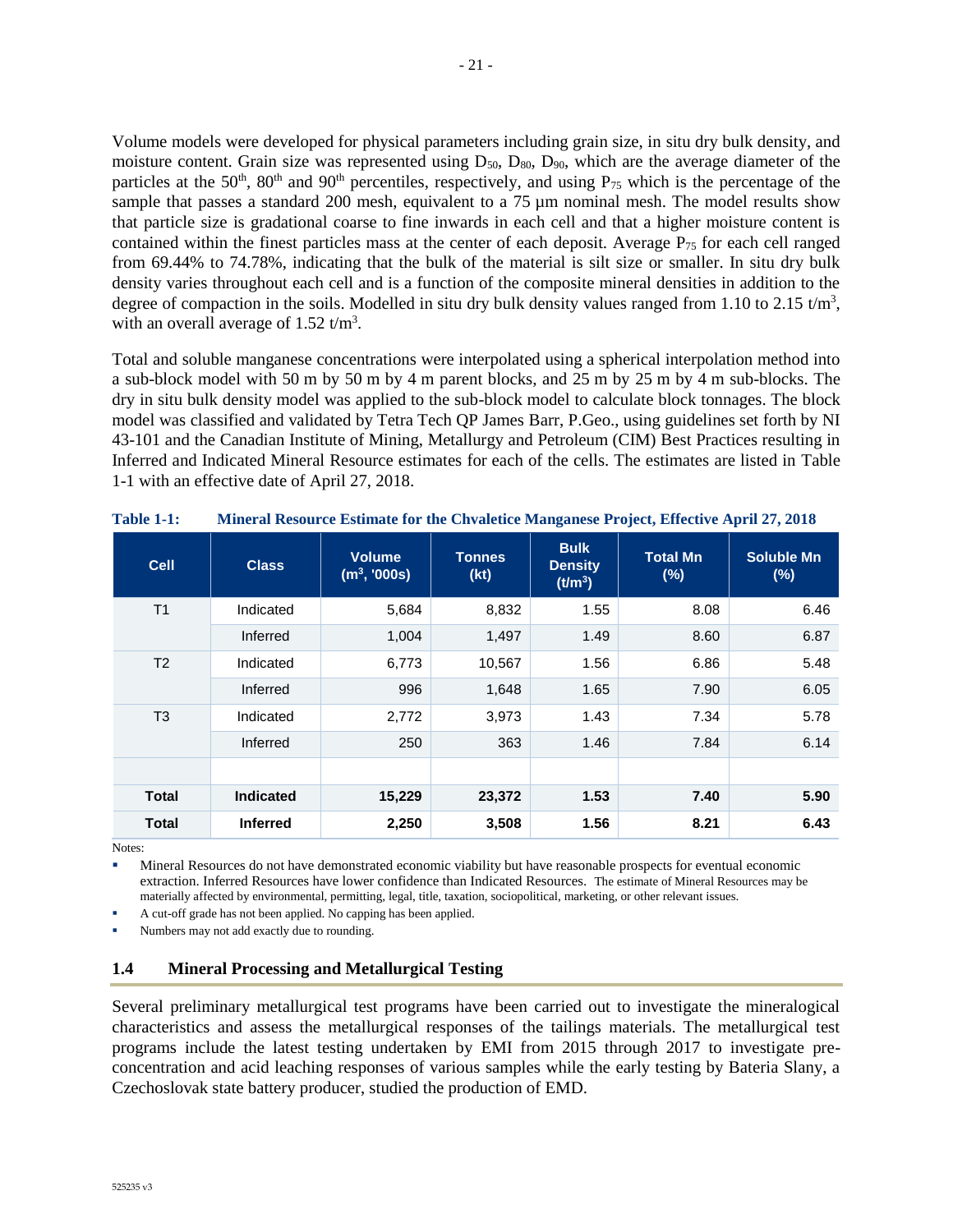The preliminary mineralogical studies indicate that manganese is mainly present as rhodocrosite and as kutnohorite, with lesser amounts as sursassite, pyrolusite and kurchatovite (grouped as manganese-silicate minerals). The grain size of manganese-carbonates varies significantly with significant amounts occurring as liberated and middling grains, lesser amounts are present as sub-middling and locked grains. The manganese-carbonates are mainly in complex associations with other carbonates, quartz and feldspars, or manganese-silicate minerals. On average approximately 80 to 85% of the manganese is present as acid soluble manganese. Residual pyrite is also identified by the preliminary mineralogical studies.

The test results show that the mineralization responds well to high intensity magnetic separation, compared to the other pre-concentration treatments, such as flotation and gravity concentration. The investigation shows that when the magnetic field intensity is approximately 1.8 T, approximately 88% of the total manganese, or 87% for acid soluble manganese, reports to an 11% total manganese (tMn) concentrate. The ongoing test work on the overall composite sample generated from the 2017 drilling program shows that approximately 84% of the manganese was recovered into a 15% tMn concentrate at a magnetic field intensity of 1.8 T.

The preliminary acid leaching tests were conducted to investigate the metallurgical responses of the manganese minerals to sulphuric acid leaching. The results produced by SGS showed that at 50°C, 58 to 79% of the manganese was extracted from the Sample 10 and Sample 11 blended head sample depending on acid addition dosage. Up to 77% of the manganese in the magnetic concentrate sample was extracted with adding 500 kg/t sulphuric acid. The magnetic separation tailings showed much better metallurgical response.

Preliminary process development studies have conducted by AMEC and CINF Engineering Co., Ltd. (CINF). The proposed flowsheet includes the following main process circuits:

- Whole tailings material acid leaching.
- Iron and phosphorous precipitations.
- Leaching residue solid and liquid separation.
- Residue washing with manganese and ammonia recovery.
- Leaching pregnant solution purification, including heavy metal precipitation.
- Manganese electrowinning, manganese metal passivation, stripping from cathode plates.
- Magnesium removal from spent anolyte.

CINF and Tetra Tech are carrying out further process flowsheet development and optimization, including evaluation of magnetic separation treatment to pre-concentrate the leaching feed.

#### **RISK FACTORS**

An investment in the Shares should be considered highly speculative due to the nature of the Company's business and its earlier stage of development. Investments in mineral exploration and development issuers, such as the Company, involve a significant degree of risk. The exploration and development of the Chvaletice Manganese Project is highly speculative, characterized by significant inherent risk and may not be successful. Metal prices are also subject to significant volatility, which affects the economic viability of the Chvaletice Manganese Project. Anyone investing in the Company must rely on the ability, expertise, judgement, discretion, integrity and good faith of the management of the Company. There is no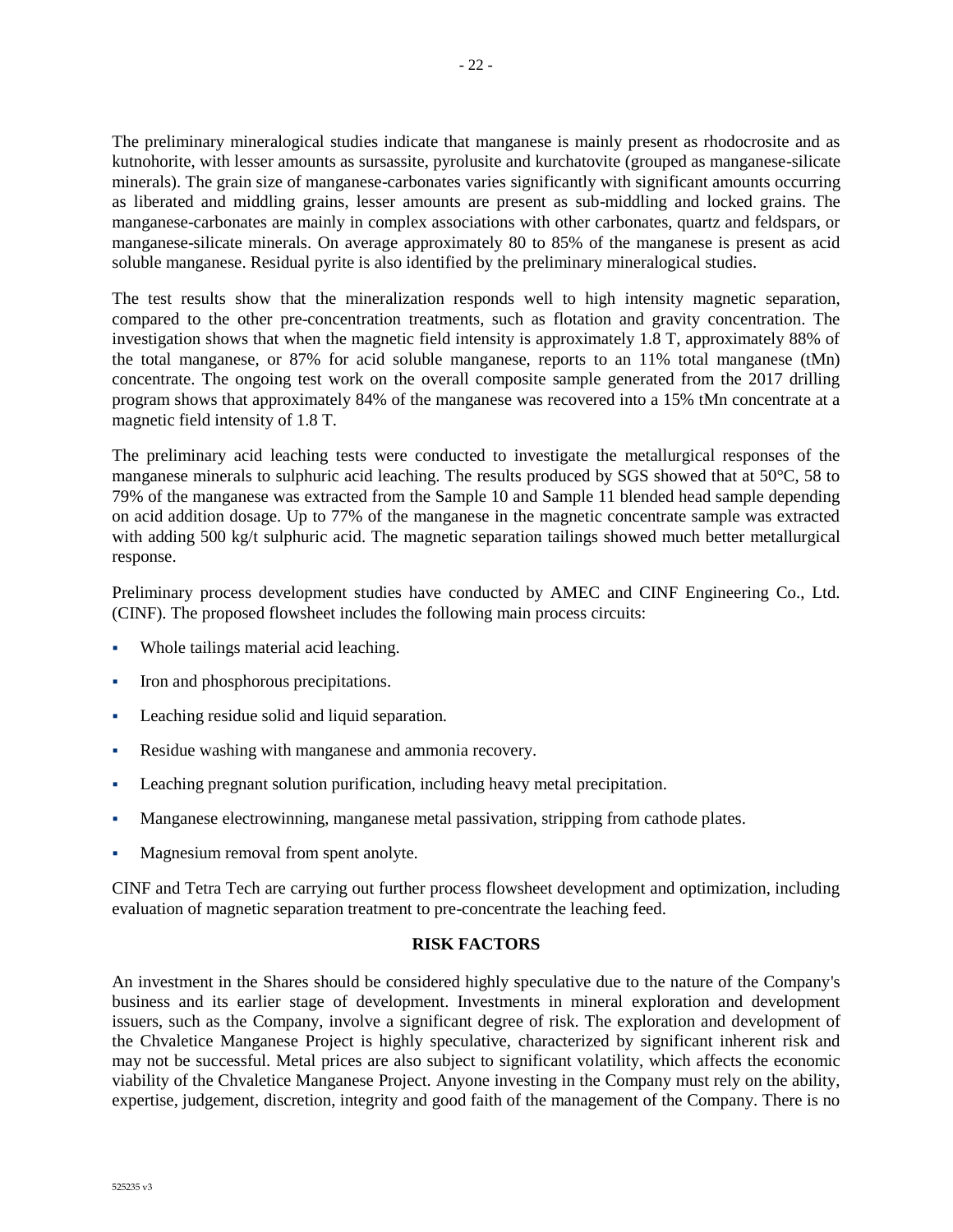guarantee that the Company will be able to secure financing to meet the future development needs of its mineral projects.

The risks and uncertainties described below are not the only risks and uncertainties that the Company faces. Additional risks and uncertainties of which the Company is not aware or that the Company currently believes to be immaterial may also adversely affect the Company's business, financial condition, results of operations or prospects. If any of the possible events described below occur, the Company's business, financial condition, results of operations or prospects could be materially and adversely affected.

This AIF also contains forward-looking statements that involve risks and uncertainties. The Company's actual results may differ materially from those anticipated in these forward-looking statements as a result of various factors, including the risks described below and elsewhere in this AIF. See "*Forward Looking Statements"*.

#### **Risks Relating to the Business of the Company and Industry-related Risks**

## *Mineral Exploration and Development is a Highly Speculative Business and most Exploration Projects do not Result in the Discovery of Commercially Mineable Deposits*

Exploration for minerals is a highly speculative venture necessarily involving substantial risk. The expenditures made by the Company described herein may not result in discoveries of commercial quantities of minerals. The failure to find an economic mineral deposit on the Chvaletice Manganese Project will have a negative effect on the Company.

The Company's Chvaletice Manganese Project is primarily at the exploration stage and thus, has no known commercial quantities of minerals. Development of mineral properties involves a high degree of risk and few properties that are explored are ultimately developed into commercially operating projects. The commercial viability of a mineral deposit is dependent upon a number of factors which are beyond the Company's control, including the attributes of the deposit, commodity prices, government policies and regulation and environmental protection. Fluctuations in the market prices of minerals may render resources and deposits containing relatively lower grades of mineralization uneconomic. Further exploration or delineation will be required before a final evaluation as to the economic and legal feasibility of any of the Company's properties is determined. Even if the Company completes its exploration programs and is successful in identifying mineral deposits, it will have to spend substantial funds on further drilling and engineering studies before it will know if it has a commercially viable mineral deposit. Most exploration projects do not result in the discovery of commercially mineable mineral deposits.

Estimates of reserves and resources, mineral deposits and production costs can be affected by such factors as environmental permit regulations and requirements, indigenous communities' rights, weather, environmental factors, unforeseen technical difficulties, unusual or unexpected geological formations and work interruptions. As a result, there is a risk such estimates are inaccurate. For example, the Technical Report includes a resource estimate prepared by Tetra Tech in accordance with NI 43-101. The grade of metals ultimately discovered may differ from the indicated drilling results. If the grade of the resource was lower, there would be a negative impact on the economics of the Chvaletice Manganese Project. There can be no assurance that precious metals recovered in small-scale tests will be duplicated in largescale tests under on-site conditions or in production scale. If a property does not contain any reserves, any funds spent on exploration of that property will be lost. The failure of the Company to find an economic mineral deposit on any of its exploration concessions will have a negative effect on the Company.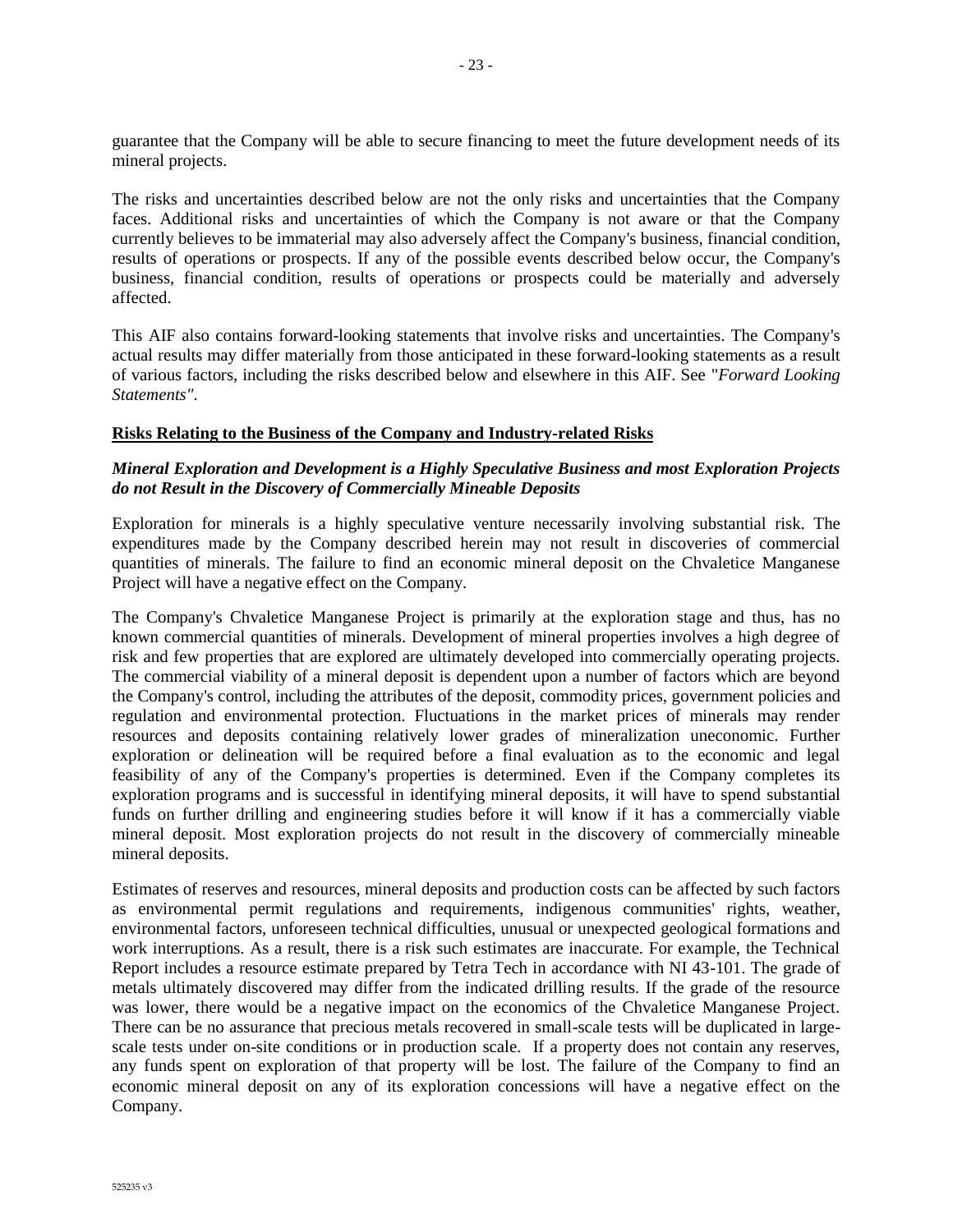#### *None of the Properties in which the Company has an Interest has any Mineral Reserves*

Currently, there are no mineral reserves (within the meaning of NI 43-101) on the Company's Chvaletice Manganese Project. See "*Chvaletice Manganese Project.*" Only those mineral deposits that the Company can economically and legally extract or produce, based on a comprehensive evaluation of cost, grade, recovery and other factors, are considered mineral reserves. The resource estimates contained in the Company's technical reports are indicated and inferred resource estimates only and no assurance can be given that any particular level of recovery of manganese or other minerals from mineralized material will in fact be realized or that an identified mineralized deposit will ever qualify as a commercially mineable mineral deposit. In particular, inferred mineral resources have a great amount of uncertainty as to their existence, and great uncertainty as to their economic and legal feasibility. Further, substantial additional work would be required in order to determine if any economic deposits exist on the Company's properties and substantial expenditures would be required to establish mineral reserves through drilling and metallurgical and other testing techniques. The costs, timing and complexities of upgrading the mineralized material to proven or probable reserves may be greater than the value of the Company's reserves on a mineral property and may require the Company to write-off the costs capitalized for that property in its financial statements. The Company cannot provide any assurance that future feasibility studies will establish mineral reserves at its properties. The failure to establish mineral reserves could restrict the Company's ability to successfully implement its strategies for long-term growth.

## *Estimates of Mineral Resources are based on Interpretation and Assumptions and are Inherently Imprecise*

The mineral resource figures referred to in the Technical Report have been determined and valued based on assumed future prices, cut-off grades and operating costs. However, until mineral deposits are actually extracted and processed, any mineral resources must be considered as estimates only. Estimates can be imprecise and depend upon geological interpretation and statistical inferences drawn from drilling and sampling analysis, which may prove to be unreliable. In addition, the grade and/or quantity of metals ultimately recovered may differ from that indicated by drilling results. There can be no assurance that metals recovered in small-scale tests will be duplicated in large-scale tests under on-site conditions or in production scale. The grade of the reported mineral resource estimates is uncertain in nature and it is uncertain whether further technical studies will result in an upgrade to them. Any material change in the quantity of mineralization, grade or mineralization to waste ratio or extended declines in market prices for manganese may render portions of the Company's mineralization uneconomic and result in reduced reported mineralization. Any material reductions in estimates of mineralization, or of the Company's ability to extract this mineralization, could have a material adverse effect on the Company's results of operations or financial condition.

#### *The Company's Rights and Title to its Mineral Properties may be Challenged*

The granting and transfer, by the Czech authorities, of the original Chvaletice Manganese Project's exploration license to Mangan and its predecessor holders was reviewed by the Company prior to the acquisition of Mangan. The Company was granted a second exploration license on May 4, 2018 covering the slopes on the perimeter of the tailings piles and was granted a Preliminary Mining Permit on April 17, 2018 covering the areas included in the exploration licenses. Although the Company believes the Preliminary Mining Permit along with the Licenses secure Mangan's rights for the entire deposit, there still may be undetected title defects affecting such mineral rights. Third parties may have known or unknown valid claims underlying portions of the Company's interests, including claims from prior holders of mineral interests in the same area or technical defects in the granting or approval of mineral interests or in the transfers of any mineral interest. Title may be affected by, among other things, undetected defects, including legal defects, which could have a material adverse effect on the Company's results of operations or financial condition.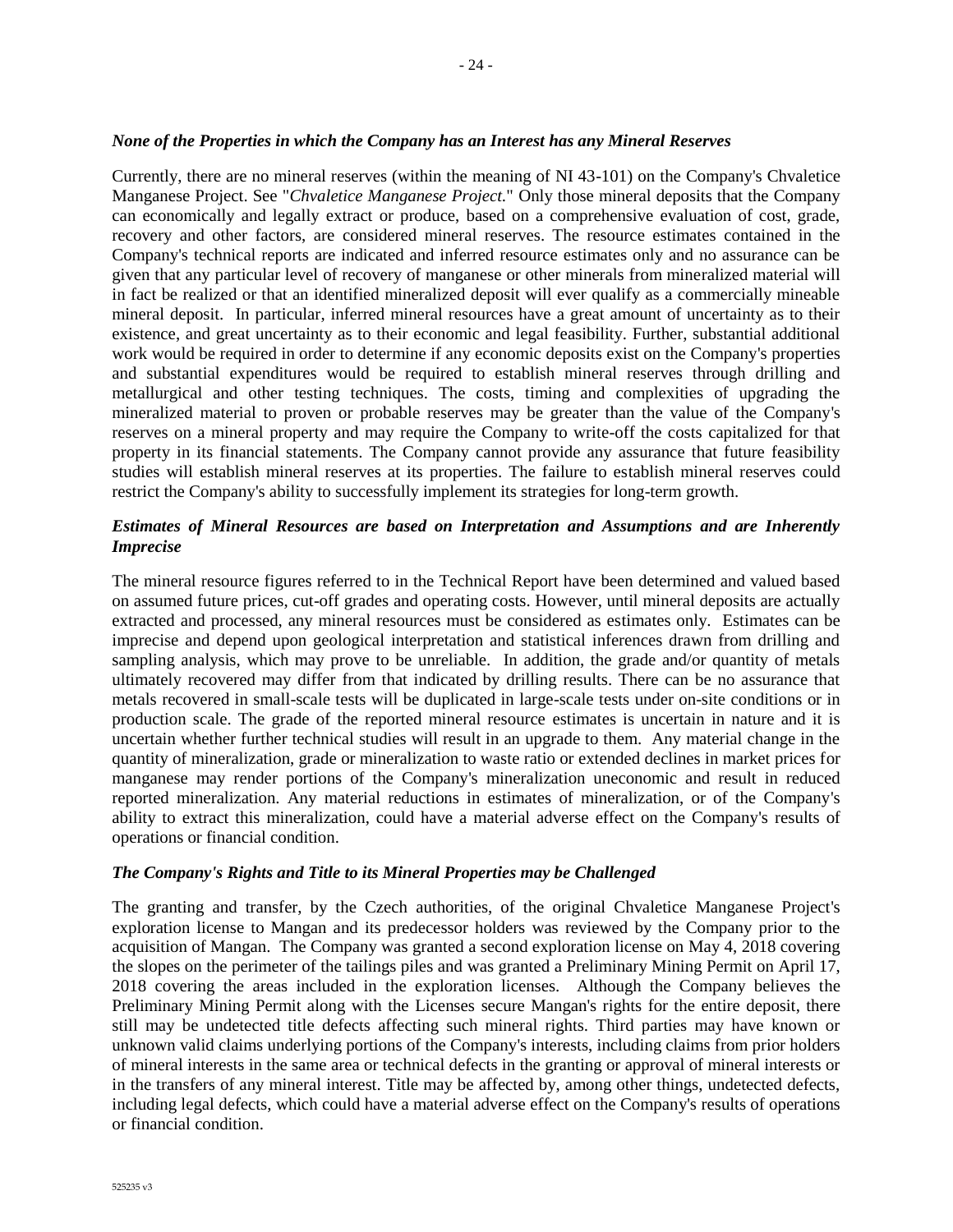#### *Rights to use the Surface of the Company's Mineral Properties are not Guaranteed*

The Company does not control the surface rights over the claims which comprise its Chvaletice Manganese Project. Some surface rights are owned by local communities, some surface rights are owned by private residential interests, and there are potential overlapping surface usage issues in some areas. The Company may be required to negotiate the acquisition of surface rights, leases, rights of way, or other arrangements in those areas where it may wish to develop its operations. There is no guarantee that areas needed for extractive activities, including potential waste disposal, infrastructure, or areas for processing plants and related facilities, will be available. The Company's interest in the Chvaletice Manganese Project could be adversely affected by delays or an inability to obtain surface access rights, or by challenges, regardless of merit, to existing surface access agreements.

#### *No Guarantee that Licenses and Permits required by the Company will be Obtained or Renewed*

The original Chvaletice Manganese Project exploration license expires September 30, 2019. On 12 October 2018, Mangan submitted an application for the renewal and extension of this license and, as of 30 November 2018, the deadline for any objections by the Ministry, no objections had been received by Mangan. As a result, the Company expects the renewal and extension will be granted in due course. A second exploration license, issued May 4, 2018, covering the slopes on the perimeter of the tailings piles expires May 31, 2023. Should additional exploration and evaluation work be anticipated after these dates, the Company will be required to renew or extend the Licenses prior to their expiration. Further, the Company's Preliminary Mining Permit which was issued on April 17, 2018, expires April 30, 2023. Although the Company considers this permit to a key step towards final permitting for the project, it will still require additional approvals and permits from various governmental authorities relating to, among others, the following (i) mineral extraction and exploitation rights; (ii) water use rights; (iii) maintenance of title; (iv) employees; (v) health and safety; (vi) repatriation of capital and exchange controls; and (vii) permits relating to the construction of infrastructure required for the project. Material delays or failure to receive these additional permits may result in the expiration, loss or cancellation of the Company's rights.

Companies engaged in mineral extraction and operation of related processing facilities generally experience increased costs and delays in production and other schedules as a result of the need to comply with the applicable laws, regulations and permits. There can be no assurance that all future permits which the Company may require for the construction of the Chvaletice Manganese Project facilities and conduct of processing operations will be obtainable on reasonable terms, if at all, or that such laws and regulations would not have an adverse effect on any mineral project which the Company might undertake.

Failure to comply with applicable laws, regulations and permitting requirements may result in enforcement actions including orders issued by regulatory or judicial authorities causing operations to cease or be curtailed, and may include corrective measures requiring capital expenditures, care and maintenance, installation of additional equipment or remedial actions. Parties engaged in the extraction of minerals may be required to compensate those suffering loss or damage by reason of its activities and may have civil or criminal fines or penalties imposed upon them for violation of applicable laws or regulations.

Amendments to current laws, regulations and permits governing operations and activities of companies in the recovery of minerals, or more stringent implementation thereof, could have a material impact on the Company and cause increases in capital expenditures or production costs or reduction in levels of production at producing properties or require abandonment or delays in the development of new mining properties.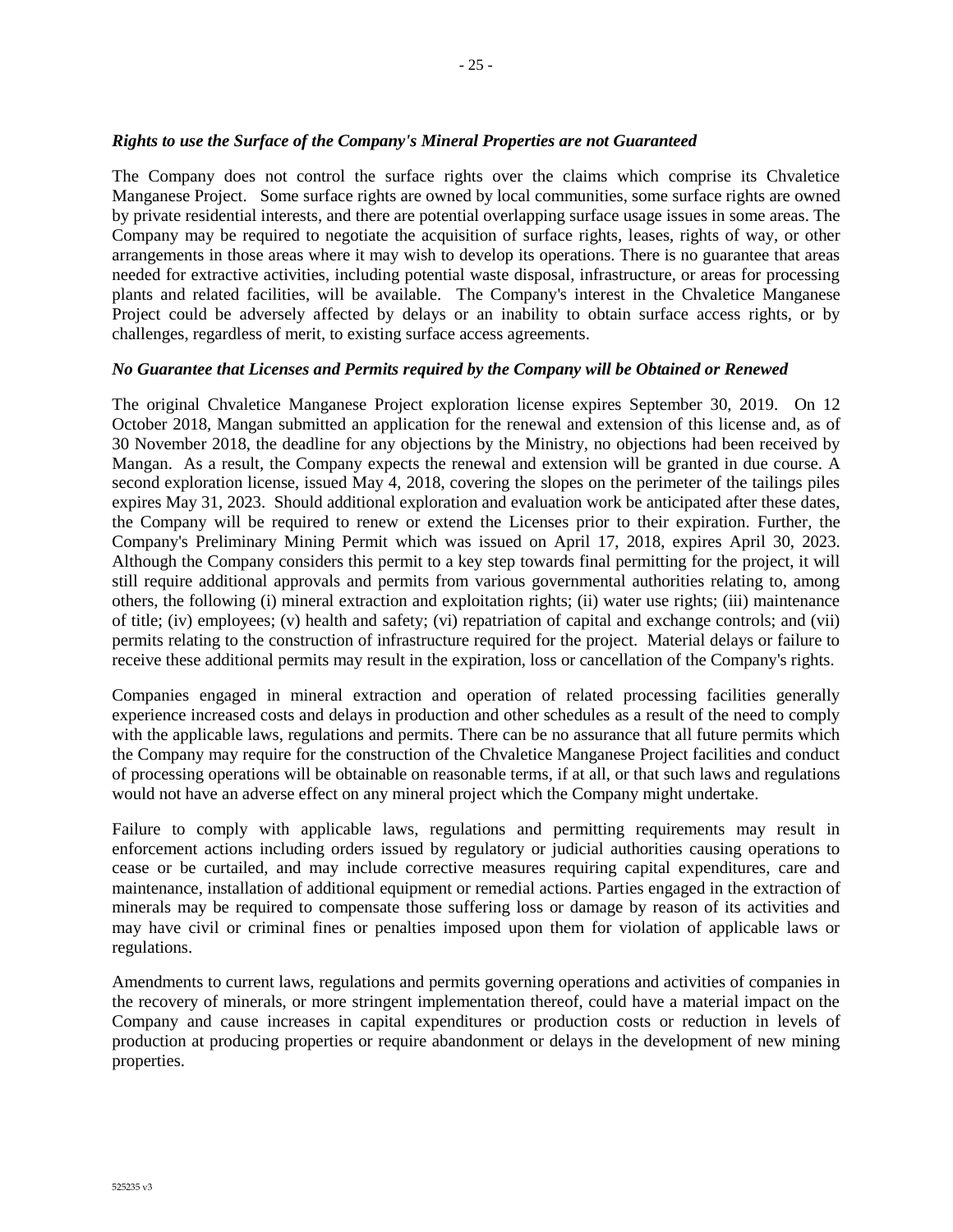## *Substantial Capital Expenditures Required*

Substantial expenditures are required to establish ore reserves through drilling, to develop metallurgical processes to extract metal from the ore and, in the case of new properties, to develop the extraction and processing facilities and infrastructure at any chosen site. Although substantial benefits may be derived from the discovery of a major mineralized deposit, no assurance can be given that minerals will be discovered in sufficient quantities to justify commercial operations or that the funds required for development can be obtained on a timely basis or on terms acceptable to the Company.

The discovery of mineral deposits is dependent upon a number of factors. The commercial viability of a mineral deposit once discovered is also dependent upon a number of factors, some of which relate to particular attributes of the deposit, such as size, grade and proximity to infrastructure, and some of which are more general factors such as metal prices and government regulations, including environmental protection. Most of these factors are beyond the Company's control. In addition, because of these risks, there is no certainty that the expenditures to be made by the Company on the exploration of the Company's mineral properties as described herein will result in the discovery of commercial quantities of ore.

## *Access to Infrastructure, Critical Supplies, and Utilities, Including Power and Water*

The exploration, extraction, processing and development of mineral projects depend, to one degree or another, on adequate infrastructure. Reliable roads, power sources and particularly water supply are important determinants that affect capital and operating costs. Process reagents, as well as critical infrastructure equipment, may need to be imported. An inability to create or access such infrastructure due to weather phenomena, sabotage, government or other interference could adversely affect the operations, profitability, financial condition, results of operations and prospects of the Company. The Company will need to ascertain whether the power and ground water and/or surface water currently present on or near its current projects will be available and sufficient to support future mineral processing operations.

Fluctuations in the prices and availability of commodities consumed in connection with exploration activities or used as part of development and processing activities, such as natural gas, diesel, oil, electricity, sulphuric acid and other reagents can significantly impact the operating cost of exploration and mineral extraction activities. These price fluctuations can be unpredictable, can occur over short periods of time and may have a materially adverse impact on operating costs or the timing of future costs.

#### *Management Experience and Dependence on Key Personnel and Employees*

The Company's success is currently largely dependent on the performance of the Company's directors and officers. The Company's management team has experience in the resource exploration and development business. The experience of these individuals is a factor which will contribute to the Company's continued success and growth. The Company will initially be relying on the Company's employees, board members, as well as independent consultants, for certain aspects of the Company's business. The amount of time and expertise expended on the Company's affairs by each of the Company's management team and the Company's directors will vary according to the Company's needs. The Company does not intend to acquire any key man insurance policies and there is, therefore, a risk that the death or departure of any member of management, the Company's board, or any key employee or consultant, could have a material adverse effect on the Company's future. Investors who are not prepared to rely on the Company's management team should not invest in the Company's securities.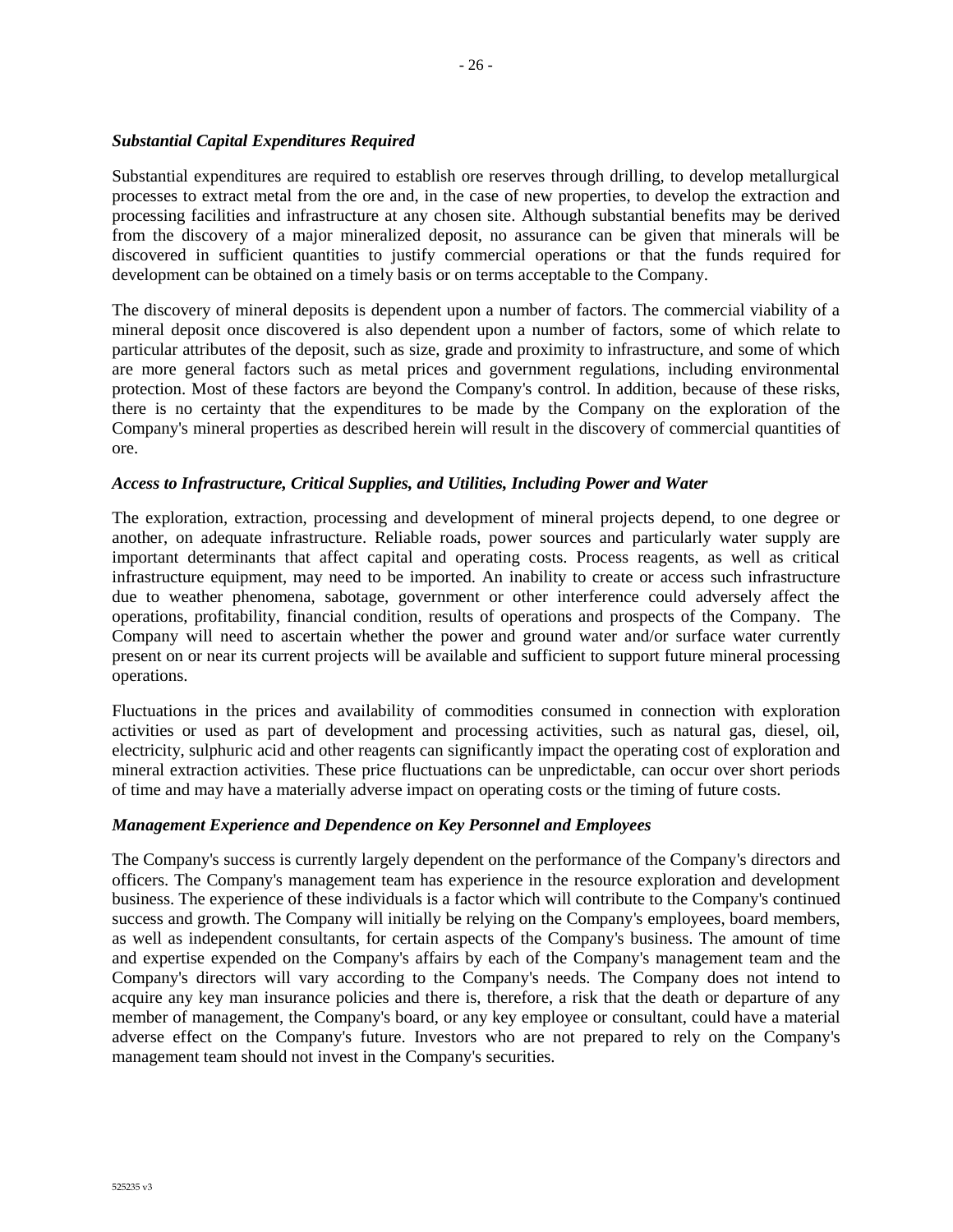## *Uncertainty of Additional Funding*

Sufficient funding may not be available to the Company for further exploration and development of its property interests. Failure to obtain such additional financing could result in delay or indefinite postponement of further exploration and development of the Company's properties. Accordingly, additional financing will be required to operate its business and to continue with exploration on its properties, and additional capital may not be available when needed, if at all, or be available on terms favourable to the Company. Any unexpected costs, problems or delays could severely impact the Company's ability to continue exploration and development activities and obtain additional financing.

## *Negative Cash Flow, No History of Production and No Revenue from Operations*

The Company has a limited history of operations, with no revenues and no history of earnings, cash flow or profitability. The Company has had negative operating cash flow since the Company's inception, and the Company will continue to have negative operating cash flow for the foreseeable future given that the Chvaletice Manganese Project is still at the exploration and evaluation stage. As such, the Company is subject to many risks common to such enterprises, including under-capitalization, cash shortages, limitations with respect to personnel, financial and other resources and lack of revenues. The Company has no source of operating cash flow and no assurance that additional funding will be available for further exploration and development of the Chvaletice Manganese Project when required. No assurance can be given that the Company will ever attain positive cash flow or profitability.

#### *The Company relies on International Advisors and Consultants*

The Company conducts its exploration activities in the Czech Republic. The legal and regulatory requirements in this country with respect to conducting mineral exploration and mining activities, banking system and controls, as well as local business culture and practices are different from those in Canada and the United States. The officers and directors of the Company must rely, to a large extent, on the Company's local legal counsel and local consultants retained by the Company in order to keep abreast of material legal, regulatory and governmental developments as they pertain to and affect the Company's business operations, and to assist the Company with its governmental relations. The Company must rely, to some extent, on those members of management and the Company's board of directors who have previous experience working and conducting business in the Czech Republic in order to enhance its understanding of and appreciation for the local business culture and practices. The Company also relies on the advice of local experts and professionals in connection with current and new regulations that develop in respect of banking, financing, labour, litigation and tax matters in this jurisdiction. Any developments or changes in such legal, regulatory or governmental requirements or in local business practices are beyond the control of the Company. The impact of any such changes may adversely affect the business of the Company.

#### *Operating Hazards and Risks*

Mineral exploration and development involve risks, which even a combination of experience, knowledge and careful evaluation may not be able to overcome. Operations in which the Company has a direct or indirect interest will be subject to hazards and risks normally incidental to exploration, development and production of minerals, any of which could result in work stoppages, damage to or destruction of property, loss of life and environmental damage.

The Company currently carries a US\$5 million general liability policy to insure against such risks, and also ensures that its contractors have adequate insurance coverage. However, the nature of these risks is such that liabilities might exceed any insurance policy limits, the liabilities and hazards might not be insurable, or the Company might not elect to insure ourselves against such liabilities due to high premium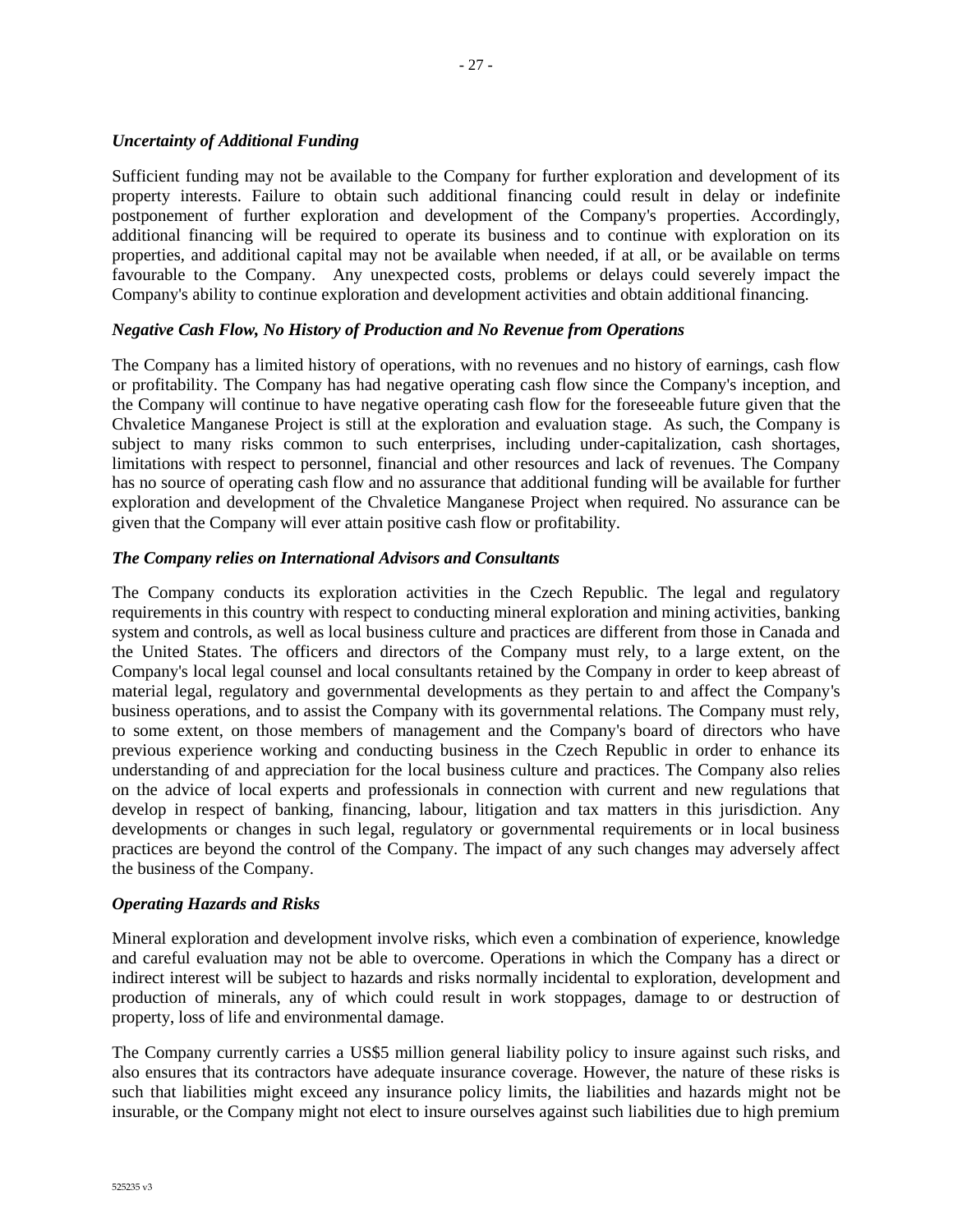costs or other factors. Such liabilities may have a materially adverse effect upon the Company's financial condition.

#### *Competition*

The mineral exploration and extraction industry is intensely competitive. The Company competes with other mining companies, many of which have greater financial resources and technical expertise. Competition in the mining industry is primarily for: (i) properties which can be developed and can produce economically; (ii) the technical expertise to find, develop, and operate such properties; (iii) labour to operate such properties; and (iv) capital to fund such properties. Such competition may result in the Company being unable to acquire desired properties, to recruit or retain qualified employees and consultants or to acquire the capital necessary to fund its operations and develop its properties. The Company's inability to compete with other mining companies for these resources could have a material adverse effect on the Company's business, financial condition, results of operations, cash flows or prospects.

Many competitors not only explore for and mine minerals but conduct refining and marketing operations on a worldwide basis. In the future, the Company may also compete with such mining companies in refining and marketing its products to international markets. Any inability to successfully compete with established competitors could also have a material adverse effect on the Company's business, financial condition, results of operations, cash flows or prospects.

#### *Country Risks*

The Chvaletice Manganese Project is located in the Czech Republic and therefore its activities are subject to the risks normally associated with the conduct of business in foreign countries. Investors should note that the Czech Republic is not a country with a rich mining history and projects in other nearby Eastern European countries have encountered substantial resistance from local communities at the time of development. The occurrence of one or more of these risks could have a material and adverse effect on the Company's profitability or the viability of its affected foreign operations, which could have a material adverse effect on the Company's business, results of operations, financial condition and prospects.

The Company's ability to carry on its business in the normal course in the Czech Republic may be adversely affected by political and economic considerations such as civil unrest, war (including in neighbouring states), terrorist actions, labour disputes, fraud, theft, corruption, sovereign risk, political instability, the failure of foreign parties or governments to honour contractual relations, consents, rejections or waivers granted, changing (or arbitrary) government regulations with respect to mineral processing including environmental requirements, the declaration of high-purity manganese products as strategic commodities, taxation, land tenure, foreign investments, income repatriation and capital recovery, fluctuations in currency exchange and inflation rates, import and export restrictions, challenges to the Company's title to properties, problems renewing licenses and permits, opposition to mineral extraction and processing from environmental or other nongovernmental organizations, increased financing costs, instability due to economic under-development, inadequate infrastructure, and the expropriation of property interests. In addition, the Czech Republic government, or its court system, may not recognize, protect or enforce the Company's legal rights. The Government may take action which is arbitrary or illegal under Czech, European Union or International Law. Any of these events could result in conditions that delay or prevent the Company from exploring, developing, or ultimately operating its mineral projects.

While the Company believes that the political climate in the Czech Republic provide a suitable environment for its proposed operations, there is no guarantee against the possibility that the current, or a future, government may adopt substantially different policies or take arbitrary action which might halt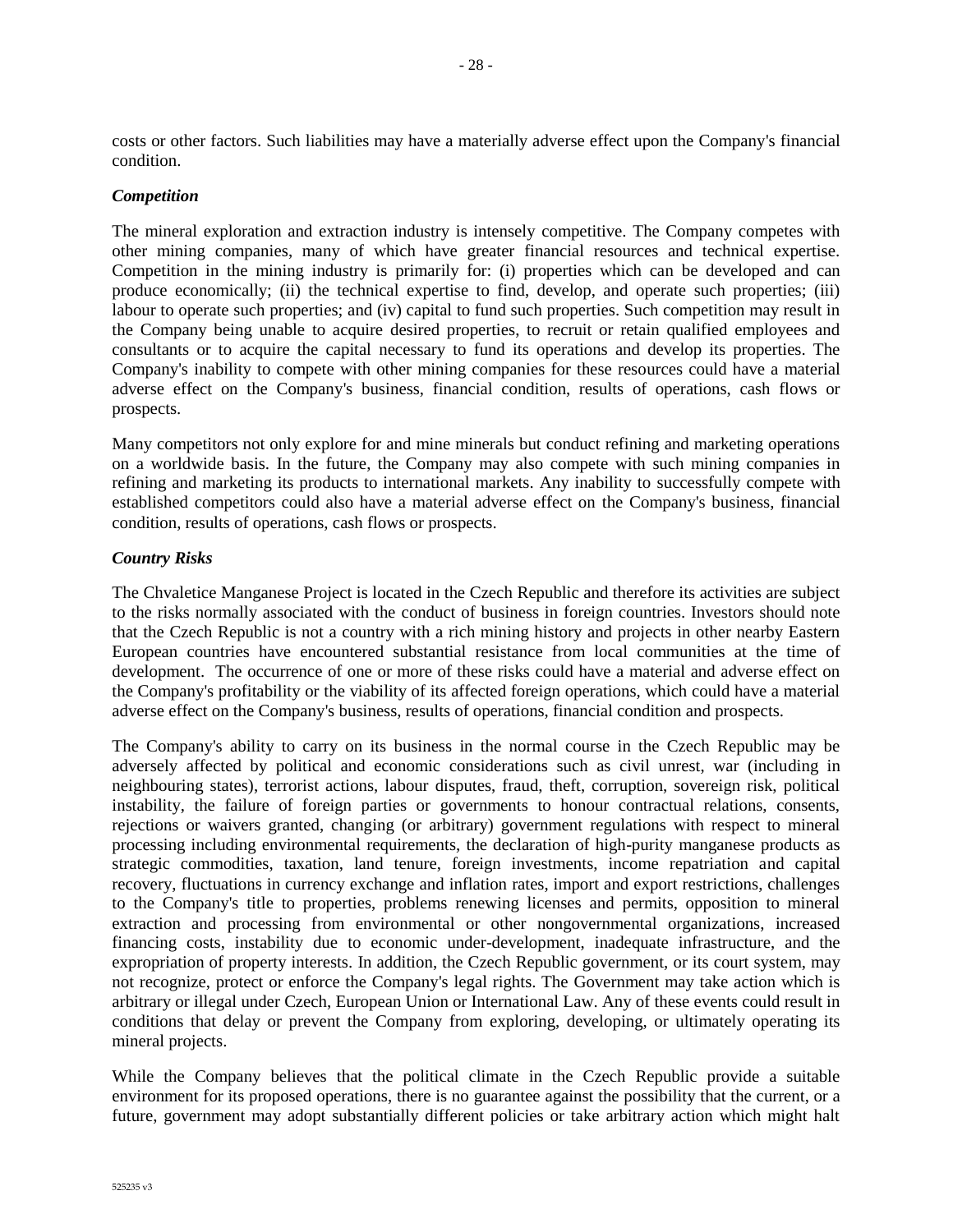exploration, involve the re-nationalization of private assets or the cancellation of contracts, the cancellation of mineral exploration, extraction and processing rights and/or changes in taxation treatment cannot be ruled out, any of which could result in a material and adverse effect on the Company's business, results of operations, financial condition and prospects.

## *The Company may be subject to Legal or Illegal Opposition and Legal Proceedings*

The Company may be subject to regulatory investigations, civil claims, lawsuits and other proceedings in the ordinary course of its business. The results of these legal proceedings cannot be predicted with certainty due to the uncertainty inherent in regulatory actions and litigation, the difficulty of predicting decisions of regulators, judges and juries and the possibility that decisions may be reversed on appeal. Defense and settlement costs of legal disputes can be substantial, even with claims that have no merit. Management is committed to conducting business in an ethical and responsible manner, which it believes will reduce the risk of legal disputes. However, if the Company is subject to legal disputes, there can be no assurances that these matters will not have a material adverse effect on the Company's business, rights, financial condition, results of operations, cash flows or prospects.

Additionally, the Czech legal system is relatively young and continues to evolve at a rapid pace. Accordingly, there is often limited jurisprudence and authoritative opinion on commercial issues, which in turn makes legal outcomes less predictable. It may also be noted that European Union law continues to evolve in terms of interpretation and application to local laws and contracts governed thereunder. Furthermore, the legal system in the Czech Republic, like any country, has inherent uncertainties that could limit the legal protections available to the Company, which include: (i) inconsistencies between and within laws; (ii) limited judicial and administrative guidance on interpreting legislation, particularly that relating to business, corporate, mineral extraction, and securities laws; (iii) substantial gaps in the regulatory structure due to a delay or absence of enabling regulations; (iv) a lack of judicial independence from political, social and commercial forces; (v) corruption; and (vi) bankruptcy procedures that are subject to abuse, any of which could have a material adverse effect on the Company's business, financial condition, results of operations, cash flows or prospects. Furthermore, it may be difficult to obtain swift and equitable enforcement of a judgement in the Czech Republic, or to obtain enforcement of a judgement by a court of another jurisdiction, which could have a material adverse effect on the Company's business, financial condition, results of operations, cash flows or prospects.

## *Global Economic Uncertainty*

Changes in the global economic environment have created market uncertainty and volatility in recent years. The market and demand for metal commodities and related products has in recent years been adversely affected by global economic uncertainty, reduced confidence in financial markets, bank failures and credit availability concerns. These macro-economic events negatively affected the mining and minerals sectors in general. Global financial conditions remain subject to sudden and rapid destabilizations in response to economic shocks. A slowdown in the financial markets or other economic conditions, including but not limited to consumer spending, employment rates, business conditions, inflation, fuel and energy costs, consumer debt levels, lack of available credit, the state of the financial markets, interest rates and tax rates, may adversely affect the Company's growth and profitability. Future economic shocks may be precipitated by a number of causes, including the ongoing European debt situation, a rise in the price of oil and other commodities, the volatility of metal prices, geopolitical instability, terrorism, the devaluation and volatility of global stock markets and natural disasters. Any sudden or rapid destabilization of global economic conditions could impact the Company's ability to obtain equity or debt financing in the future on terms favorable to the Company or at all. In such an event, the Company's operations and financial condition could be adversely impacted.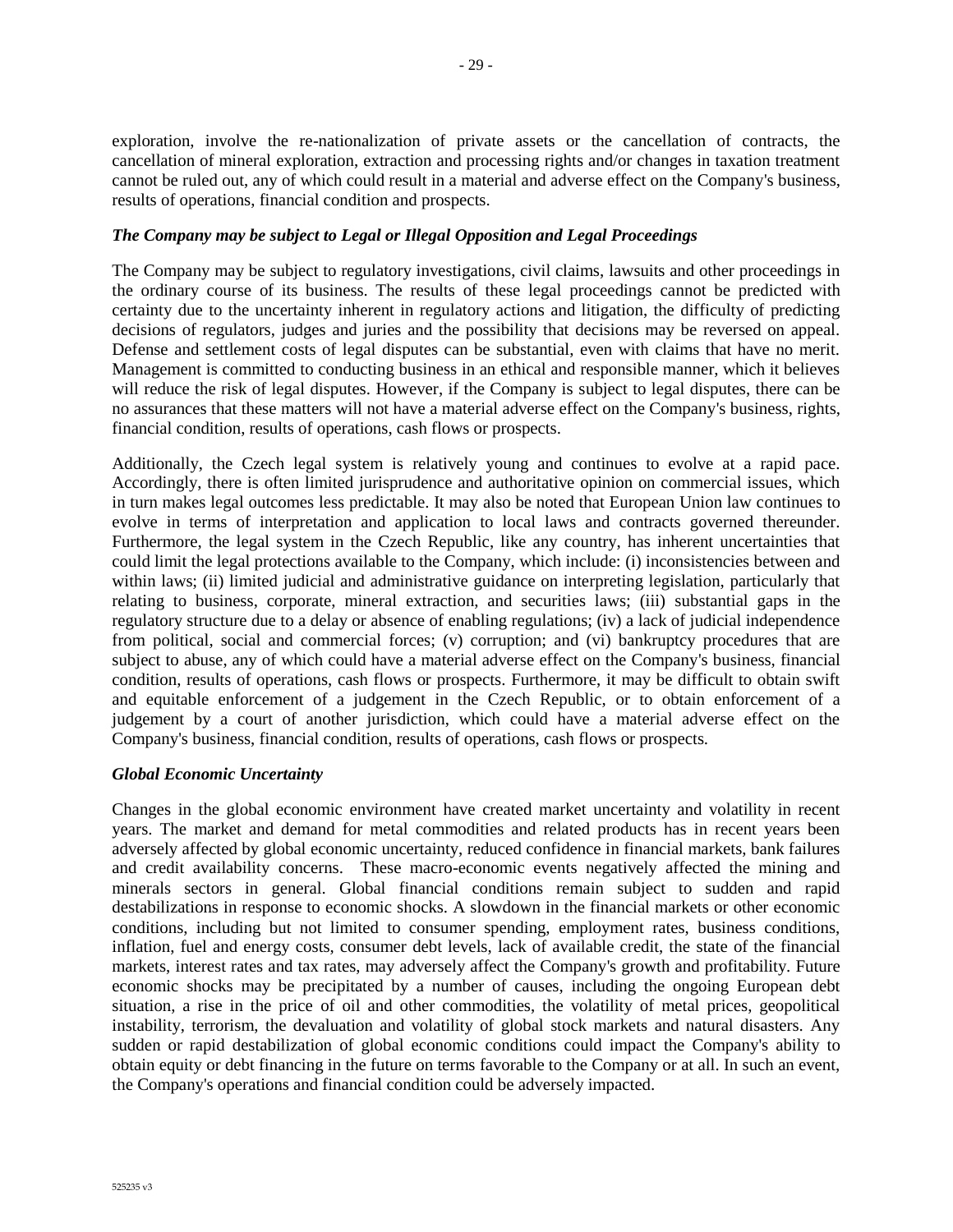The Company assesses on a quarterly basis the carrying values of its exploration and evaluation assets. Should market conditions and commodity prices worsen and persist in a worsened state for a prolonged period of time, an impairment of the Company's mineral properties may be required.

#### *Fluctuating Mineral Prices*

HPEMM and or HPMSM, high-purity manganese products, are the products intended to be produced at the Chvaletice Manganese Project. The profitability of the Chvaletice Manganese Project will be significantly affected by changes in the market prices of these products. Prices of HPEMM and HPMSM, as well as certain metals or products in the production of which HPEMM and HPMSM are consumed, such as steel and aluminum alloys, as well as lithium ion battery precursor materials, fluctuate and historically have been subject to significant annual price fluctuations and are affected by numerous factors beyond the control of the Company such as the level of interest rates, the rate of inflation, central bank transactions, world supply and demand of steel and other metals, foreign currency exchange rates, international investments, monetary systems, speculative activities, international economic conditions, political developments and the production levels and production costs in key mineral producing countries. As a result, there is no assurance that, even if commercial quantities of mineral resources are discovered, that mineral prices will be such that the Company will be profitable.

Fluctuations in the prices of HPEMM and HPMSM could adversely affect the Company's financial performance and results of operations. Further, if the market price of these metals falls or remains depressed, the Company may experience losses or asset write-downs and may curtail or suspend some or all of the Company's exploration, development and mining activities.

### *Inadequate Insurance, and Uninsured or Uninsurable Risks*

The Company's business is subject to a number of risks and hazards. Although the Company maintains insurance to protect against certain risks in such amounts as it considers to be reasonable, its insurance will not cover all the potential risks associated with its activities, including current and any future mining operations. The Company may also be unable to obtain or maintain insurance to cover its risks at economically feasible premiums, or at all. Insurance coverage may not continue to be available or may not be adequate to cover any resulting liability. Moreover, insurance against risks such as environmental pollution or other hazards as a result of exploration, development or production may not be available to the Company on acceptable terms. The Company might also become subject to liability for pollution or other hazards which it is not currently insured against and/or in the future may not insure against because of premium costs or other reasons. Losses from these events may cause the Company to incur significant costs which could have a material adverse effect on the Company's business, financial condition, results of operations, cash flows or prospects.

#### *Compliance with Environmental Regulations can be Costly*

The Company's exploration on the Chvaletice Manganese Project, as well as the planned development of the Chvaletice Manganese Project, are all subject to environmental regulation. Regulations cover, among other things, water quality standards, land reclamation, the generation, transportation, storage and disposal of hazardous waste, the construction and operation of tailings dams, and general health and safety matters. There is no assurance that the Company has been or will at all times be in full compliance with all environmental laws and regulations or hold, and be in full compliance with, all required environmental and health and safety approvals and permits. The potential costs and delays associated with compliance with such laws, regulations, approvals and permits could prevent the Company from economically operating or proceeding with the further development and exploration of the Chvaletice Manganese Project, and any non-compliance with such laws, regulations, approvals and permits at the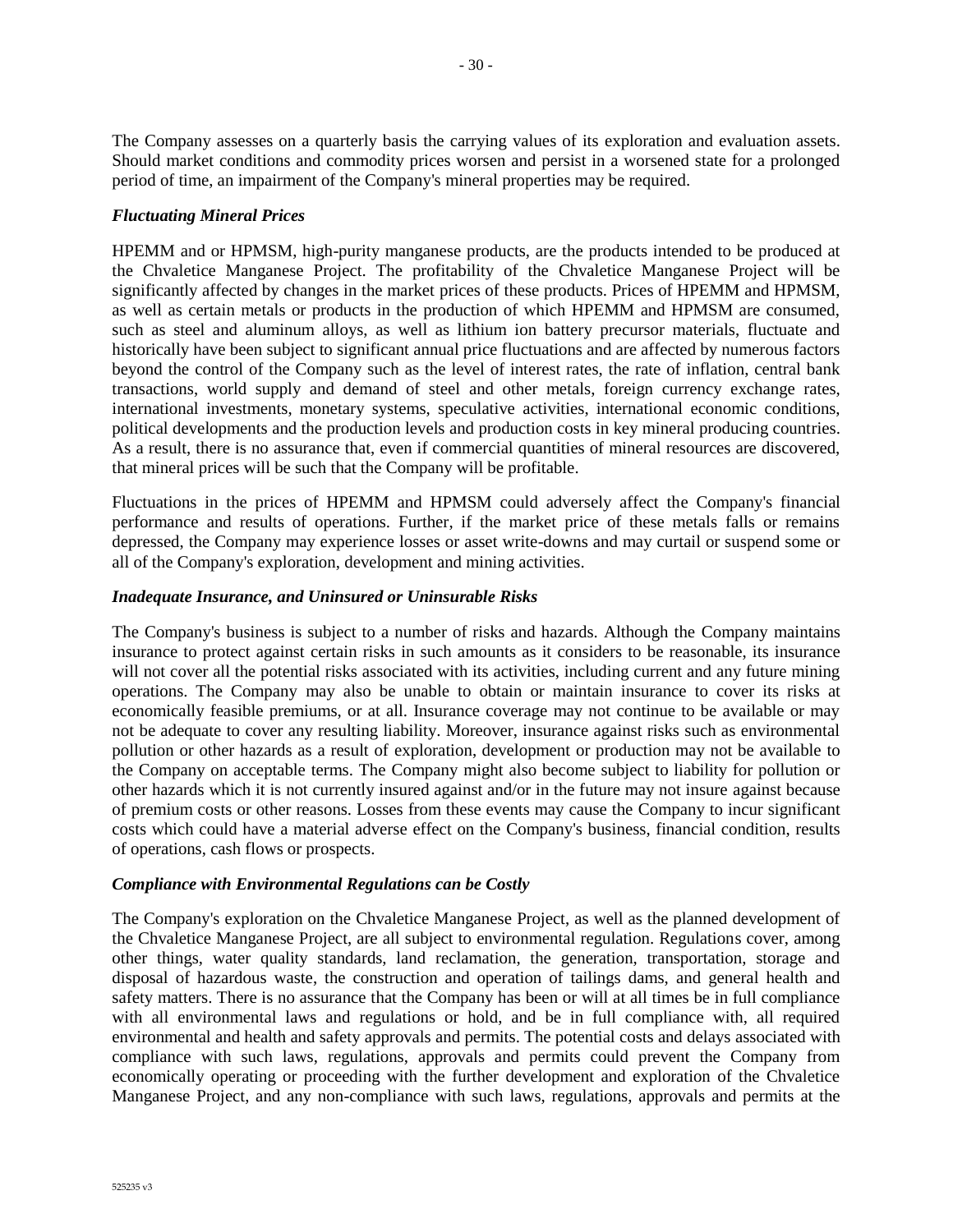Chvaletice Manganese Project could result in a material adverse effect on the Company's business, financial condition, results of operations, cash flows or prospects.

Environmental approvals and permits are currently, and may in the future be, required in connection with the Company's current and planned operations. To the extent such environmental approvals and permits are required and not obtained, the Company's plans and the operation of mines may be curtailed, or it may be prohibited from proceeding with planned exploration or development of additional mineral properties. Failure to comply with applicable environmental laws, regulations and permitting requirements may result in enforcement actions, including orders issued by regulatory or judicial authorities causing operations to cease or be curtailed, and may include corrective measures requiring capital expenditures, installation of additional equipment, or remedial actions.

There is no assurance that any future changes in environmental regulation will not adversely affect the Company's operations. Changes in government regulations have the potential to significantly increase compliance costs and thus reduce the profitability of current or future operations.

Environmental hazards may also exist on the Chvaletice Manganese Project that are unknown to the Company at present and that have been caused by previous or existing owners or operators of the property and for which the Company may be liable for remediation. Parties engaged in the extraction of minerals, including the Company, may be required to compensate those suffering loss or damage by reason of their activities and may have civil or criminal fines or penalties imposed for violations of applicable environmental laws or regulations, regardless of whether the Company actually caused the loss or damage. The costs of such compensation, fines or penalties could have a material adverse effect on the Company's business, financial condition, results of operations, cash flows or prospects.

#### *Changes in climate conditions may affect the Company's operations*

A number of governments have introduced or are moving to introduce climate change legislation and treaties at the international, national, state/provincial and local levels. Regulation relating to emission levels (such as carbon taxes) and energy efficiency is becoming more stringent. If the current regulatory trend continues, this may result in increased costs at the Company's operations. In addition, the physical risks of climate change may also have an adverse effect on the Company's operations. These risks include the following:

- changes in sea levels could affect ocean transportation and shipping facilities that are used to transport supplies, equipment and workforce and products from the Company's operations to world markets;
- extreme weather events (such as prolonged drought) have the potential to disrupt operations at the Company's operations and may require the Company to make additional expenditures to mitigate the impact of such events; and
- the Company's facilities depend on regular supplies of consumables (diesel, tires, reagents, etc.) to operate efficiently. In the event that the effects of climate change or extreme weather events cause prolonged disruption to the delivery of essential commodities, production levels at the Company's operations may be reduced.

There can be no assurance that efforts to mitigate the risks of climate change will be effective and that the physical risks of climate change will not have an adverse effect on the Company's business, financial condition, results of operations, cash flows or prospects.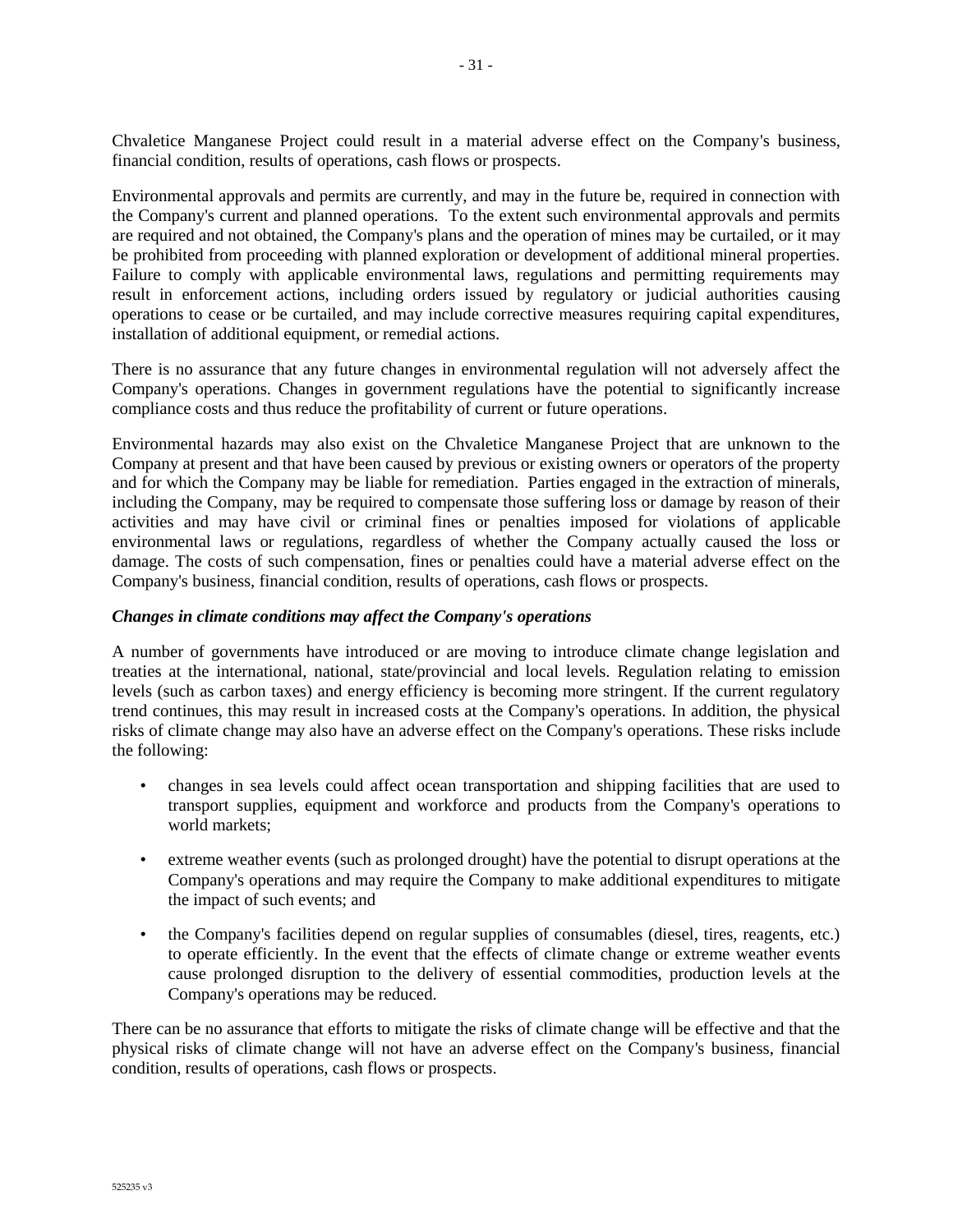## *Social and Environmental Activism can Negatively Impact Exploration, Development and Mining Activities*

There is an increasing level of public concern relating to the effects of resource extraction on the natural landscape, on communities and on the environment. Certain non-governmental organizations, public interest groups and reporting organizations ("**NGOs**") who oppose resource development can be vocal critics of the resource extraction industries. In addition, there have been many instances in which local community groups have opposed resource extraction activities, which have resulted in disruption and delays to the relevant operation. While the Company seeks to operate in a socially responsible manner and believes it has good relationships with local communities in the regions in which it operates, NGOs or local community organizations could direct adverse publicity against and/or disrupt the operations of the Company in respect of one or more of its properties, regardless of its successful compliance with social and environmental best practices, due to political factors, activities of unrelated third parties on lands in which the Company has an interest or the Company's operations specifically. Any such actions and the resulting media coverage could have an adverse effect on the reputation and financial condition of the Company or its relationships with the communities in which it operates, which could have a material adverse effect on the Company's business, financial condition, results of operations, cash flows or prospects.

#### *The Company may be Responsible for Corruption and Anti-bribery law Violations*

The Company's business is subject to the Canada's *Corruption of Foreign Public Officials Act* ("**CFPOA**"), which generally prohibits companies and company employees from engaging in bribery or other prohibited payments to foreign officials for the purpose of obtaining or retaining business. Since all of the Company's presently held interests are located in the Czech Republic, there is a risk of potential CFPOA violations, whether intentional or not, by any of the Company's employees, representatives or contractors. In addition, the Company is subject to the anti-bribery laws of the Czech Republic. The Company's employees or other agents may, without its knowledge and despite its efforts, engage in prohibited conduct under the Company's policies and procedures and the CFPOA or other anti-bribery laws for which the Company may be held responsible. The Code mandates compliance with these anticorruption and anti-bribery laws. However, there can be no assurance that the Company's policies and procedures will always protect it from recklessness, fraudulent behavior, dishonesty or other inappropriate acts committed by its affiliates, employees, contractors or agents. If the Company's employees or other agents are found to have engaged in such practices, the Company could suffer severe penalties and other consequences that may have a material adverse effect on its business, financial condition and results of operations.

## *The Company is Exposed to the Possibility that Applicable Taxing Authorities could take Actions that Result in Increased Tax*

The Company pays or will pay upon the commencement of future operations in the future, a variety of taxes, fees and other governmental charges in connection with the operation of its business, including income taxes, mining royalties, ad valorem property taxes, sales and use taxes, social security contributions and various assessments. These taxes, fees and other charges are assessed by a variety of taxing authorities pursuant to applicable laws, regulations and rules. From time to time, the Company may also enter into specific agreements with such taxing authorities that provide for the reduction, abatement or deferral of such taxes, fees or charges in exchange for certain payments or undertakings on the Company's part. If the Company enters into any such arrangements, the Company can give no assurance that any such reduction, abatement or deferral arrangements will be honored or that the applicable taxing authorities will not take actions that materially increase the amount of such taxes, fees or other governmental charges that the Company is required to pay. Additionally, the Company may incur additional and unanticipated costs and expenses in connection with the Company's efforts to resist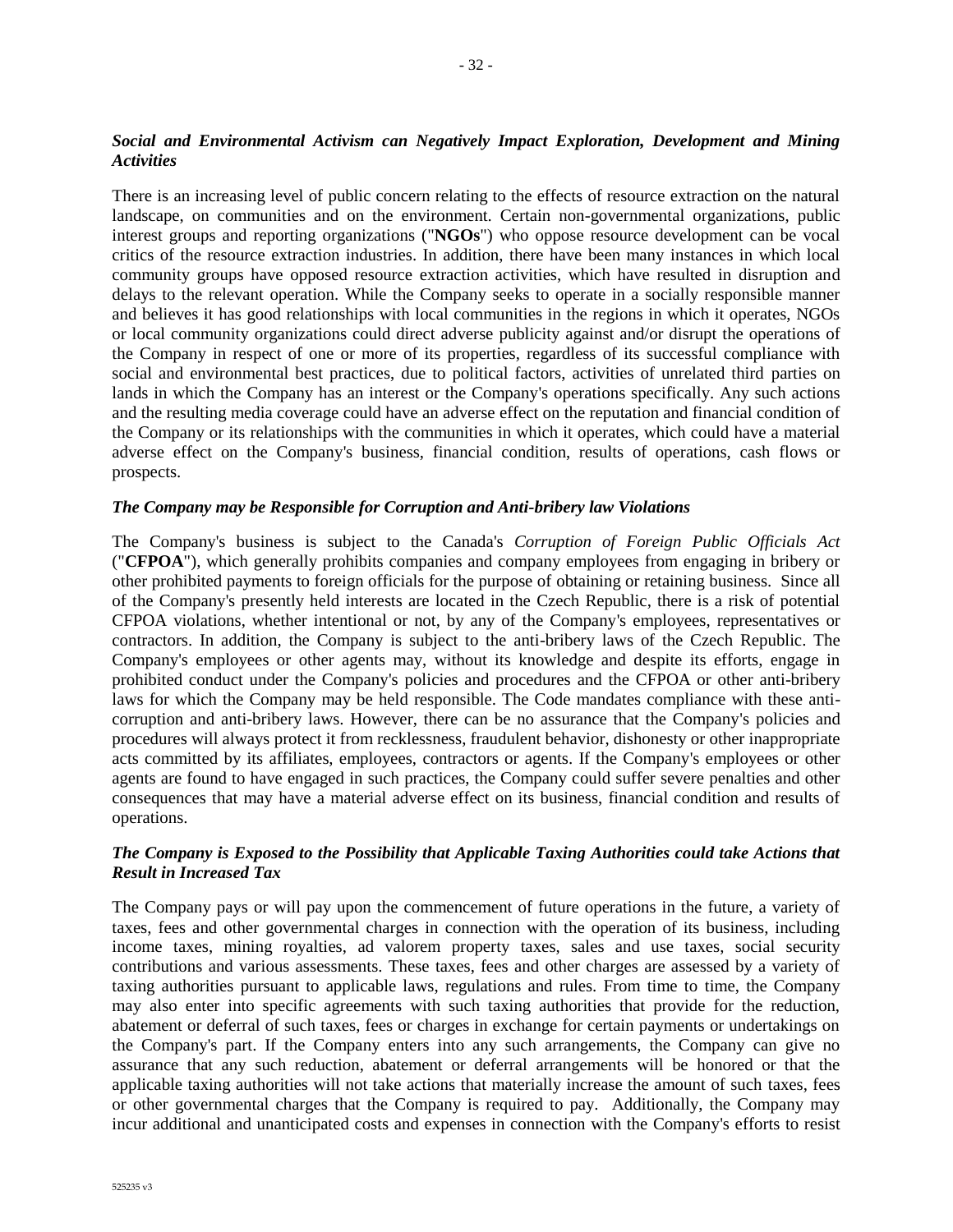any proposed increases in such taxes, fees or other charges or in connection with the Company's efforts to enforce any reduction, abatement or deferral arrangements that the Company has previously put in place.

The Czech Republic government may implement changes to the tax regime that may affect the Company. These changes could include changes in prevailing tax rates and the imposition of new or temporary taxes, the proceeds of which are earmarked for designated government purposes. Some of these changes may result in increases in the Company's tax payments, which could have an adverse effect on the Company's operations or profitability. The Company cannot provide assurance that it will be able to be profitable following any increases in taxes applicable to the Company and the Company's operations.

#### *Future Acquisitions*

As part of the Company's business strategy, the Company may seek to grow by acquiring companies and/or assets or establishing joint ventures that the Company believes will complement the Company's current or future business. The Company may not effectively select acquisition candidates or negotiate or finance acquisitions or integrate the acquired businesses and their personnel or acquire assets for the Company's business. The Company cannot guarantee that the Company can complete any acquisition the Company pursues on favourable terms, or that any acquisitions completed will ultimately benefit the Company's business.

#### *Reliability of Historical Information*

The Company has relied on, and the disclosure from the Technical Report, is based, in part, upon historical data compiled by previous parties involved with the Chvaletice Manganese Project. To the extent that any of such historical data is inaccurate or incomplete, the Company's exploration plans may be adversely affected.

#### **Risks Relating to the Shares**

## *Liquidity and Future Financing Risk*

The Company is in the early stages of its business and has no source of operating revenue. The Company will likely operate at a loss until the Company puts the Chvaletice Manganese Project into production. The Company's ability to secure any required financing to sustain operations will depend in part upon prevailing capital market conditions and business success. There can be no assurance that the Company will be successful in its efforts to secure any additional financing or additional financing on satisfactory terms, if at all. If additional financing is raised by issuance of additional Shares from treasury, control may change, and shareholders may suffer dilution. If adequate funds are not available, or are not available on acceptable terms, the Company may be required to scale back its current business plan or cease operating.

#### *Currency Fluctuations can result in Unanticipated Losses*

The Company maintains its accounting records and reports its financial position and results in Canadian dollars, but a portion of the Company's operating and capital expenses are or will be incurred in Czech Republic Koruna and U.S. dollars, and manganese will be sold based principally on a US dollar price. Exchange rate fluctuations in these currencies are beyond the Company's control and such fluctuations could have an adverse effect on the Company's business, financial condition and results of operations.

#### *Share Price Fluctuations*

In recent years, the stock market has experienced extreme price and volume fluctuations. This volatility has had a significant effect on the market price of securities issued by many companies for reasons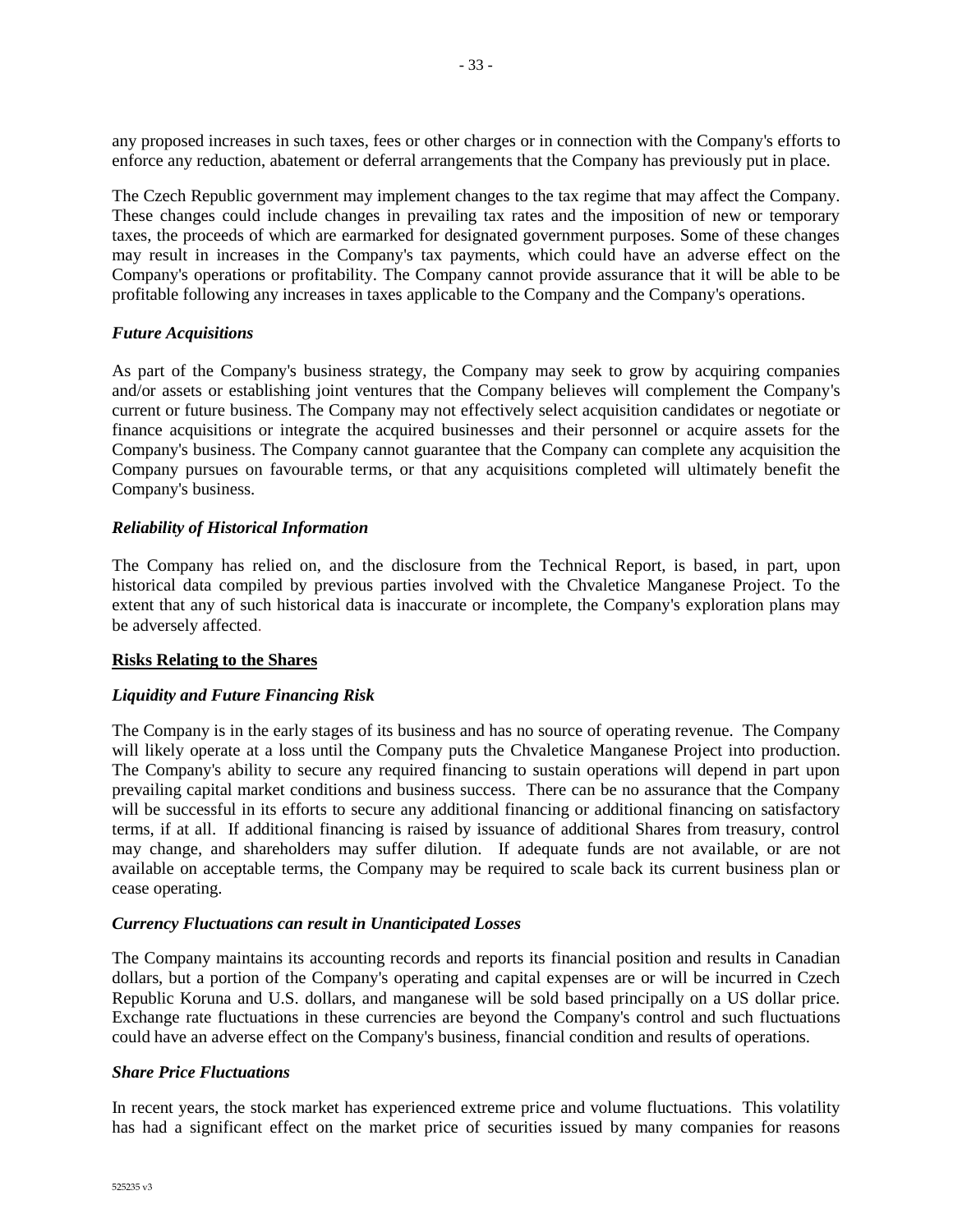unrelated to the operating performance of these companies. The market price of the Shares could similarly be subject to wide fluctuations in response to a number of factors, most of which the Company cannot control, including, but not limited to:

- (a) fluctuations in the market price of mineral resources;
- (b) the public's reaction to the Company's press releases, announcements and filings with Canadian securities regulatory authorities and those of its competitors;
- (c) fluctuations in broader stock market prices and volumes;
- (d) changes in market valuations of similar companies;
- (e) investor perception of the Company's industry or prospects;
- (f) additions or departures of key personnel;
- (g) commencement of or involvement in litigation;
- (h) changes in environmental and other governmental regulations;
- (i) announcements by the Company or its competitors of strategic alliances, significant contracts, new technologies, acquisitions, commercial relationships, joint ventures or capital commitments;
- (j) variations in the Company's quarterly results of operations or cash flows or those of other comparable companies;
- (k) revenues and operating results failing to meet the expectations of securities analysts or investors in a particular quarter;
- (l) the expiration of lock-up or other transfer restrictions on outstanding Shares;
- (m) news reports relating to trends, concerns, technological or competitive developments, regulatory changes and other related industry and market issues affecting the mining sector;
- (n) future issuances and sales of Shares, or of debt securities of the Company;
- (o) demand for and trading volume of Shares;
- (p) changes in securities analysts' recommendations and their estimates of the Company's financial performance; and
- (q) changes in general conditions in the domestic and worldwide economies or financial markets.

The realization of any of these risks and other factors beyond the Company's control could cause the market price of the Shares to decline significantly.

Additionally, as the Shares will be traded on the TSXV and the CDIs will be traded on the ASX, there is a possibility that there will be substantial price and volume disparities between the two markets.

#### *Dividends to Shareholders*

The Company has not, since the date of its incorporation, declared or paid any dividends or other distributions on its Shares. The Company does not anticipate paying cash dividends on the Shares in the foreseeable future. The Company currently intends to retain all future earnings to fund the development and growth of its business. Any payment of future dividends will be at the discretion of the directors and will depend on, among other things, the Company's earnings, financial condition, capital requirements, level of indebtedness, statutory and contractual restrictions applying to the payment of dividends, and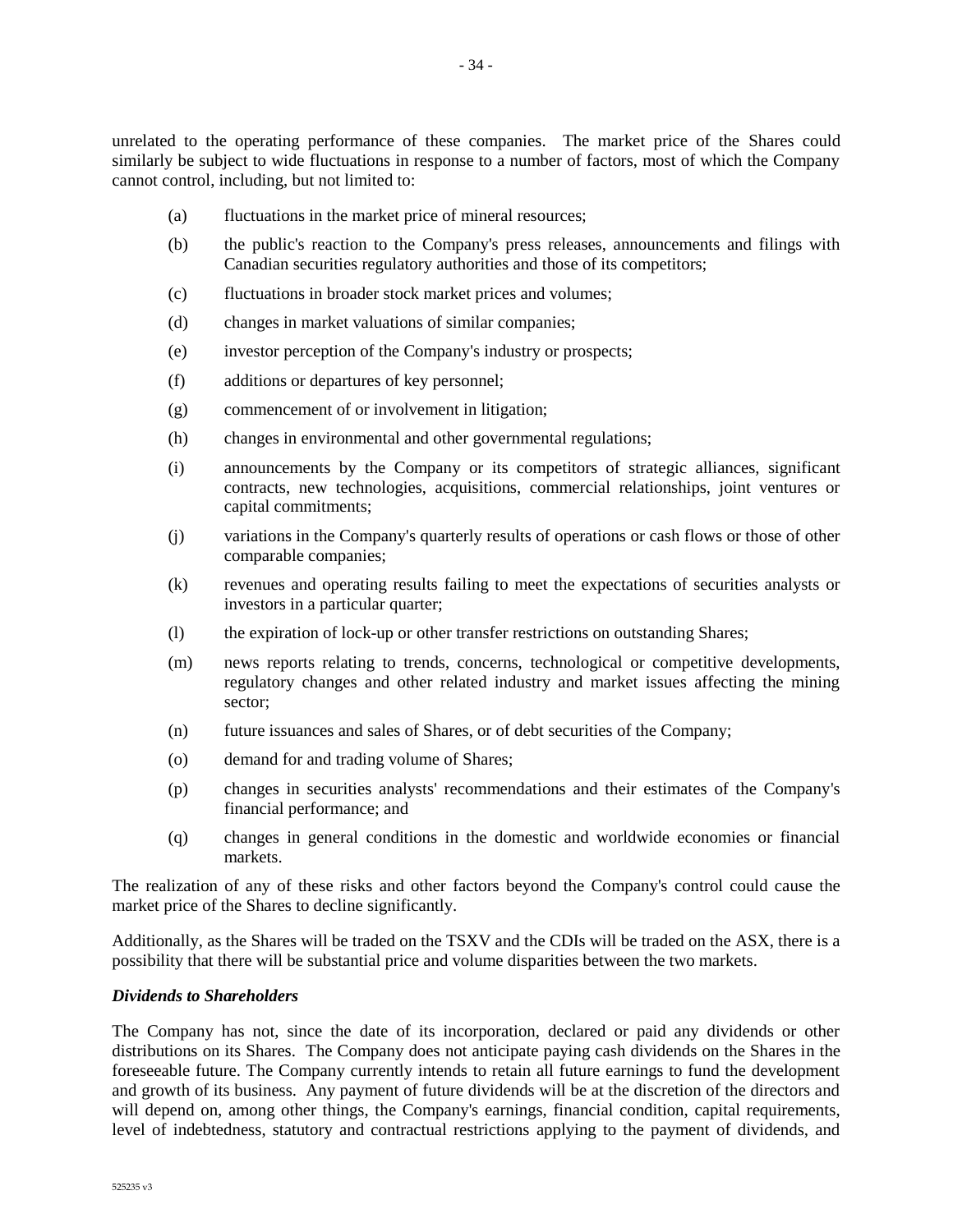other considerations that the directors deem relevant. Investors must rely on sales of their Shares after price appreciation, which may never occur, as the only way to realize a return on their investment.

#### *Increased Cost as a Result of Becoming a Reporting Issuer*

Prior to becoming a Reporting Issuer in Canada, the Company had not been subject to the continuous and timely disclosure requirements of Canadian Securities Laws or other rules, regulations and policies of the TSXV. The Company is working with its legal, accounting and financial advisors to identify those areas in which changes should be made to the Company's financial management control systems to manage the Company's obligations as a public company. These areas include corporate governance, corporate controls, internal audit, disclosure controls and procedures and financial reporting and accounting systems. The Company has made, and will continue to make, changes in these and other areas, including the Company's internal controls over financial reporting. However, the Company cannot provide any assurance that these measures the Company may take will be sufficient to allow the Company to satisfy its obligations as a public company on a timely basis. In addition, compliance with reporting and other requirements applicable to public companies will create additional costs for the Company and will require the time and attention of Management. The Company cannot predict the amount of the additional costs it may incur, the timing of such costs or the impact that Management's attention to these matters will have on the Company's business.

#### *Securities or Industry Analysts*

The trading market for Shares could be influenced by research and reports that industry and/or securities analysts may publish about the Company, its business, the market or competitors. The Company does not have any control over these analysts and cannot assure that analysts will cover it or provide favourable coverage. If any of the analysts who may cover the Company's business change their recommendation regarding the Company's stock adversely, or provide more favourable relative recommendations about its competitors, the stock price would likely decline. If any analyst who may cover the Company's business were to cease coverage or fail to regularly publish reports on the Company, it could lose visibility in the financial markets, which in turn could cause the stock price or trading volume to decline.

#### *Dilution from Future Equity Financings*

In order to execute the Company's growth strategy, the Company may from time to time raise funds through the issuance of Shares or the issuance of debt instruments or other securities convertible into Shares. The Company cannot predict the size or price of future issuances of Shares or the size or terms of future issuances of debt instruments or other securities convertible into Shares, or the effect, if any, that future issuances and sales of the Company's securities will have on the market price of the Shares. Sales or issuances of substantial numbers of Shares, or the perception that such sales or issuances could occur, may adversely affect prevailing market prices of the Shares. With any additional sale or issuance of Shares, or securities convertible into Shares, investors will suffer dilution to their voting power and the Company may experience dilution in its earnings per share.

## *Public Companies are Subject to Securities Class Action Litigation Risk*

In the past, securities class action litigation has often been brought against a company following a decline in the market price of its securities. If the Company faces such litigation, it could result in substantial costs and a diversion of management's attention and resources, which could materially harm its business.

## *It may be Difficult to Enforce Judgements and effect Service of Process on Directors and Officers*

Some of the directors and officers of the Company reside outside of Canada, and some or all of the assets of those persons may be located outside of Canada. Therefore, it may not be possible for investors to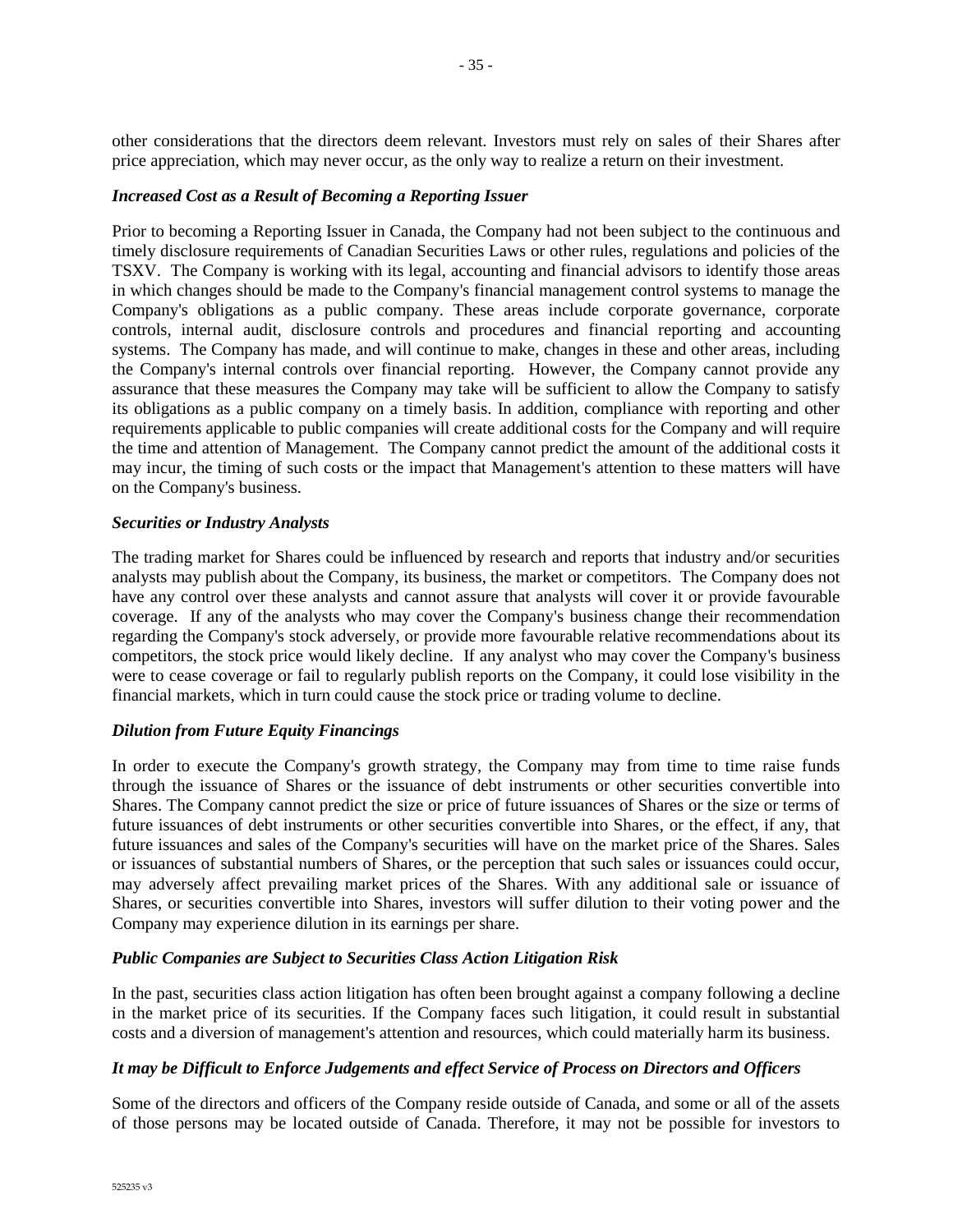collect or to enforce judgments obtained in Canadian courts predicated upon the civil liability provisions of applicable Canadian Securities Laws against such persons. Moreover, it may not be possible for investors to effect service of process within Canada upon such persons.

#### *Global Financial Conditions can Reduce the Price of the Shares*

Following the onset of the credit crisis in 2008, global financial conditions were characterized by extreme volatility and several major financial institutions either went into bankruptcy or were rescued by governmental authorities. While global financial conditions subsequently stabilized, there remains considerable risk in the system given the extraordinary measures adopted by government authorities to achieve that stability. Global financial conditions could suddenly and rapidly destabilize in response to future economic shocks, as government authorities may have limited resources to respond to future crises. Future economic shocks may be precipitated by a number of causes, including a rise in the price of oil, geopolitical instability and natural disasters. Any sudden or rapid destabilization of global economic conditions could impact the Company's ability to obtain equity or debt financing in the future on terms favourable to the Company. Additionally, any such occurrence could cause decreases in asset values that are deemed to be other than temporary, which may result in impairment losses. Further, in such an event, the Company's operations and financial condition could be adversely impacted.

Furthermore, general market, political and economic conditions, including, for example, inflation, interest and currency exchange rates, structural changes in the global mining industry, global supply and demand for commodities, political developments, legislative or regulatory changes, social or labour unrest and stock market trends will affect the Company's operating environment and its operating costs, profit margins and share price. Any negative events in the global economy could have a material adverse effect on the Company's business, financial condition, results of operations, cash flows or prospects.

## *Conflict of Interest*

Certain of the Company's directors and officers are, and may continue to be, involved in the mineral exploration industry through their direct and indirect participation in corporations, partnerships or joint ventures which are potential competitors of the Company. Situations may arise in connection with potential acquisitions or opportunities where the other interests of these directors and officers may conflict with the Company's interests. Directors and officers of the Company with conflicts of interest will be subject to and must follow the procedures set out in applicable corporate and securities legislation, regulations, rules and policies. Notwithstanding this, there may be corporate opportunities which the Company is not able to procure due to a conflict of interest of one or more of the Company's directors or officers.

#### **DIVIDENDS AND DISTRIBUTIONS**

The Company has never declared or paid a dividend. The Board intends to retain future earnings for reinvestment in the Company's business, and therefore, has no current intention to declare or pay dividends on the Shares in the foreseeable future. The Company's dividend policy will be reviewed from time to time in the context of its earnings, financial condition and other relevant factors. There can be no assurance that the Company will generate sufficient earnings or cash flow to allow it to pay dividends**.**

## **DESCRIPTION OF CAPITAL STOCK**

The Company's authorized share capital consists of an unlimited number of Shares without par value. The following is a summary of the Company's capital. It does not purport to be complete and is subject to, and is qualified in its entirety by reference to, the applicable provisions of British Columbia corporate law, the Company's notice of articles and articles. As at the date of this AIF, 170,709,600 Shares are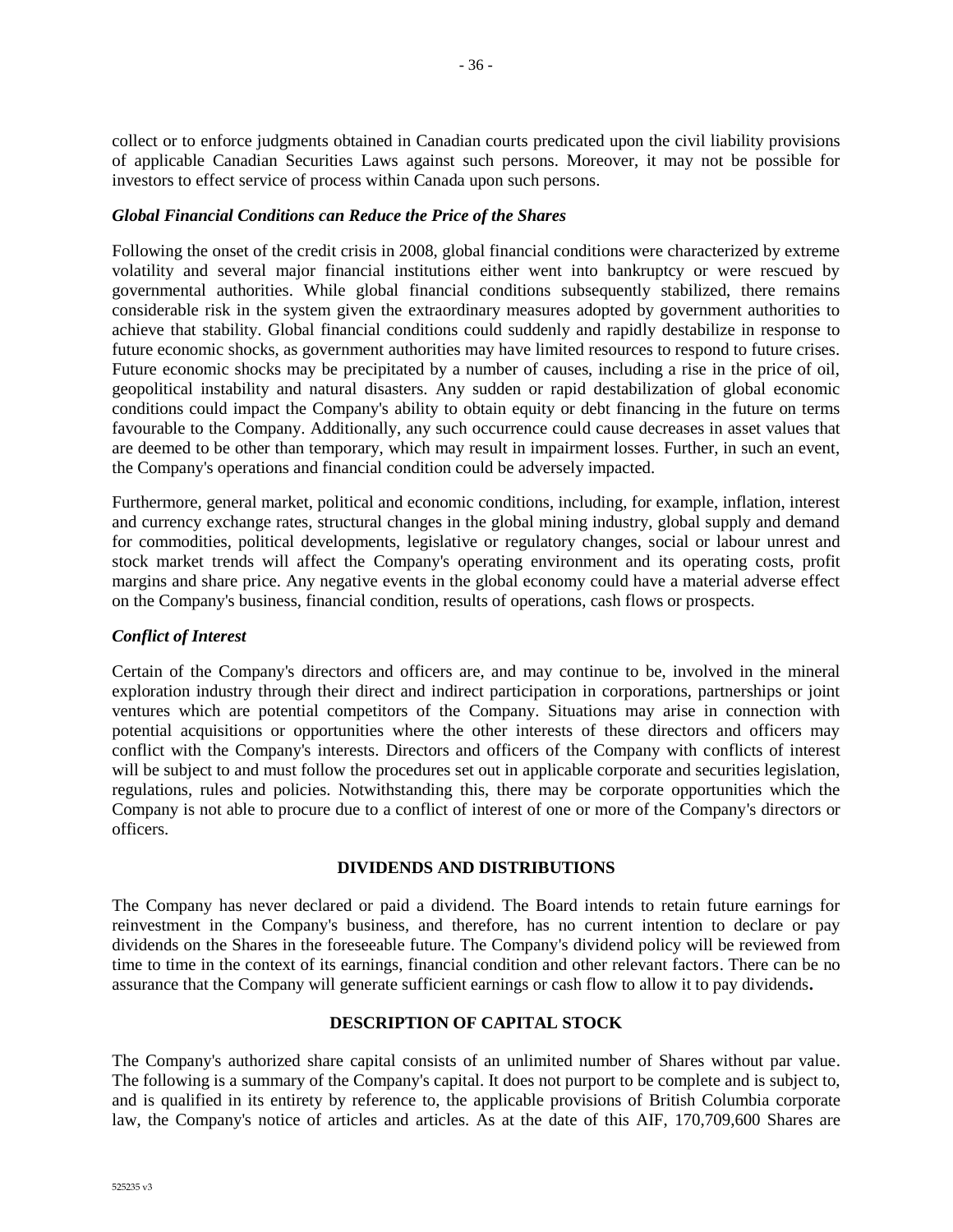issued and outstanding, including 73,980,708 Shares in the form of CDIs. In addition, as of the date of this AIF, there were 12,525,000 Shares issuable on the exercise of incentive stock options and 8,684,015 Shares issuable on the exercise of common share purchase warrants.

#### **Shares**

All of the Shares rank equally as to voting rights, participation in a distribution of the assets of the Company on a liquidation, dissolution or winding-up of the Company and entitlement to any dividends declared by the Company. The holders of the Shares are entitled to receive notice of, and to attend and vote at, all meetings of shareholders, with each Share carrying the right to one vote. In the event of the liquidation, dissolution or winding-up of the Company, or any other distribution of the assets of the Company among its shareholders for the purpose of winding-up its affairs, the holders of the Shares will be entitled to receive, on a pro rata basis, all of the assets remaining after the payment by the Company of all of its liabilities. The holders of Shares are entitled to receive dividends as and when declared by the Board in respect of the Shares on a pro rata basis. The Shares do not carry any pre-emptive, subscription, redemption or conversion rights.

#### **MARKET FOR SECURITIES**

#### **Markets**

The Shares were listed on the TSXV on October 2, 2018 under the symbol "EMN". The closing price of the Shares on the TSXV on December 10, 2018 was \$0.195. The Company's Shares, in the form of CDIs were admitted to the Official List of the ASX effective September 28, 2018 and commenced trading on the ASX October 2, 2018 under the symbol "EMN." From the date the Shares and CDIs commenced trading to December 10, 2018, 5,598,500 Shares have been converted into CDIs. The closing price of the Shares on the ASX on December 10, 2018 was A\$0.245.

#### **Trading Price and Volume of the Shares**

The following sets forth the high and low market prices and the volume of the Shares and CDIs traded on the TSXV and ASX, respectively, during the periods indicated, stated in Canadian dollars and Australian dollars, respectively:

| Month / Year         | <b>TSXV</b> Trading |                  |            | <b>ASX Trading</b> |         |           |
|----------------------|---------------------|------------------|------------|--------------------|---------|-----------|
|                      | <b>High CAD\$</b>   | <b>Low CAD\$</b> | Volume     | High A\$           | Low A\$ | Volume    |
| October $2018^{(1)}$ | \$0.25              | \$0.15           | 10,756,350 | A\$0.33            | A\$0.18 | 5,186,081 |
| November 2018        | \$0.22              | \$0.15           | 5,663,450  | A\$0.28            | A\$0.17 | 3,137,597 |

Notes:

**(1)** The Shares and CDIs commenced trading on the TSXV and ASX, on October 2, 2018.

#### **Prior Sales**

The following table sets forth certain information regarding the sale of Shares during the period commencing 12 months prior to the date of this AIF.

| Date of Issue       | <b>Number and Type of Securities</b> | <b>Issue Price Per</b><br><b>Securities</b> | Aggregate<br><b>Issue Price</b> | Nature of<br><b>Consideration</b>   |
|---------------------|--------------------------------------|---------------------------------------------|---------------------------------|-------------------------------------|
| December 14, 2017   | 659,920 Shares                       | \$0.11                                      | \$72.593                        | Services provided                   |
| December 14, 2017   | 700,000 Incentive Stock Options      | \$0.11                                      |                                 | Remuneration                        |
| December 14, 2017   | 50,000 Shares                        | \$0.11                                      | \$5,500                         | Exercise of options                 |
| December $14, 2017$ | 110.140 Shares                       | \$0.11                                      | \$12,115                        | Services provided                   |
| January 12, 2018    | 823.610 Shares                       | \$0.11                                      | \$88,950                        | Exercise of warrants <sup>(1)</sup> |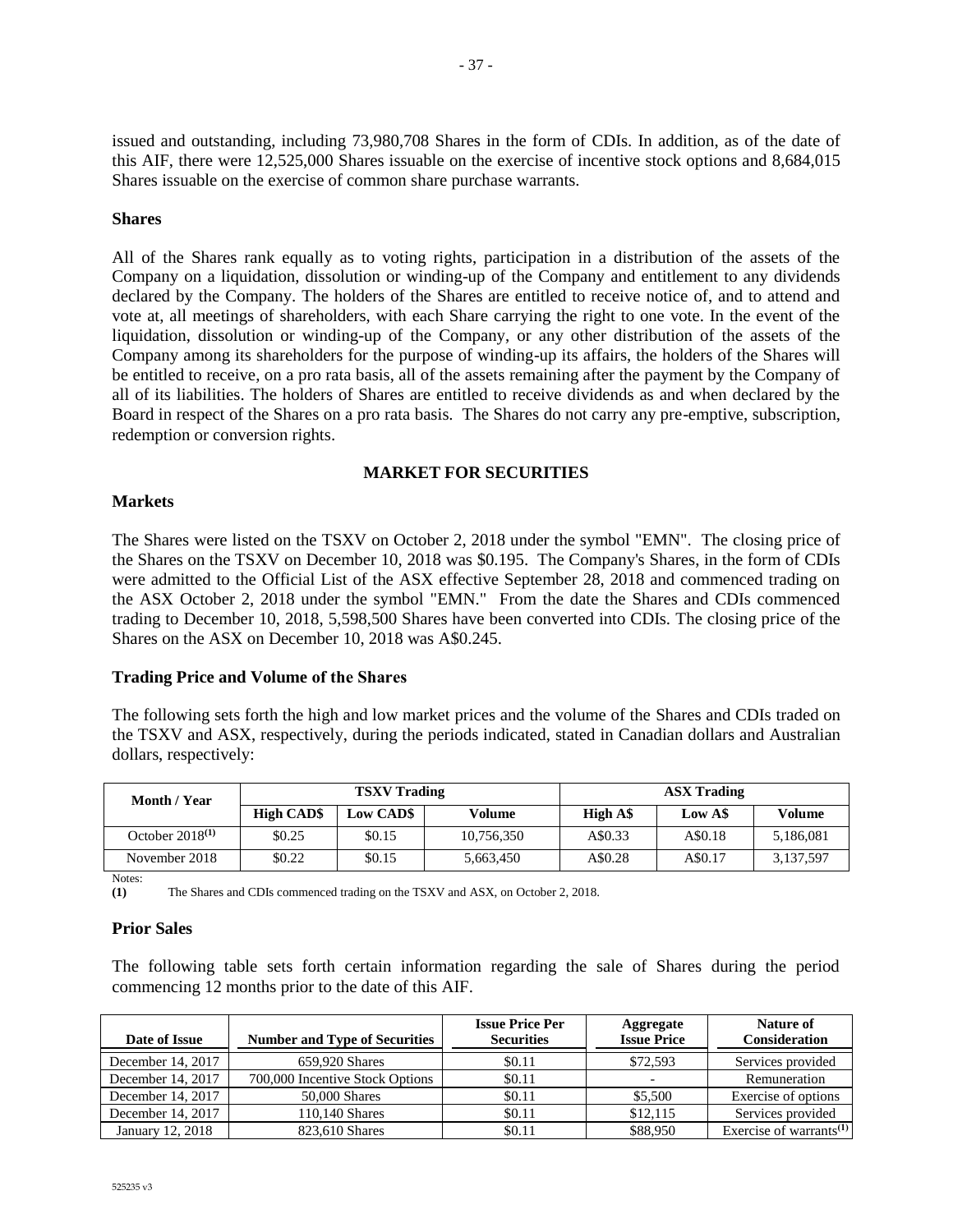| Date of Issue      | <b>Number and Type of Securities</b>                     | <b>Issue Price Per</b><br><b>Securities</b> | Aggregate<br><b>Issue Price</b> | Nature of<br>Consideration                                    |
|--------------------|----------------------------------------------------------|---------------------------------------------|---------------------------------|---------------------------------------------------------------|
| February 21, 2018  | 421,355 Shares                                           | \$0.11                                      | \$46,351                        | Services provided                                             |
| February 21, 2018  | 253,355 Shares                                           | \$0.11                                      | \$27,363                        | Exercise of warrants <sup>(1)</sup>                           |
| February 21, 2018  | 3,225,000 Incentive Stock Options                        | \$0.20                                      |                                 | Remuneration                                                  |
| February 28, 2018  | 12,500 Shares                                            | \$0.20                                      | \$2,500                         | Services provided                                             |
| February 28, 2018  | 37,750,000 Shares                                        | \$0.20                                      | \$7,550,000                     | Private placement                                             |
| February 28, 2018  | 1,684,050 Shares                                         | \$0.20                                      | \$336,810                       | Fees on brokered                                              |
| February 28, 2018  | 2,806,750 Broker Warrants                                | \$0.30                                      |                                 | private placement <sup>(2)</sup><br>Remuneration to<br>broker |
| March 20, 2018     | 500,000 Incentive Stock Options                          | \$0.20                                      |                                 | Remuneration                                                  |
| March 20, 2018     | 30,000 Shares                                            | \$0.20                                      | \$6,000                         | Fees on brokered<br>private placement <sup>(2)</sup>          |
| March 20, 2018     | 50,000 Broker Warrants                                   | \$0.30                                      |                                 | Remuneration to<br>broker                                     |
| May 9, 2018        | 1,500,000 Shares                                         | \$0.20                                      | \$300,000                       | Partial consideration<br>for Mangan $(3)$                     |
| May 28, 2018       | 122,997 Shares                                           | \$0.20                                      | \$24,444                        | Partial settlement of<br>fees to non-executive<br>directors   |
| May 28, 2018       | 222,997 Shares                                           | \$0.20                                      | \$44,600                        | Services provided                                             |
| August 15, 2018    | 207,843 Shares                                           | \$0.25                                      | \$51,961                        | Services provided                                             |
| August 15, 2018    | 1,300,000 Incentive Stock Options                        | \$0.25                                      |                                 | Remuneration                                                  |
| September 28, 2018 | 25,000,000 CHESS Depositary<br>Interests (CDIs) $^{(4)}$ | $A$0.26^{(5)}$                              | A\$6,500,000<br>$(\$6,064,187)$ | <b>Initial Public Offering</b><br>on ASX                      |
| September 28, 2018 | $1,250,000$ CDIs <sup>(4)</sup>                          | $A\sqrt[5]{30.26^{(5)}}$                    | A\$325,000<br>\$\$303,192)      | Remuneration to<br>Australian agent <sup>(6)</sup>            |
| September 28, 2018 | 2,500,000 Broker Warrants                                | \$0.375                                     |                                 | Remuneration to<br>Australian agent <sup>(6)</sup>            |
| October 2, 2018    | 10,000,000 Shares                                        | \$0.25                                      | \$2,500,000                     | <b>Initial Public Offering</b><br>on TSXV                     |
| October 2, 2018    | 200,000 Shares                                           | \$0.25                                      | \$50,000                        | Remuneration to<br>Canadian agent <sup>(7)</sup>              |
| October 2, 2018    | 400,000 Broker Warrants                                  | \$0.375                                     |                                 | Remuneration to<br>Canadian agent <sup>(7)</sup>              |

Notes:

**(1)** Represents the equity portion of the remuneration payable to an officer in the Company's Shares through the issue and subsequent exercise of warrants having a value equivalent to the services provided.

**(2)** Represents Shares issued in settlement of the 6% fee owing on Shares placed by the agent pursuant to the private placement completed on February 28, 2018.

**(3)** Represents the third tranche of the deferred share consideration relating to the acquisition of Mangan (See "*General Development of the Business – Three Year History - 2016*").

(4) Each CDI represents one fully paid Share.<br> **(5)** A\$0.26 per CDI was equivalent to \$0.25 at

**(5)** A\$0.26 per CDI was equivalent to \$0.25 at the AUD:CAD exchange rate on August 22, 2018, the date the Offer Management Agreement was signed with the Australian agent.

**(6)** Fees payable in connection with the Australian Offering included fees of 6% of the aggregate gross proceeds, payable 1% in cash and 5% in CDIs (being 1,250,000 CDIs) and warrants entitling the agent to purchase 10% of the CDIs issued at an exercise price of \$0.375 per CDI until October 1, 2021

**(7)** Fees payable in connection with the Offering included a corporate finance fee of fees \$70,000, fees of 6% of the aggregate gross proceeds of the Offering in excess of \$1,500,000, payable 1% in cash and 5% in Shares (being 200,000 Shares), and warrants entitling the agent to purchase 10% of the Shares issued in excess of 6,000,000 Shares at an exercise price of \$0.375 per Share until October 1, 2021.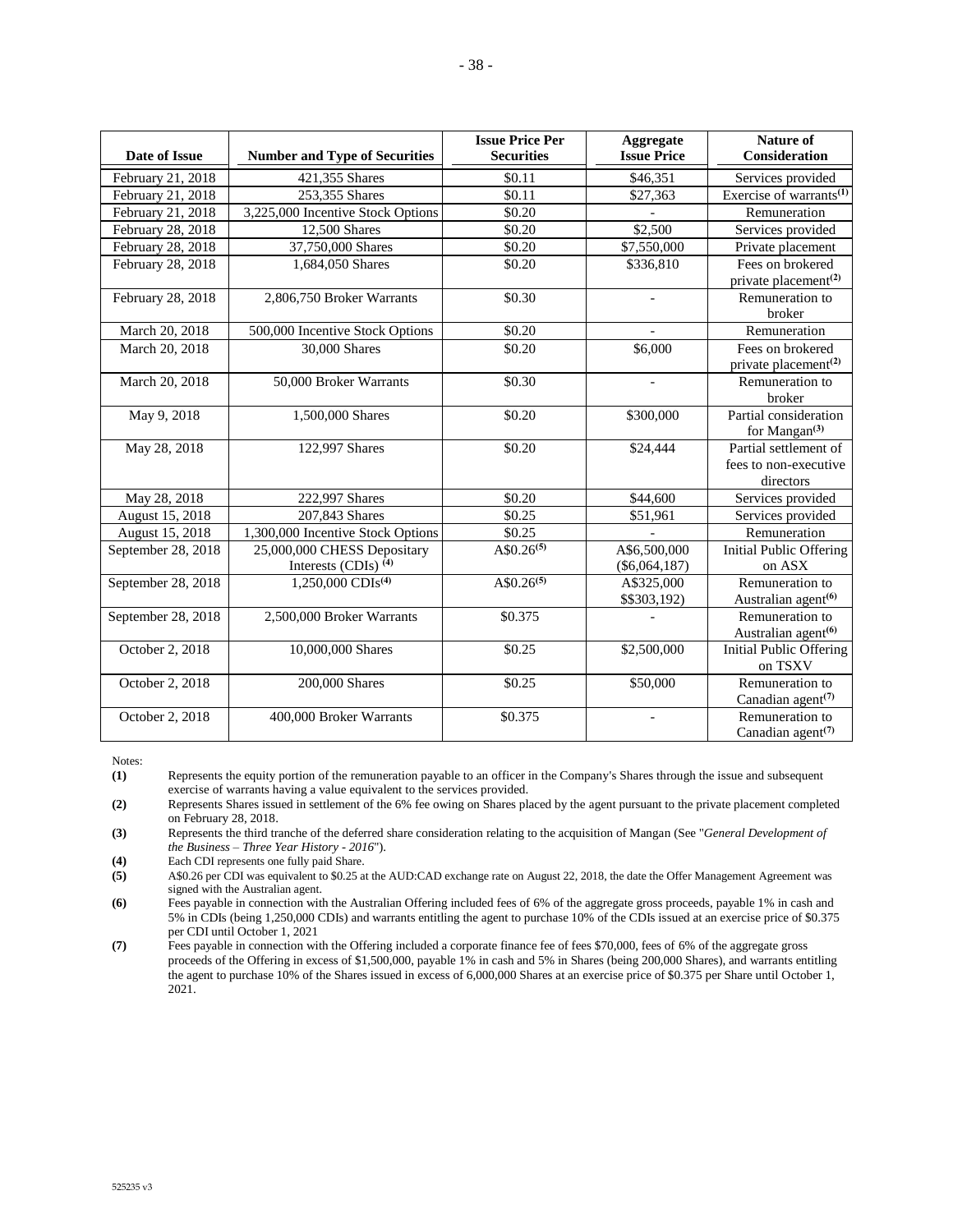### **ESCROWED SECURITIES AND SECURITIES SUBJECT TO CONTRACTUAL RESTRICTIONS ON TRANSFER**

The figures in this section are based on the number of securities of the Company outstanding as of the date of this AIF.

## **NP 46-201 Escrow**

In accordance with NP 46-201, all shares of an issuer owned or controlled by its principals are required to be placed in escrow at the time of the issuer's initial public offering. As of the date of this AIF, the following Shares and Options of the Company (the "**NP Escrowed Securities**") remain subject to the terms of an escrow agreement dated October 2, 2018 among the Company, the Escrow Agent and the holders of the NP Escrowed Securities.

| <b>Designation of Class</b> | Number of<br><b>Securities</b> | % of Total Outstanding Class of Securities |
|-----------------------------|--------------------------------|--------------------------------------------|
| <b>Shares</b>               | 21,784,020                     | 12.76%                                     |
| Options                     | 4,200,000                      | 33.53%                                     |

The remaining NP Escrowed Securities are subject to the following automatic timed releases: one-third on April 2, 2019; one-third on October 2, 2019; and one-third on April 2, 2020.

#### **TSXV Escrow Provisions and Hold Periods**

In addition to the foregoing escrow provisions, as at the date of this AIF the following Shares, Options and Warrants remain subject to the TSXV Seed Share Resale Restrictions (within the meaning of the TSXV rules) (the "**SSRR Escrowed Securities**"):

| <b>Designation of Class</b> | Number of<br><b>Securities</b> | % of Total Outstanding Class of Securities |
|-----------------------------|--------------------------------|--------------------------------------------|
| <b>Shares</b>               | 311,430                        | 0.18%                                      |
| Options                     | 90,000                         | 0.72%                                      |
| Warrants                    | Nil                            | N/A                                        |

The remaining SSRR Escrowed Securities are subject to the following automatic timed releases: one-half on January 2, 2019; and one-half on February 2, 2019.

#### **ASX Escrow Provisions**

In addition to the foregoing escrow provisions, under ASX Listing Rules, Shares, Options and Warrants held by certain promotors, related parties, and consultants (collectively, the "**ASX Escrowed Securityholders**") will be escrowed for a period of up to two years from the ASX listing date of September 28, 2018. Each of the ASX Escrowed Securityholders has enter into an escrow deed in respect of their escrowed Shares, Options and/or Warrants. This deed prevents them from disposing of their escrowed Shares, Options and/or Warrants for the applicable escrow period.

In aggregate, Shares, as of the date of this AIF, Options and Warrants held by the ASX Escrowed Securityholders will be the subject of these escrow arrangements, as set out in the following table (the "**ASX Escrowed Securities**"):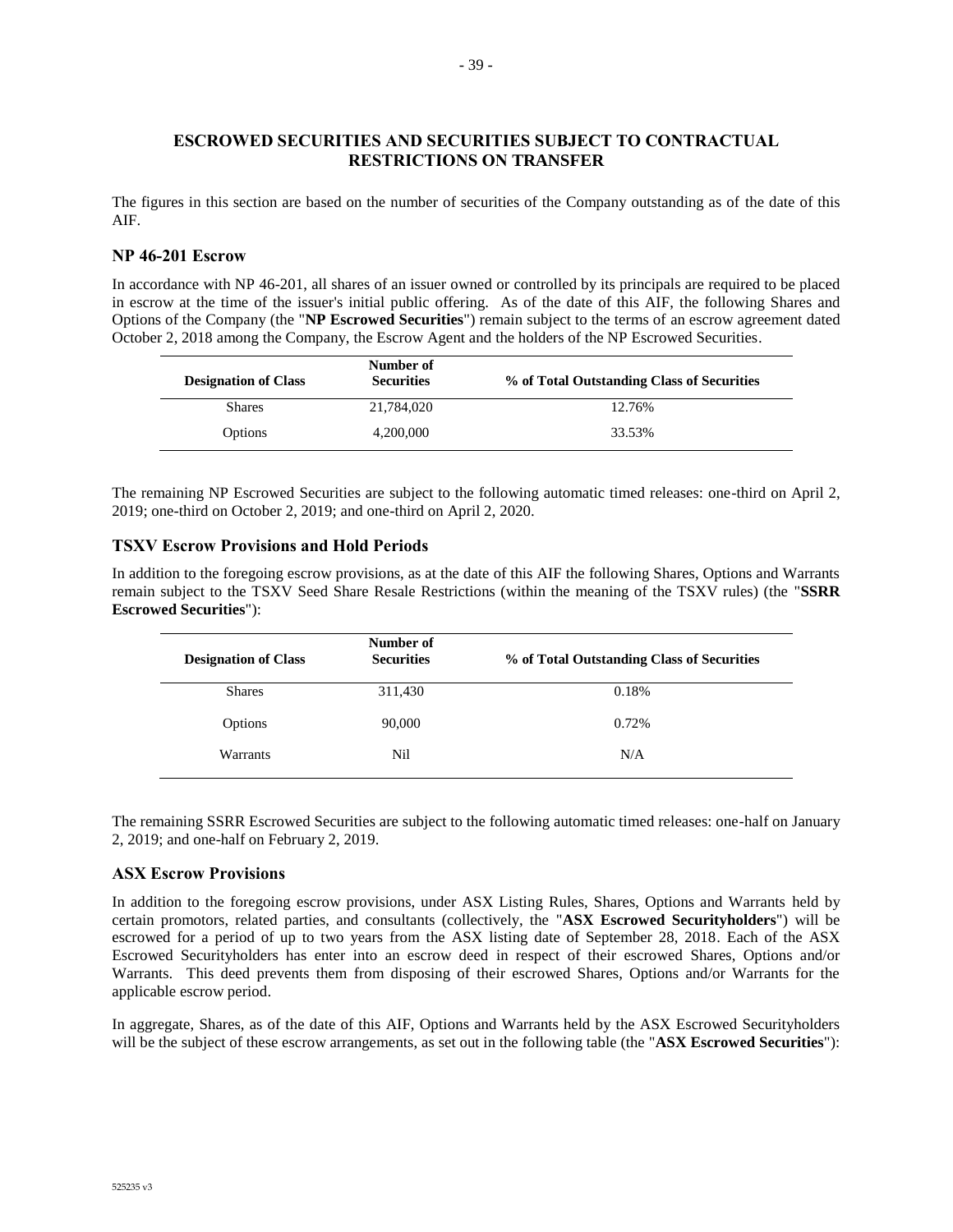| <b>Designation of Class</b> | Number of<br><b>Securities</b> | % of Total Outstanding Class of Securities |
|-----------------------------|--------------------------------|--------------------------------------------|
| <b>Shares</b>               | 25,522,290                     | 14.95%                                     |
| Options                     | 9,550,000                      | 76.25%                                     |
| <b>Warrants</b>             | 8,684,015                      | 100%                                       |

The ASX Escrowed Securities will be released either 12 months from the date they were issued or 24 months from the ASX listing date of September 28, 2018.

#### **Application of Escrow Provisions**

Depending on the holder of the Shares, Options and/or Warrants, it is possible that any particular holder, or any particular Share, Option or Warrant, will fall into one or more of the NP Escrowed Securities, the SSRR Escrowed Securities and/or the ASX Escrowed Securities. If a holder of Shares, Options and/or Warrants is subject to one or more of these escrow regimes, the Share, Option and/or Warrant will not be released from escrow until the release schedule for all regimes have been met. Given this overlap, on any particular release date, despite a Share, Option and/or Warrant being released from a particular escrow regime, such Share, Option and/or Warrant may still be in escrow under another regime.

## **DIRECTORS AND EXECUTIVE OFFICERS**

The following table sets out the names and country and state or province of residence of the directors and executive officers of the Company, their present position(s) and offices with the Company, their principal occupations during the last five years and their holdings of Shares, as applicable, as at the date hereof.

| Name and<br><b>Province and</b><br><b>Country of</b><br><b>Residence</b> | Position(s) with<br>the Company                                 | <b>Principal Occupation During Past</b><br><b>Five Years</b>                                                                                                                                                                                                                                                                                                                                                  | <b>Director since</b> |
|--------------------------------------------------------------------------|-----------------------------------------------------------------|---------------------------------------------------------------------------------------------------------------------------------------------------------------------------------------------------------------------------------------------------------------------------------------------------------------------------------------------------------------------------------------------------------------|-----------------------|
| Roman Shklanka <sup>(1)</sup><br>British Columbia,<br>Canada             | Non-Executive<br>Chairman, Director                             | From September 2004, served as a director<br>and Executive Chairman of Pacific Imperial<br>Mines Ltd.; and from January 2009 to July<br>2015, served as a director of Delta Gold<br>Corp.                                                                                                                                                                                                                     | November 25, 2014     |
| Marco A. Romero (2)<br>British Columbia.<br>Canada                       | President & CEO,<br>Director                                    | President and CEO of the Company since<br>September 2015; President and CEO and a<br>director of Delta Gold Corp. from January<br>2009 to July 2015; President and CEO of<br>Polaris Materials Corporation from 1999 to<br>2008, and a director from of Polaris Materials<br>Corporation from 1999 to 2017.                                                                                                   | November 25, 2014     |
| Pierre F. Massé<br>British Columbia,<br>Canada                           | Vice President<br>Finance and Chief<br><b>Financial Officer</b> | VP Finance and CFO from November 1.<br>2018; VP Finance and CFO and Corporate<br>Secretary from January 2016 to October 31,<br>2018; employed by Global Mining Inc. (part<br>of the Ivanhoe Capital group of companies)<br>acting in the capacity as CFO to its related<br>companies, Kaizen Discovery Inc. (from<br>January 2014 to May 2015) and GoviEx<br>Uranium Inc. (from January 2011 to May<br>2015). | N/A                   |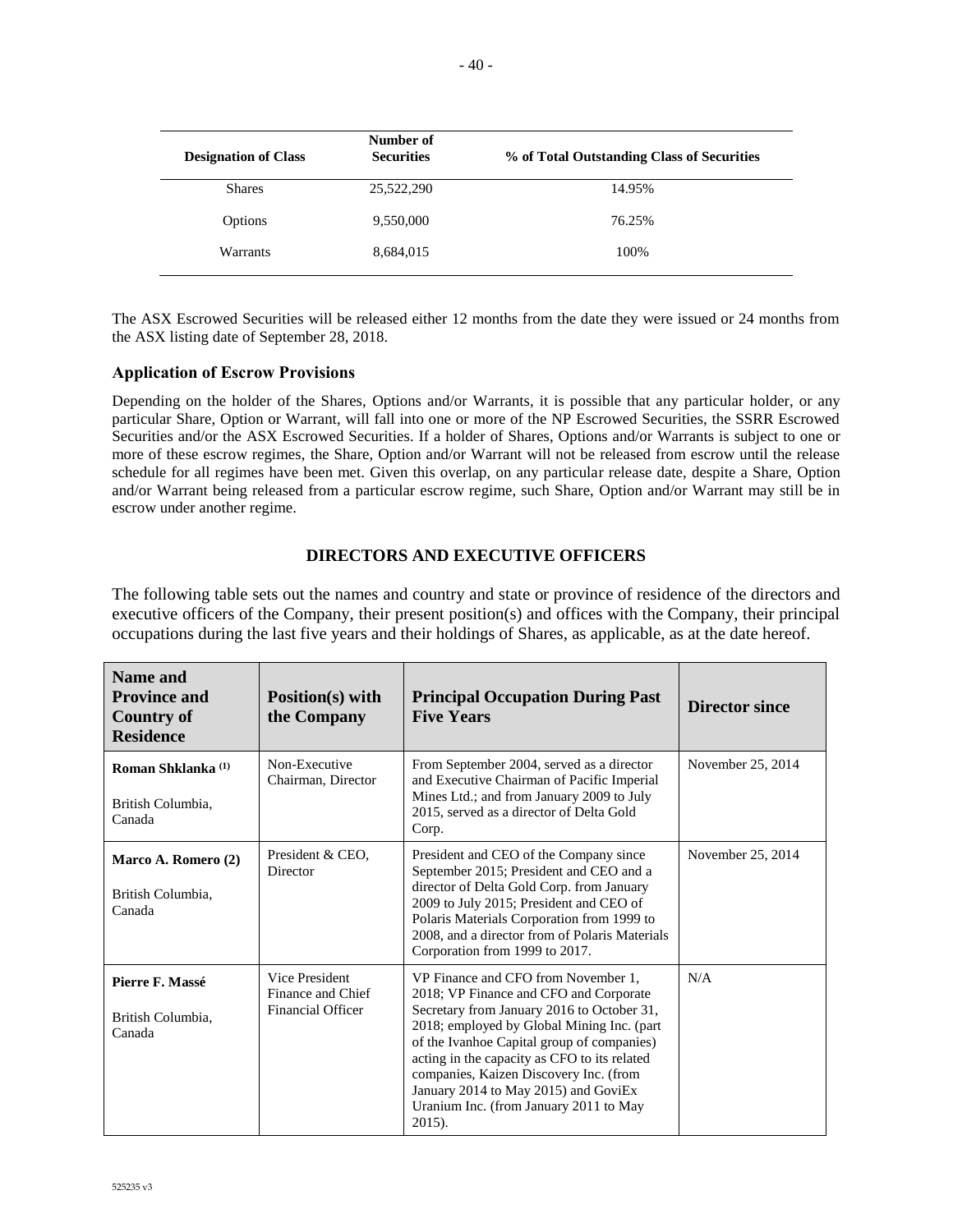| <b>Name and</b><br><b>Province and</b><br><b>Country of</b><br><b>Residence</b> | Position(s) with<br>the Company                                        | <b>Principal Occupation During Past</b><br><b>Five Years</b>                                                                                                                                                                                                                                                                                                                                                                                                                                                                                                                                                                                                                                                                       | <b>Director since</b> |
|---------------------------------------------------------------------------------|------------------------------------------------------------------------|------------------------------------------------------------------------------------------------------------------------------------------------------------------------------------------------------------------------------------------------------------------------------------------------------------------------------------------------------------------------------------------------------------------------------------------------------------------------------------------------------------------------------------------------------------------------------------------------------------------------------------------------------------------------------------------------------------------------------------|-----------------------|
| Harvey N. McLeod (2)<br>British Columbia,<br>Canada                             | Director                                                               | Vice President Marketing and Principal in,<br>Klohn Crippen Berger, a worldwide<br>geoscience, environmental and engineering<br>consulting firm.                                                                                                                                                                                                                                                                                                                                                                                                                                                                                                                                                                                   | September 14, 2015    |
| John Webster $(1), (2)$<br>British Columbia,<br>Canada                          | Director                                                               | Retired in June 2014 after 30 years with<br>PricewaterhouseCoopers LLP; a director of<br>Eldorado Gold Corporation and chair of its<br>audit committee.                                                                                                                                                                                                                                                                                                                                                                                                                                                                                                                                                                            | September 14, 2015    |
| Daniel Rosický<br>Czech Republic                                                | Director                                                               | From 1998, senior partner with PRK Partners<br>s.r.o., a leading Czech corporate law firm.                                                                                                                                                                                                                                                                                                                                                                                                                                                                                                                                                                                                                                         | January 11, 2016      |
| David B. Dreisinger, (1)<br>British Columbia,<br>Canada                         | Director                                                               | Professor at the University of British<br>Columbia since 1984; President of Dreisinger<br>Consulting, providing consulting services on<br>major hydrometallurgical projects and plants;<br>a director of Polymet Mining Corp. since<br>October 2003, Search Minerals Inc. since<br>July 2009, and LeadFX Inc. since since June<br>2017; Vice President Metallurgy of Camrova<br>Resources Inc. since July 2004; Vice<br>President Metallurgy of Search Minerals Inc.<br>from July 2009; from May 2009 to January<br>2018, held position of Vice President<br>Metallurgy with TriMetals Mining Inc.; and<br>from September 2012 to December 2014,<br>held position of Vice President Metallurgy<br>with Clifton Star Resources Inc. | September 14, 2015    |
| <b>Jan Votava</b><br>Czech Republic                                             | Managing Director of<br>Mangan, Director                               | Managing Director of Mangan, from October<br>1, 2017; From 2006 to September 2017, held<br>managerial roles including Head of<br>Transformation Team for Europe, Technical<br>Director for Central Europe, as well as<br><b>Executive Chairman and Managing Director</b><br>for the Czech Republic for LafargeHolcim, a<br>global building materials company.                                                                                                                                                                                                                                                                                                                                                                      | September 21, 2017    |
| <b>Gregory P. Martyr</b><br>New South Wales,<br>Australia                       | Director                                                               | Since 2017, has served as Executive Director<br>of Carbon Fibre Development Technologies<br>Pty Ltd., a manufacturer of carbon fibre<br>industrial scale products; from 2011 to 2016,<br>served as Managing Director with Standard<br>Chartered Bank, ultimately as the Global<br>Head of Advisory, Mining and Metals.                                                                                                                                                                                                                                                                                                                                                                                                             | March 20, 2018        |
| <b>Thomas Glück</b><br>British Columbia,<br>Canada                              | Vice President,<br>Development                                         | Vice President, Development of the Company<br>since January 1, 2018; From March 2013,<br>provided numerous clients, including the<br>Company, with metallurgical consulting<br>services, as Thomas Glück Consulting.                                                                                                                                                                                                                                                                                                                                                                                                                                                                                                               | N/A                   |
| <b>Fausto Taddei</b><br>British Columbia,<br>Canada                             | Vice President,<br>Corporate<br>Development and<br>Corporate Secretary | Vice President, Corporate Development and<br>Corporate Secretary of the Company since<br>November 1, 2018; from June 2013, a private<br>financial consultant.                                                                                                                                                                                                                                                                                                                                                                                                                                                                                                                                                                      | N/A                   |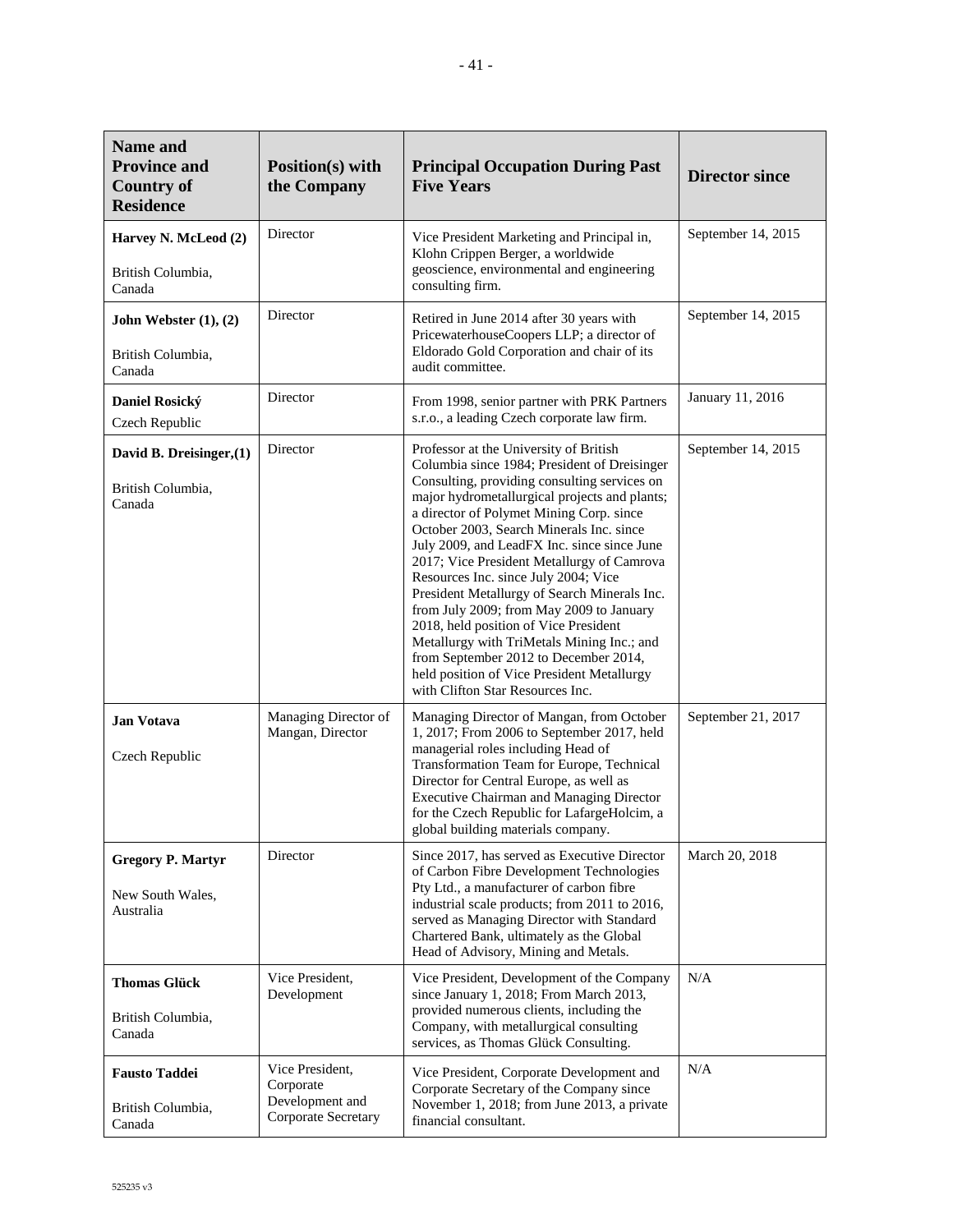Notes:

- 1. Member of Audit Committee, of which John Webster is the Chair.
- 2. Member of Governance, Compensation, Nominating and Sustainability Committee, of which Harvey McLeod is the Chair.

The term of office of the directors expires annually at the time of the Company's annual shareholder meeting. The term of office of the Company's executive officers expires at the discretion of the Board.

As at the date of this AIF, the Company's directors and executive officers as a group beneficially own, directly or indirectly, or exercise control or direction over an aggregate of 35,202,565 Shares, representing 20.62% of the issued and outstanding Shares.

#### **Cease Trade Orders, Bankruptcies, Penalties or Sanctions**

Other than as disclosed below, to the knowledge of management, except as disclosed herein, no director or executive officer of the Company is, as of the date of this AIF, or was, within the 10 years before the date hereof, a director, chief executive officer or chief financial officer of any company that was the subject of a cease trade order, an order similar to a cease trade order or an order that denied the company access to any exemption under securities legislation that was in effect for a period of more than 30 consecutive days, that was issued: (i) while such person was acting in that capacity; or (ii) after such person was acting in such capacity and which resulted from an event that occurred while that person was acting in such capacity.

Dr. Roman Shklanka was a director of the Pacific Imperial Mines Ltd. when it was the subject of a Cease Trade Order issued by the British Columbia Securities Commission on November 8, 2008 (the "**British Columbia Cease Trade Order**") and the Alberta Securities Commission on February 9, 2009 for failure to file financial statements and management's discussion and analysis for the year ended June 30, 2008 (the "**Alberta Cease Trade Order**"). The financial statements have since been filed and, as a result, the British Columbia Cease Trade Order was revoked on June 25, 2010 and the Alberta Cease Trade Order was revoked on September 8, 2010.

To the knowledge of management, except as disclosed herein, no director or executive officer of the Company, or shareholder holding a sufficient number of securities to affect materially the control of the Company is, as of the date of this AIF, or has been, within 10 years before the date hereof, a director or executive officer of any company that, while such person was acting in that capacity, or within a year of that person ceasing to act in that capacity, became bankrupt, made a proposal under any legislation relating to bankruptcy or insolvency or was subject to or instituted any proceedings, arrangement or compromise with creditors or had a receiver, receiver manager or trustee appointed to hold its assets.

To the knowledge of management, no director or executive officer of the Company, or shareholder holding a sufficient number of securities to affect materially the control of the Company has, within the 10 years before the date of this AIF, become bankrupt, made a proposal under any legislation relating to bankruptcy or insolvency, or become subject to or instituted any proceedings, arrangement or compromise with creditors, or had a receiver, receiver manager or trustee appointed to hold the assets of the director, executive officer or shareholder.

To the knowledge of management, no director or executive officer of the Company, or shareholder holding a sufficient number of securities to affect materially the control of the Company has been subject to any penalties or sanctions imposed by a court relating to securities legislation or by a securities regulatory authority or has entered into a settlement agreement with a securities regulatory authority, or has been subject to any other penalties or sanctions imposed by a court or regulatory body that would likely be considered important to a reasonable investor in making an investment decision.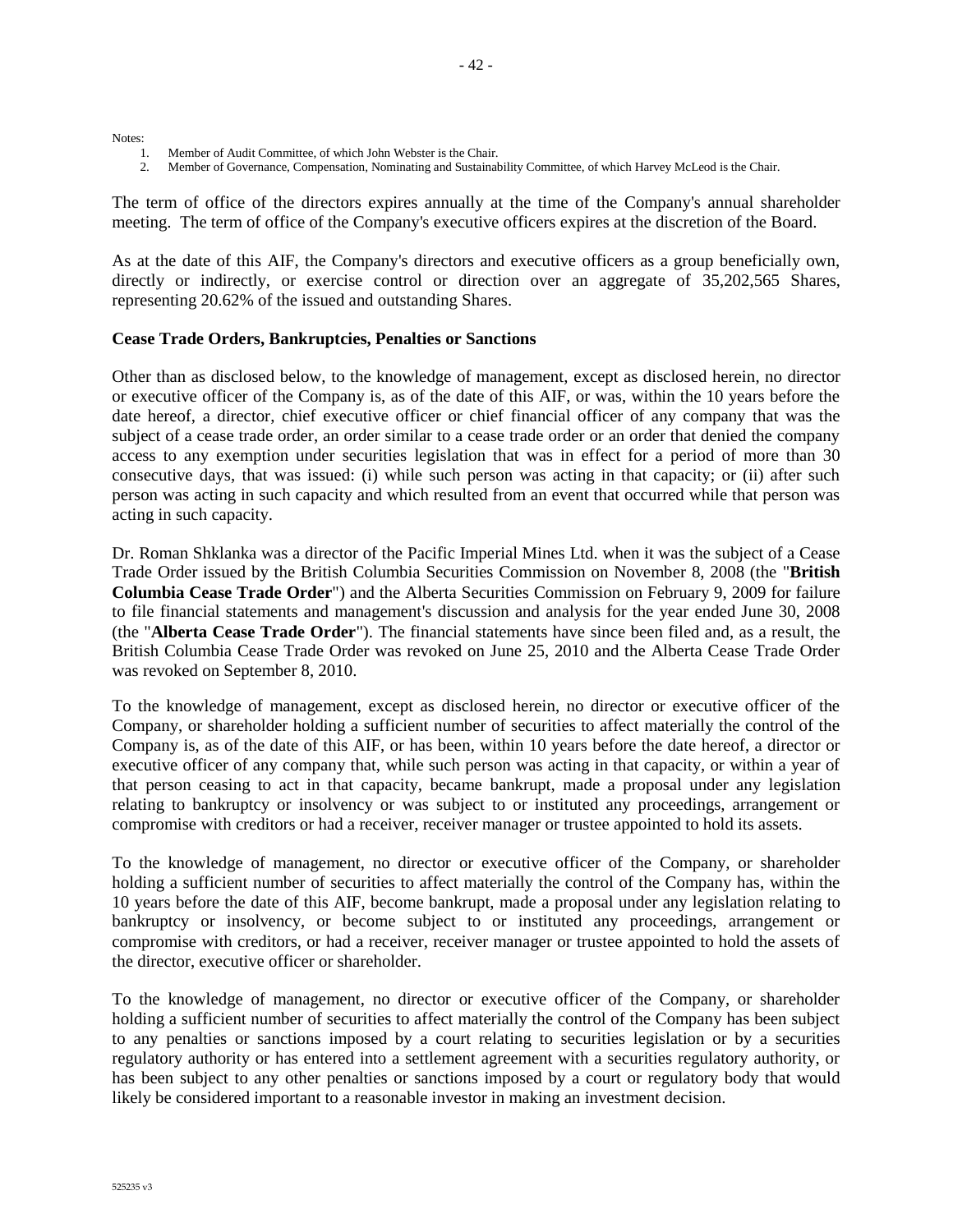#### **Conflicts of Interest**

To the best of the Company's knowledge, there are no existing or potential conflicts of interest among the Company, its directors, officers, or other members of management of the Company except that certain of the directors, officers and other members of management serve as directors, officers and members of management of other public companies and therefore it is possible that a conflict may arise between their duties as a director, officer or member of management of such other companies and their duties as a director, officer or member of management of the Company.

The directors and officers of the Company are aware of the existence of laws governing accountability of directors and officers for corporate opportunity and requiring disclosure by directors and officers of conflicts of interest and the Company will rely upon such laws in respect of any directors' or officers' conflicts of interest or in respect of any breaches of duty to any of its directors and officers. All such conflicts must be disclosed by such directors or officers in accordance with British Columbia corporate law.

The Company has adopted a Code of Ethics and Business Conduct that applies to all directors, officers, employees and consultants of the Company and its subsidiaries.

#### **PROMOTERS**

Each of Marco Romero and Roman Shklanka took the initiative in founding the Company and arranging for its organization and, accordingly, may be considered to be the promoters of the Company within the meaning of applicable securities legislation in British Columbia. The following table sets out their shareholdings in the Company.

| Name of Promoter | <b>Shares Beneficially Owned, or Controlled or</b><br><b>Directed, Directly</b><br>or Indirectly $(3)$ | % of Total Outstanding Class<br>of Shares |
|------------------|--------------------------------------------------------------------------------------------------------|-------------------------------------------|
| Marco A. Romero  | 9,628,000(1)                                                                                           | 4.87%                                     |
| Roman Shklanka   | 10,453,335(2)                                                                                          | 6.12%                                     |

Notes:

1. Includes Shares held by Navigator Management Ltd., a company controlled by Marco A. Romero and owned jointly with his spouse.

2. Includes Shares held by Shklanka Holdings Ltd., a company controlled by Roman Shklanka.

3. After adjusting for the Share Split.

Mr. Romero has, pursuant to the Stock Option Plan, been granted incentive stock options to purchase: 200,000 Shares at an exercise price of \$0.08 per Share until May 16, 2026; 125,000 Shares at an exercise price of \$0.10 per Share until April 6, 2027; 250,000 Shares at an exercise price of \$0.11 per Share until September 22, 2027; 75,000 Shares at an exercise price of \$0.11 per Share until December 14, 2027; and 250,000 Shares at an exercise price of \$0.20 per Share until February 21, 2028. In aggregate, Mr. Romero has 900,000 stock options to purchase Shares, representing 7.19% of the total stock options outstanding.

Dr. Shklanka has, pursuant to the Stock Option Plan, been granted incentive stock options to purchase: 200,000 Shares at an exercise price of \$0.08 per Share until May 16, 2026; 200,000 Shares at an exercise price of \$0.10 per Share until April 6, 2027; 300,000 Shares at an exercise price of \$0.11 per Share until September 22, 2027; 75,000 Shares at an exercise price of \$0.11 per Share until December 14, 2027; and 300,000 Shares at an exercise price of \$0.20 per Share until February 21, 2028. In aggregate, Dr.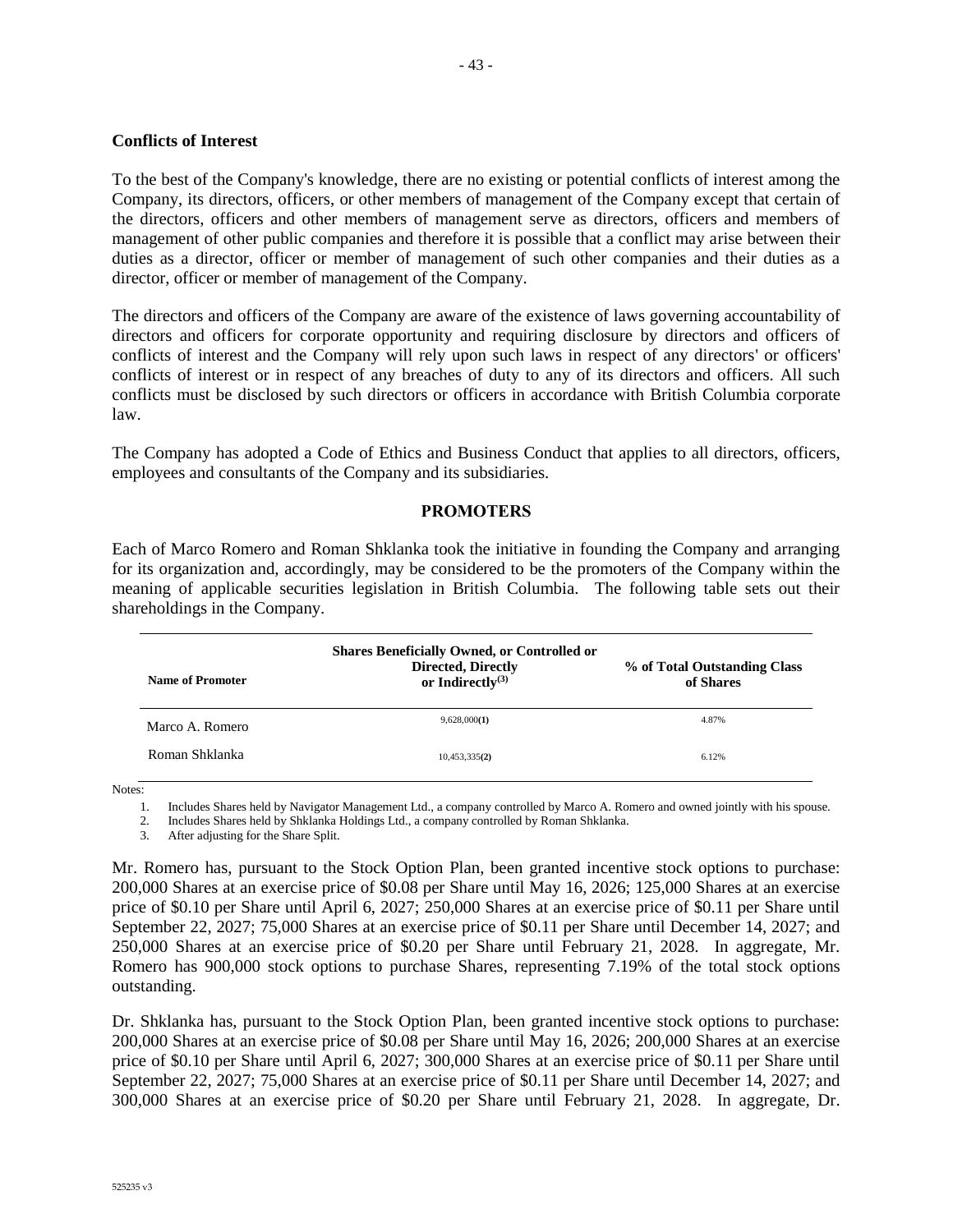Shklanka has 1,075,000 stock options to purchase Shares, representing 8.58% of the total stock options outstanding.

Mr. Romero acts as a director and is an executive officer of the Company and Dr. Shklanka acts as a director and is Non-executive Chairman of the Company and accordingly, are compensated for their services as such. See section entitled "*Director and Executive Compensation*" in the Company's final long form prospectus dated September 21, 2018 which is available on SEDAR at www.sedar.com, which section is incorporated by reference into this AIF.

## **LEGAL PROCEEDINGS AND REGULATORY ACTIONS**

Since October 1, 2017, there have been no legal proceedings to which the Company is or was a party or of which any of its property is or was the subject of that involves claims for damages, and the Company is unaware of any such proceedings being contemplated.

Since incorporation, there have not been any penalties or sanctions imposed against the Company by a court relating to provincial and territorial securities legislation or by a securities regulatory authority, nor have there been any other penalties or sanctions imposed by a court or regulatory body against the Company, and the Company has not entered into any settlement agreements before a court relating to provincial and territorial securities legislation or with a securities regulatory authority.

## **AUDIT COMMITTEE INFORMATION**

#### **Audit Committee Charter**

The charter of the Audit Committee is attached as Schedule "B" to this AIF.

## **Composition of the Audit Committee and Independence**

The Audit Committee is comprised of three directors, being John Webster, David B. Dreisinger, and Roman Shklanka, each of whom is "independent" within the meaning of NI 52-110. John Webster is the current chair of the Audit Committee.

#### **Relevant Education and Experience**

Each of John Webster, David B. Dreisinger, and Roman Shklanka, are "financially literate" within the meaning of NI 52-110. Each of the members of the Audit Committee has had several years of experience as a senior executive and a member of the board of directors of significant business enterprises in which he has assumed substantial financial and operational responsibility. In the course of these duties, the members have gained a reasonable understanding of the accounting principles used by the Company; an ability to assess the general application of such principles in connection with the accounting for estimates, accruals and reserves; experience analyzing and evaluating financial statements that present a breadth and level of complexity of issues that can reasonably be expected to be raised by the Company's financial statements, or experience actively supervising one or more individuals engaged in such activities; and an understanding of internal controls and procedures for financial reporting.

#### **Audit Committee Oversight**

At no time since incorporation was a recommendation of the Audit Committee to nominate or compensate an external auditor not adopted by the Board.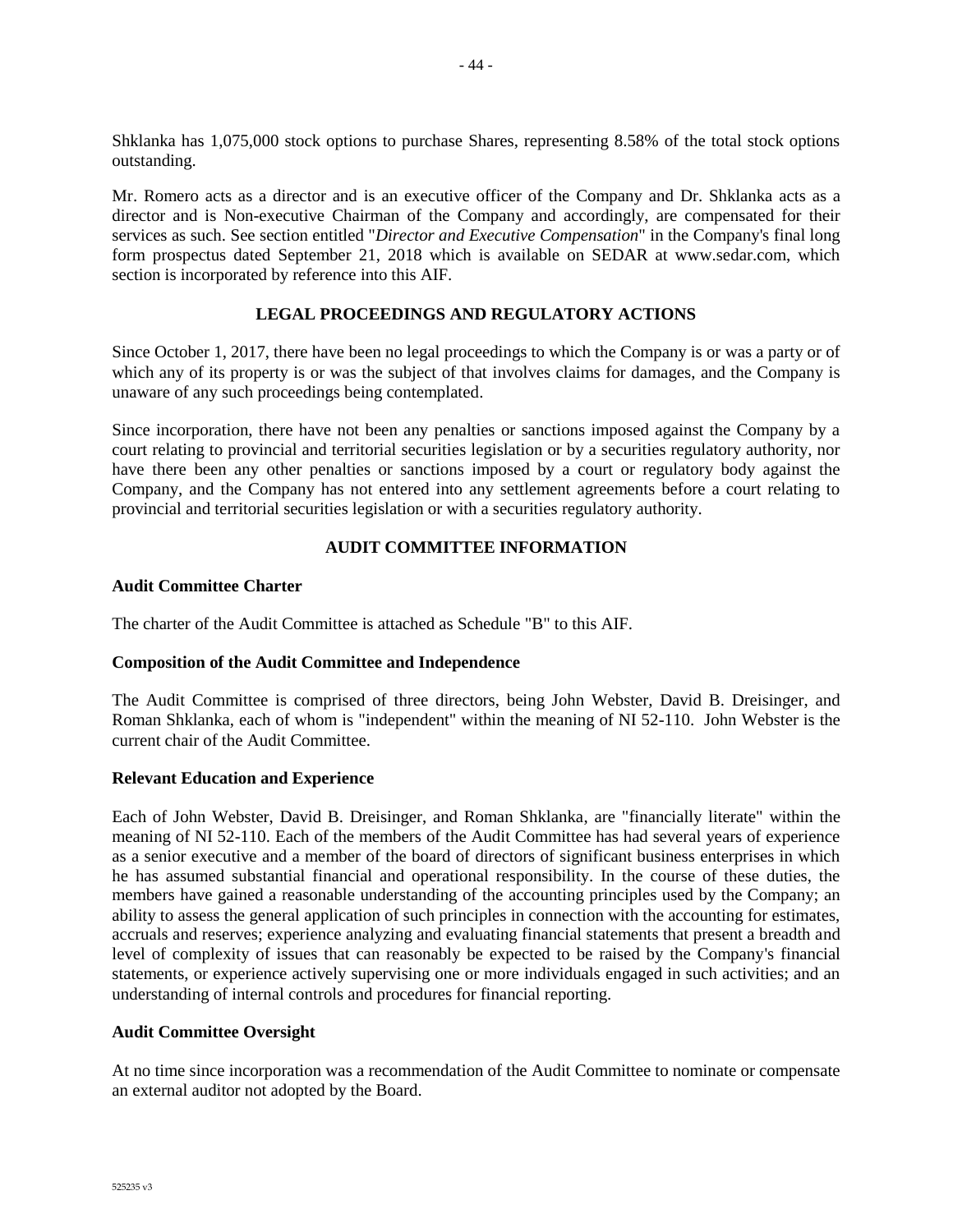#### **Pre-Approval Policies and Procedures**

The Audit Committee charter requires that the Audit Committee pre-approve any services and fees to be provided by the auditor of the Company for the performance of any non-audit services that the Company deems advisable in accordance with applicable legal and regulatory requirements. The pre-approval requirement is waived with respect to the provision of such non-audit services if: the aggregate amount of all such non-audit services provided to the Company constitutes not more than twenty percent of the total amount of fees paid by the Company to its external auditors during the fiscal year in which the non-audit services are provided; such services were not recognized by the Company at the time of the engagement to be non-audit services; and such services are promptly brought to the attention of the Audit Committee by the Company and approved prior to the completion of the audit by the Audit Committee or by one or more members of the Committee who are members of the Board to whom authority to grant such approvals has been delegated by the Committee. The Audit Committee is permitted to delegate preapproval authority to one or more of its members; however, the decision of any member of the Audit Committee to whom such authority has been delegated must be presented to the full Audit Committee at its next scheduled meeting.

#### **External Auditor Service Fees**

The following table provides information about the fees billed to the Company, for professional services rendered by PricewaterhouseCoopers LLP, Chartered Professional Accountants, during the financial years ended September 30, 2018 and 2017:

|                                   | 2018    | 2017   |
|-----------------------------------|---------|--------|
|                                   | (S)     | (S)    |
| Audit Fees <sup>(1)</sup>         | 44,100  | 32,235 |
| Audit Related Fees <sup>(2)</sup> | 34,650  |        |
| Tax Fees $(3)$                    |         |        |
| All Other Fees $(4)$              | 160,100 |        |
| Total:                            | 238,850 | 32,235 |

Notes:

Audit fees were for professional services rendered by the Company's auditors

for the audit of the Company's annual consolidated financial statements. (2) Audit related fees were for services related to limited procedures performed by the Company's auditors related to interim reports as well as services provided in connection with statutory and regulatory filings.

(3) Tax fees are for tax compliance, tax advice and tax planning.

- (4) All other fees for services performed by the Company's auditors, includes work performed by PricewaterhouseCoopers LLP in connection with the Company's listing on the TSXV and work performed by PricewaterhouseCoopers Securities Ltd. as Investigating Accountants in connection with the Company's listing on the ASX.
- $^{(5)}$  These fees only represent professional services rendered and do not include any out-of-pocket disbursements or fees associated with filings made on the Company's behalf. These additional costs are not material as compared to the total professional services fees for each year.

#### **INTERESTS OF MANAGEMENT AND OTHERS IN MATERIAL TRANSACTIONS**

The Company is not aware of any material interest, direct or indirect, of any director or officer of the Company, or any person or company that is a direct or indirect beneficial owner of, or who exercises control or direction over, more than ten percent of the Shares, or any affiliate of such persons or companies, in any transaction within the three most recently completed financial years or during the current financial year that has materially affected or will materially affect the Company.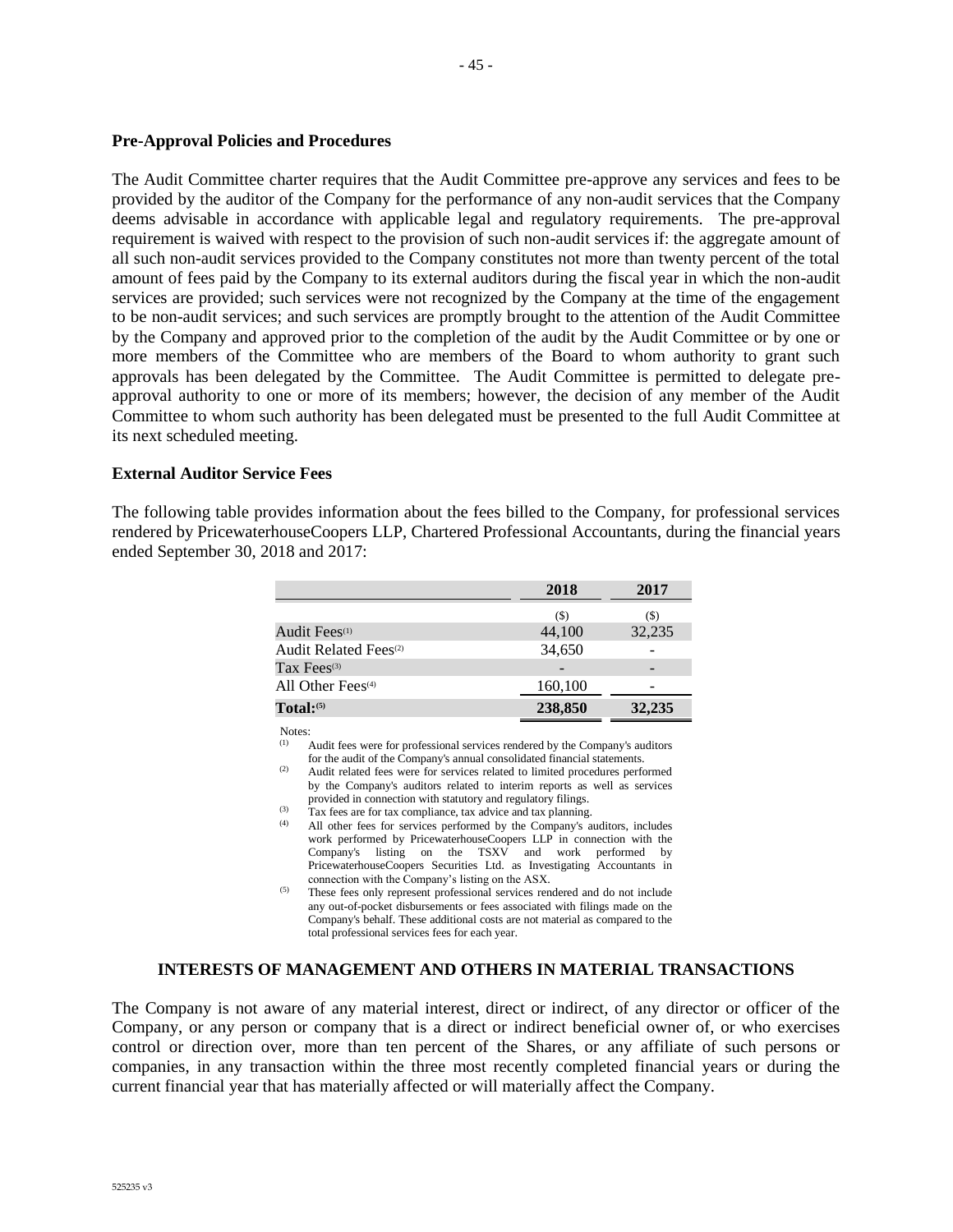#### **TRANSFER AGENTS AND REGISTRARS**

The transfer agent and registrar for the Shares is Computershare Investor Services Inc. at its offices in Vancouver, British Columbia, Canada.

#### **MATERIAL CONTRACTS**

Except for contracts entered into by the Company in the ordinary course of business or otherwise disclosed herein, including the Mangan Acquisition Agreement discussed in "*General Development of the Business - Three Year History - 2016*", the Offer Management Agreement and the Agency Agreement, the Company has no contracts which can reasonably be regarded as material.

#### **INTERESTS OF EXPERTS**

#### **Names of Experts**

PricewaterhouseCoopers LLP, Chartered Professional Accountants, have advised that they are independent of the Company within the meaning of the Chartered Professional Accountants of British Columbia Code of Professional Conduct.

The scientific and technical information in this AIF regarding the Chvaletice Manganese Project referred to in the "Description of the Business" section is based on the Technical Report.

#### **Interests of Experts**

Mr. James Barr, P.Geo, and Mr. Jianhui (John) Huang, Ph.D., P.Eng., the authors of the Technical Report, are independent from the Company within the meaning of NI 43-101. Mr. Gary Nordin is a consultant to the Company, and its Chief Geologist, and is the Company's designated Qualified Person for this Prospectus within the meaning of NI 43-101. Mr. Nordin has reviewed and approved the technical information contained in this AIF. Each of Mr. Huang and Mr. Barr beneficially own, directly or indirectly, none of the outstanding Shares. Mr. Gary Nordin beneficially owns, directly or indirectly, less than 1% of the outstanding Shares

#### **ADDITIONAL INFORMATION**

Additional information relating to the Company may be found on SEDAR at www.sedar.com.

Additional information, including directors' and officers' remuneration and indebtedness, principal holders of the Corporation's securities and securities authorized for issuance under equity compensation plans will be contained in the Company's management proxy circular for its upcoming annual general meeting.

Additional financial information is provided in the Company's audited consolidated financial statements for the year ended September 30, 2018.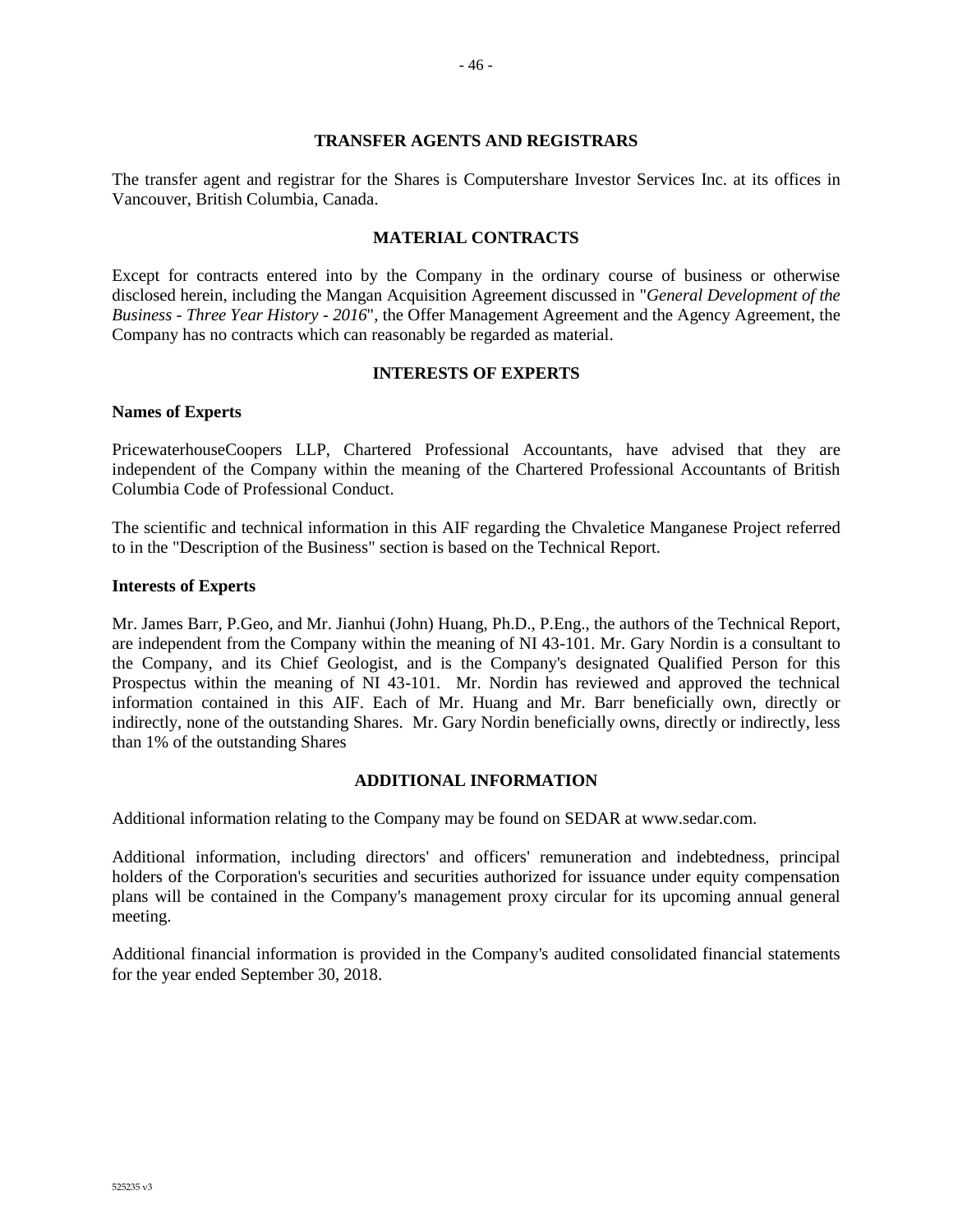#### **SCHEDULE "A"**

#### **INTERPRETATION**

#### **Defined Terms**

Certain terms are limited to one section of the AIF and are defined directly in the body of the AIF. Other terms are used throughout, and are defined as follows:

"**ASX**" means the Australian Securities Exchange;

"**BCBCA**" means the *Business Corporations Act* (British Columbia), as amended from time to time, including the regulations promulgated thereunder;

"**Board**" means the board of directors of EMN;

"**CDI**" means a CHESS Depositary Interest (with each CDI representing one fully paid Share);

"**Chvaletice Manganese Project**" mean the Chvaletice Manganese Project owned by EMN in the Czech Republic;

"**Company**" has the meaning ascribed thereto under the heading "*Forward-Looking Statements*";

"**EMN**" means Euro Manganese Inc.;

"**HPEMN**" means high-purity electrolytic manganese metal, a form of highly-refined manganese metal, which can be used to produce certain specialty steel and aluminum alloys, as well as HPMSM;

"**HPSMN**" means high-purity manganese sulphate monohydrate, a form of highly-refined manganese salt, which is a major ingredient in certain common types of lithium-ion batteries;

"**Mangan**" means Mangan Chvaletice s.r.o.;

"**NI 43-101**" means National Instrument 43-101 – *Standards of Disclosure for Mineral Projects*;

"**NI 52-110**" means National Instrument 52-110 – *Audit Committees*;

"**Option**" means an option to acquire a Share granted pursuant to the Stock Option Plan;

"**Qualified Person**" means an individual who is a "Qualified Person" or "QP" within the meaning of NI 43-101;

"**SEDAR**" means the System for Electronic Document Analysis and Retrieval operated by the securities regulatory authorities in each of the provinces and territories of Canada;

"**Shares**" means the Common shares in the capital of EMN; "**Stock Option Plan**" means the stock option plan of the Company;

"**Technical Report**" has the meaning given to it under the heading "*Definitions and Other Information – Scientific and Technical Information*";

"**TSXV**" means the TSX Venture Exchange; and

"**U.S.**" or "**United States**" mean the United States of America, its territories or possessions, any state of the United States and the District of Columbia;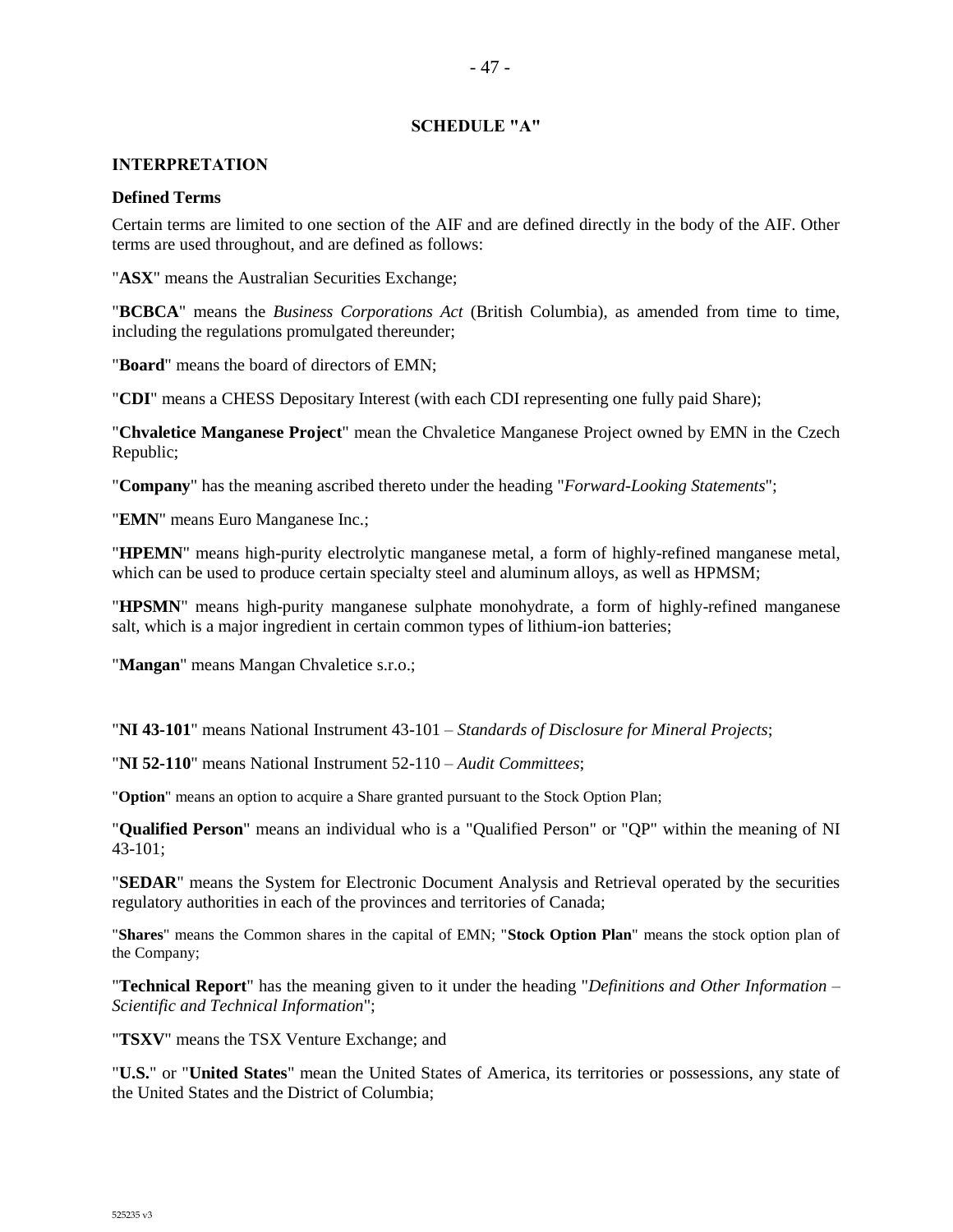#### **SCHEDULE "B"**

- 48 -

## **AUDIT COMMITTEE CHARTER**

#### **1. MANDATE**

The primary function of the audit committee (the "**Committee**") is to assist the Board of Directors in fulfilling its financial oversight responsibilities by reviewing the financial reports and other financial information provided by Euro Manganese Inc (the "**Company**") to regulatory authorities and shareholders, the Company's systems of internal controls regarding finance and accounting and the Company's auditing, accounting and financial reporting processes. Consistent with this function, the Committee will encourage continuous improvement of, and should foster adherence to, the Company's policies, procedures and practices at all levels. The Committee's primary duties and responsibilities are to:

- a) Serve as an independent and objective party to monitor the Company's financial reporting and internal control system and review the Company's financial statements.
- b) Review and appraise the performance of the Company's external auditors.
- c) Provide an open avenue of communication among the Company's auditors, financial and senior management and the Board of Directors.
- d) Provide guidance to the Company's management team and, in particular, the Chief Financial Officer, on appropriate disclosure, accounting and risk management practices and procedures.

#### **2. COMPOSITION**

The Committee shall be comprised of three Directors as determined by the Board of Directors, all of whom shall be "independent" directors as defined in section 1.4 of National Instrument 52-110 and free from any relationship that, in the opinion of the Board of Directors, would interfere with the exercise of his or her independent judgment as a member of the Committee.

At least one member of the Committee shall have accounting or related financial management expertise. All members of the Committee that are not financially literate will work towards becoming financially literate to obtain a working familiarity with basic finance and accounting practices. For the purposes of the Company's Charter, the definition of "financially literate" is the ability to read and understand a set of financial statements that present a breadth and level of complexity of accounting issues that are generally comparable to the breadth and complexity of the issues that can presumably be expected to be raised by the Company's financial statements.

The members of the Committee shall be elected by the Board of Directors as possible after its first meeting following the annual shareholders' meeting. Unless a Chair is elected by the full Board of Directors, the members of the Committee may designate a Chair by a majority vote of the full Committee membership.

#### **3. MEETINGS**

The Committee shall meet a least twice annually, or more frequently as circumstances dictate. As part of its job to foster open communication, the Committee will meet at least annually with the Chief Financial Officer and the external auditors and, if requested by the Committee, in separate sessions.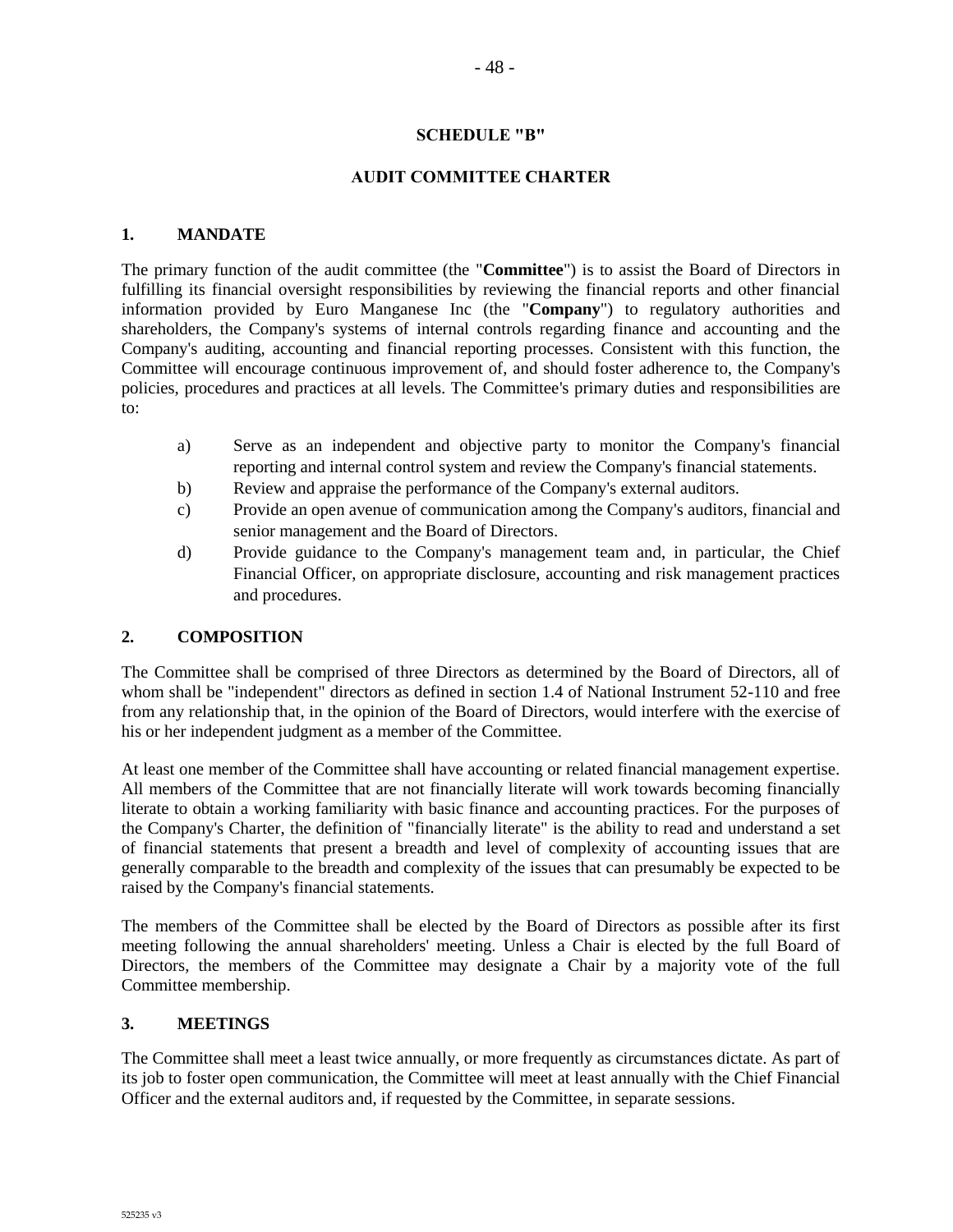## **4. RESPONSIBILITIES AND DUTIES**

To fulfill its responsibilities and duties, the Committee shall:

## **Documents/Reports Review**

- a) Periodically review and update this Charter.
- b) Review the Company's financial statements, MD&A and any annual and interim earnings, press releases before the Company publicly discloses this information and any reports or other financial information (including quarterly financial statements), which are submitted to any governmental body, or to the public, including any certification, report, opinion, or review rendered by the external auditors.

## **External Auditors**

- a) Review annually, the performance of the external auditors who shall be ultimately accountable to the Board of Directors and the Committee as representatives of the shareholders of the Company.
- b) Obtain annually, a formal written statement of external auditors setting forth all relationships between the external auditors and the Company, consistent with Independence Standards Board Standard 1.
- c) Review and discuss with the external auditors any disclosed relationships or services that may impact the objectivity and independence of the external auditors.
- d) Take, or recommend that the full Board of Directors take, appropriate action to oversee the independence of the external auditors.
- e) Recommend to the Board of Directors the selection and, where applicable, the replacement of the external auditors nominated annually for shareholder approval.
- f) At each meeting, consult with the external auditors, without the presence of management, about the quality of the Company's accounting principles, internal controls and the completeness and accuracy of the Company's financial statements.
- g) Review and approve the Company's hiring policies regarding partners, employees and former partners and employees of the present and former external auditors of the Company.
- h) Review with management and the external auditors the audit plan for the year-end financial statements and intended template for such statements.
- i) Review and pre-approve all audit and audit-related services and the fees and other compensation related thereto, and any non-audit services, provided by the Company's external auditors. The pre-approval requirement is waived with respect to the provision of non-audit services if:
	- i. the aggregate amount of all such non-audit services provided to the Company constitutes not more than twenty percent of the total amount of revenues paid by the Company to its external auditors during the fiscal year in which the nonaudit services are provided;
	- ii. such services were not recognized by the Company at the time of the engagement to be non-audit services; and
	- iii. such services are promptly brought to the attention of the Committee by the Company and approved prior to the completion of the audit by the Committee